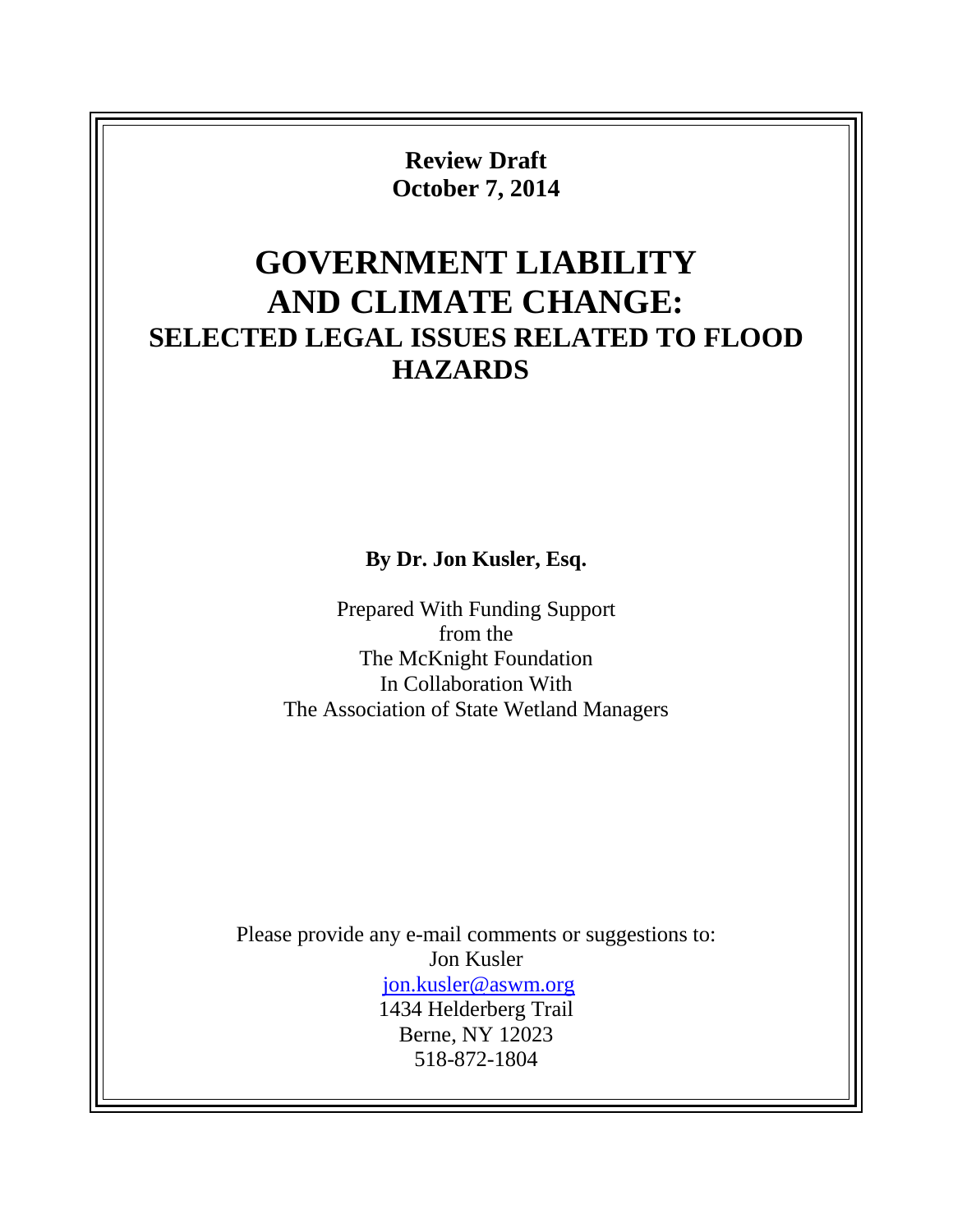#### **PREFACE**

This paper is one of several prepared by the author to help governments understand their potential liability for failing to take into account climate change in flood-related programs and activities or for adopting floodplain regulations reflecting climate change.

For other papers concerning government liability for flooding or floodplain regulations prepared by the author or by the Association of State Floodplain Managers and The Association of State Wetland Managers see Jon Kusler, Esq. and Ed Thomas, Esq., NAI and the Courts: Protecting the Property Rights of All Updated (2008); Jon Kusler, Esq., A Comparative Look at Public Liability for Flood Hazard Mitigation (2009); Jon Kusler., Esq., Professional Liability for Construction in Flood Hazard Areas (2007). Jon Kusler & Sam Riley Medlock, Flood Risk in the Courts: Reducing Government Liability While Encouraging Government Responsibility (2012). These are available as "legal papers" on the Association of State Floodplain Managers web site: [http://www.floods.org/index.asp?menuID=301&firstlevelmenuID=188&siteID=1.](http://www.floods.org/index.asp?menuID=301&firstlevelmenuID=188&siteID=1)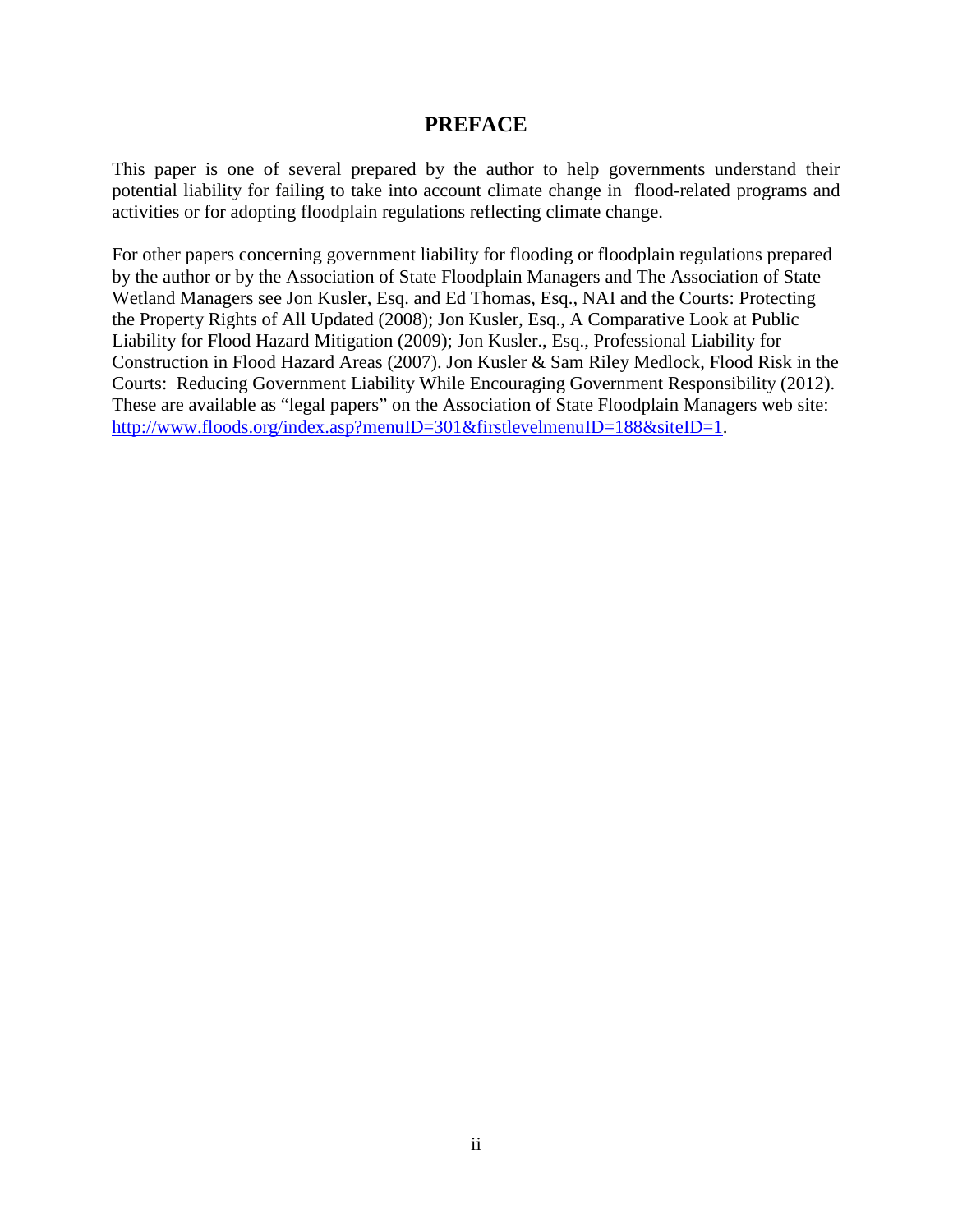#### **FOREWARD**

This paper addresses the following more specific legal issues:

1. Are governmental units potentially liable for failing to consider climate change in their policies and activities? If so, under what legal theories?

2. Are governments potentially liable for tightly regulating development in flood hazard areas with flooding caused by or worsened by climate change?

3. If governments are potentially liable in either situation, how can they reduce potential liability?

# **ACKNOWLEDGEMENTS**

Funding support for the preparation of this paper has been provided, in part, by the McKnight Foundation and the Association of State Wetland Managers. The support is much appreciated. The paper incorporates some materials from earlier papers prepared by the author or by the author with Ed Thomas, Esq. and Sam Medlock Esq. dealing with government liability for flood risks. Suggestions to me on the content of the present paper by Ed Thomas, Esq. and Sam Medlock, Esq., are much appreciated. However, the ideas expressed are those of the author and not necessarily those of colleagues.

The paper should not be considered "legal advice" because case law, statutes and regulations vary from state to state. For specific legal advice you should contact a lawyer in your jurisdiction.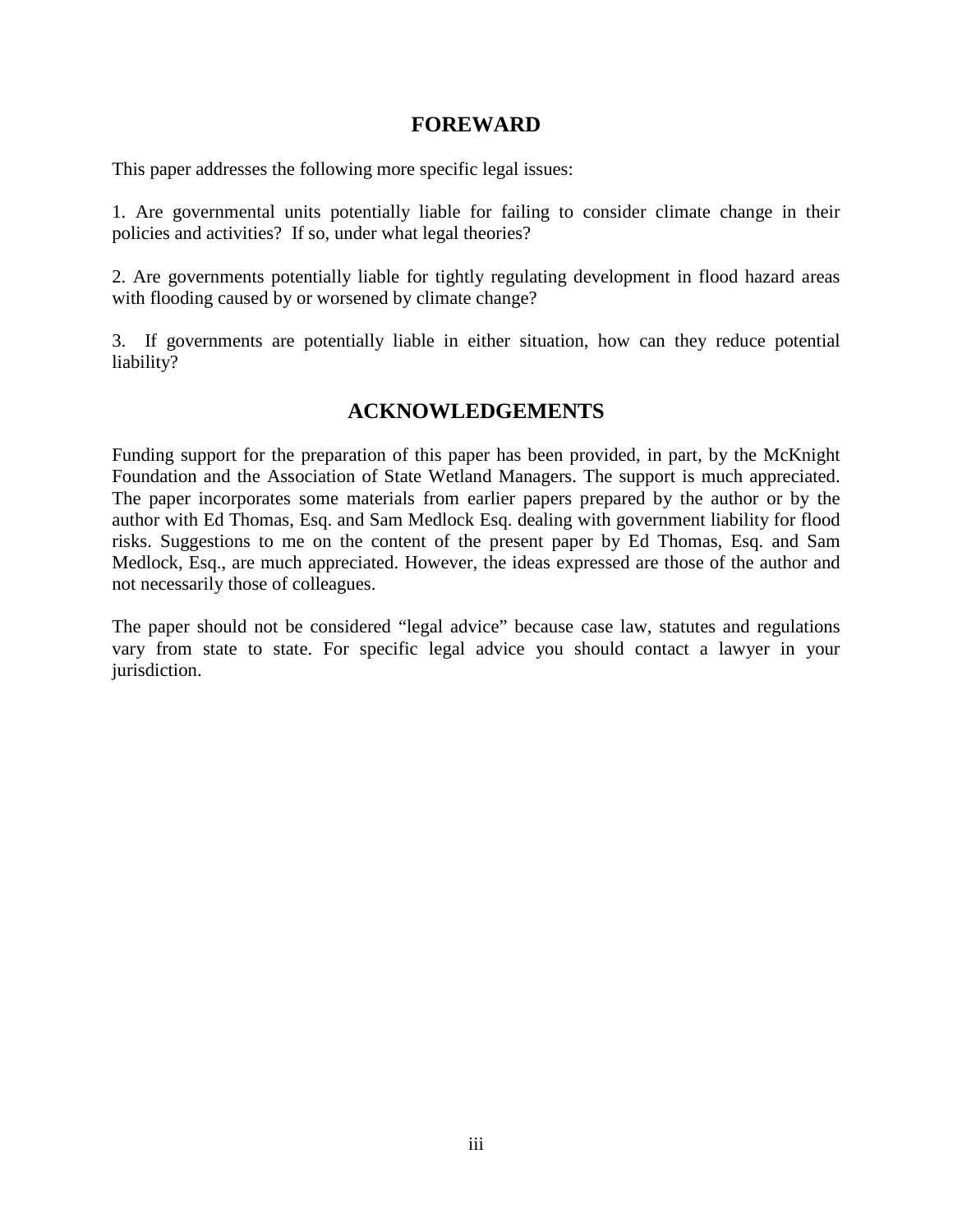# **SUMMARY, RECOMMENDATIONS**

No court has yet held a governmental unit liable for failure to reflect climate change in its programs with resulting increased flood damages to private property. However courts have widely held governments liable in cases involving more traditional flooding and erosion for increasing flood damages on upstream, downstream or adjacent lands. And, successful suits with climate-change elements or based primarily on climate change where flooding and damages caused by government actions or inactions are increased or would not ordinarily occur may be expected in the coming years. This is particularly true where scientific studies quantify climate change and increases in the frequency and intensity of flooding.

To reduce flood damages from climate change, governments can strengthen their floodplain regulations including revised floodplain maps, increased flood proofing elevations, and broadened floodways and coastal high velocity areas. However, some of these regulations will likely be challenged by private landowners as a taking of private property without payment of just compensation. Based upon the broad support courts to date have given to more traditional floodplain regulations and the growing scientific contentious concerning climate change , courts are likely to uphold restrictive climate-change related regulations.

Looking to the future, climate-related natural hazards will be increasingly quantified, foreseeable and predictable with improved computer models and global and regional monitoring. As this occurs, governments may be held liable for flooding in areas which have not previously flooded and/or for exacerbating existing flood problems. Governments need to be particularly careful with their policies for areas behind dikes, dams, and levees where catastrophic losses may occur if design frequencies are exceeded and the legal doctrine of "strict liability" may apply.

All levels of government may be sued under common law or Constitution theories for causing or exacerbating climate-related flood problems but local governments are particularly vulnerable as they design and operate stormwater systems and undertake other activities (construction of dams, levees, fills, ditches, culverts, highway construction) where they may increase flooding and erosion on some private lands while reducing it on others. Their failure to take into account climate change may be considered by a court to be "unreasonable" and "negligent" conduct, particularly where there is a high concentration of risk factors.

To reduce potential liability based upon claims of negligence ("unreasonable" conduct) or other legal theories ("nuisance", "trespass", etc.) governments should reflect climate change in their policies and programs and take measures to address climate change of the sort suggested in the text below and Box 1. These actions would not only reduce the potential for successful climate change-related suits but also the potential for litigation based on more traditional types of flooding and erosion. They could do so with confidence that courts will uphold such regulations although courts in a small number of cases have held more traditional regulations which deny all economic use of land a taking of private property without payment of just compensation. Governments can take a variety of measures suggested below to reduce the potential for courts to hold that tight regulations adopted to reduce climate change-related flooding are a taking.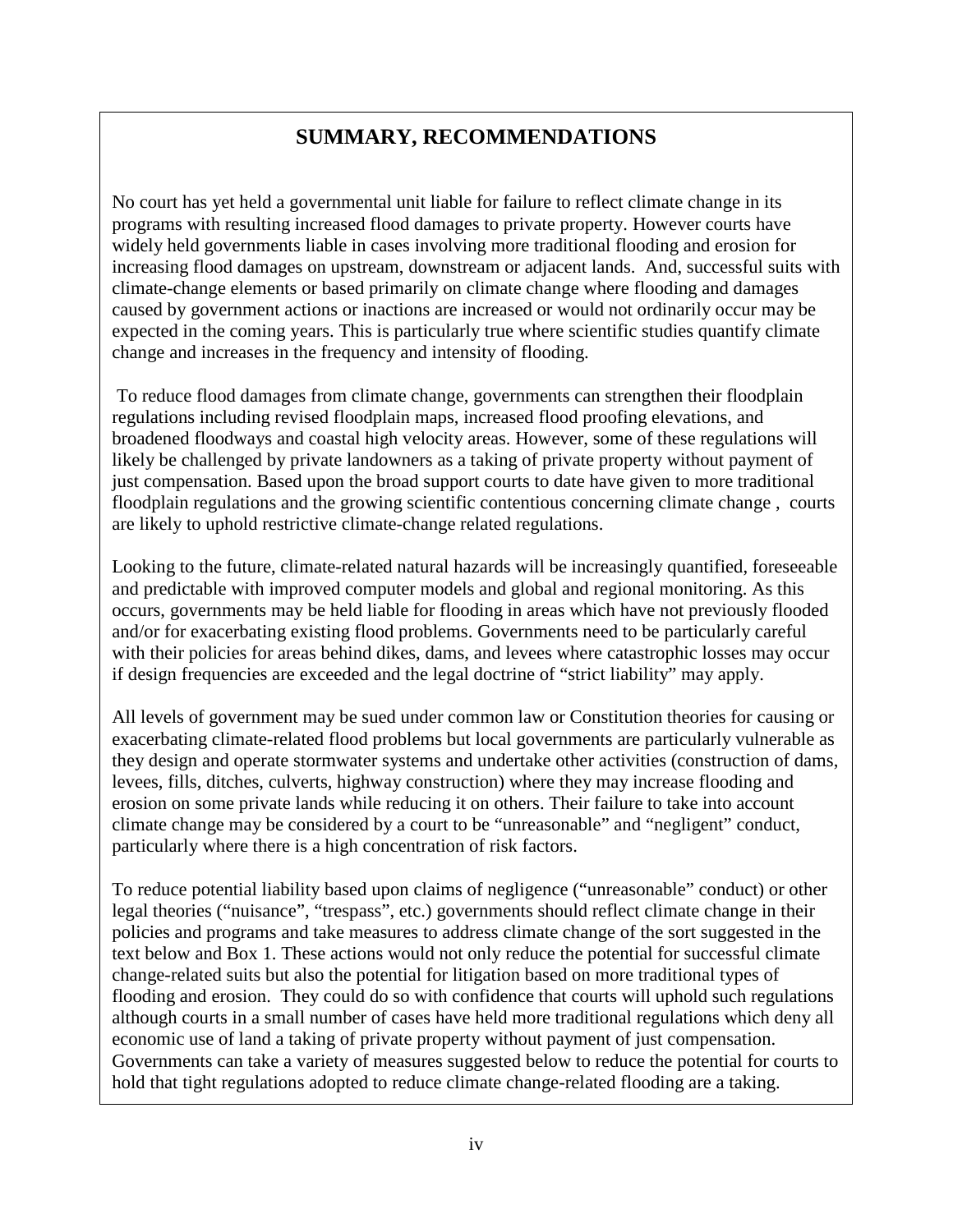# **TABLE OF CONTENTS**

| <b>INCREASES IN FLOOD DAMAGES DUE TO CLIMATE CHANGE 1</b>                               |  |
|-----------------------------------------------------------------------------------------|--|
|                                                                                         |  |
|                                                                                         |  |
| <b>Contexts in Which Individuals Damaged By Flooding May Sue Governments if</b>         |  |
| Governments Fail to Consider Climate Change in Their Programs and Policies 5            |  |
|                                                                                         |  |
|                                                                                         |  |
|                                                                                         |  |
|                                                                                         |  |
|                                                                                         |  |
|                                                                                         |  |
|                                                                                         |  |
|                                                                                         |  |
|                                                                                         |  |
|                                                                                         |  |
|                                                                                         |  |
| Inverse Condemnation ("Taking" Without Payment of Just Compensation) Due to             |  |
|                                                                                         |  |
| CLIMATE CHANGE AND UNCOMPENSATED "TAKING" OF PRIVATE                                    |  |
|                                                                                         |  |
| <b>Increased Flooding and Erosion Damages as a Taking of Private Property in Non</b>    |  |
| 14                                                                                      |  |
| Highly Restrictive Regulations as a Taking of Private Property in Regulatory Contexts15 |  |
|                                                                                         |  |
| WHY CLIMATE CHANGE-RELATED SUITS MAY BE SUCCESSFUL                                      |  |
| <b>OVER TIME</b>                                                                        |  |
| <b>CONCLUDING REMARKS: STAYING OUT OF TROUBLE19</b>                                     |  |
| Reduce Potential Government Liability for Failing to Consider Climate Change 20         |  |
| Reduce the Potential for Successful "Taking" Challenges to Restrictive Floodplain       |  |
| 22                                                                                      |  |
| APPENDIX A. BIBLIOGRAPHY AND SELECTED WEB SITES 26                                      |  |
|                                                                                         |  |
|                                                                                         |  |
|                                                                                         |  |
| Claims that Governments Are Failing to Protect the Public Trust By Inadequately         |  |
|                                                                                         |  |
|                                                                                         |  |
| APPENDIX C: DEFENSES TO CLIMATE-RELATED HAZARD                                          |  |
|                                                                                         |  |
|                                                                                         |  |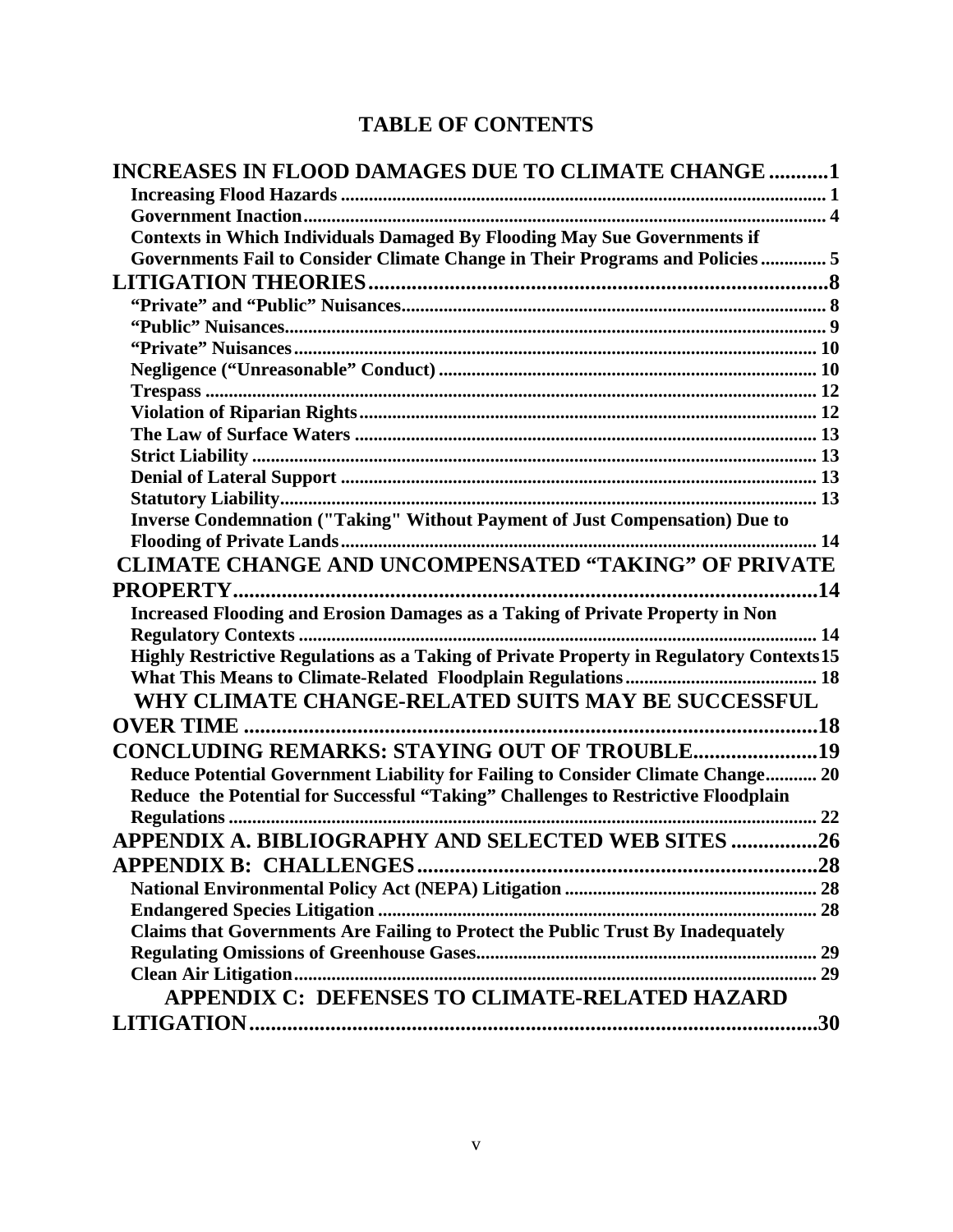# <span id="page-5-0"></span>**INCREASES IN FLOOD DAMAGES DUE TO CLIMATE CHANGE**

#### **Increasing Flood Hazards**

<span id="page-5-1"></span>On September 27, 2013 The International Panel on Climate Change (IPCC) released a summary of it's fifth assessment report on climate change<sup>[1](#page-5-2)</sup>. The summary concludes that

Warming of the climate system is unequivocal, and since the 1950's, many of the observed changes are unprecedented over decades to millennia.

….

Human influence on the climate system is clear. This is evident from the increasing greenhouse gas concentrations in the atmosphere, positive radiation forcing, observed warming, and understanding of the climate system.

….

It is extremely likely that human influence has been the dominant cause of the observed warming since the mid-20<sup>th</sup> century. There is a 95% probability that human action is the dominant cause of climate change. This represents an increase in certainty from 90% in the previous report.

….

Continued emissions of greenhouse gases will cause further warming and changes in all components of the climate system.

This report predicts that there will be a probable temperature rise by 2100 of 1.4 to 4 degrees C, increases in heat waves are very likely to occur more frequently and last longer, and sea level rise will very likely occur faster than between 1971 and 2010. Recent predictions have increased these estimates due, in part, to the melting of the West Antarctic Ice Sheet. See [http://www.nbcnews.com/science/environment/west-antarctic-ice-sheets-collapse-triggers-sea](http://www.nbcnews.com/science/environment/west-antarctic-ice-sheets-collapse-triggers-sea-level-warning-n103221)[level-warning-n103221](http://www.nbcnews.com/science/environment/west-antarctic-ice-sheets-collapse-triggers-sea-level-warning-n103221)

The IPCC predicts that climate change will result in a rise in sea level between 0.6 and 2 feet  $(0.18 \text{ to } 0.59 \text{ meters})$  by the end of this century.<sup>[2](#page-5-3)</sup> Other estimates are much higher.<sup>[3](#page-5-4)</sup> There has

- A blue ribbon panel of scientists from Miami, the U.S. city considered most vulnerable to sea level rise (in terms of property damage) , predicted that the sea will rise a minimum of 3 to 5 feet by 2100.
- A similar panel of scientists in Rhode Island predicts a minimal 3 to 5 foot rise for that state.

<span id="page-5-2"></span> $\frac{1}{1}$ <sup>1</sup>The International Panel on Climate Change (IPCC)'s Fifth Assessment Report On Climate Change released in part on September 27, 2013.

<span id="page-5-3"></span><sup>&</sup>lt;sup>2</sup>See [IPCC, 2007: Climate Change 2007: Impacts, Adaptation and Vulnerability](http://www.ipcc-wg2.org/index.html) . Contribution of Working Group II to the Fourth Assessment Report of the Intergovernmental Panel on Climate Change [Parry, Martin L., Canziani, Osvaldo F., Palutikof, Jean P., van der Linden, Paul J., and Hanson, Clair E. (eds.)]. Cambridge University Press, Cambridge, United Kingdom, 1000 pp

<span id="page-5-4"></span><sup>&</sup>lt;sup>3</sup>See footnotes 2 and 3 above. See also Pilkey, Orrin and Keith Pilkey, Global Climate Change: A Primer (2011); Pilkey, Orrin and Rob Young The Rising Sea (2009. Orrin. Pilkey has written in an article [originally published in](http://www.newsobserver.com/opinion/columnists_blogs/other_views/story/213460.html)  [News and Observer](http://www.newsobserver.com/opinion/columnists_blogs/other_views/story/213460.html) (Durham) which states:

Western Carolina University's Rob Young and I have argued that seas will rise at least 3 feet in this century and that, for coastal management purposes, a rise of 7 feet (2 meters) should be utilized for planning major infrastructure. While some question our recommendation, consider that: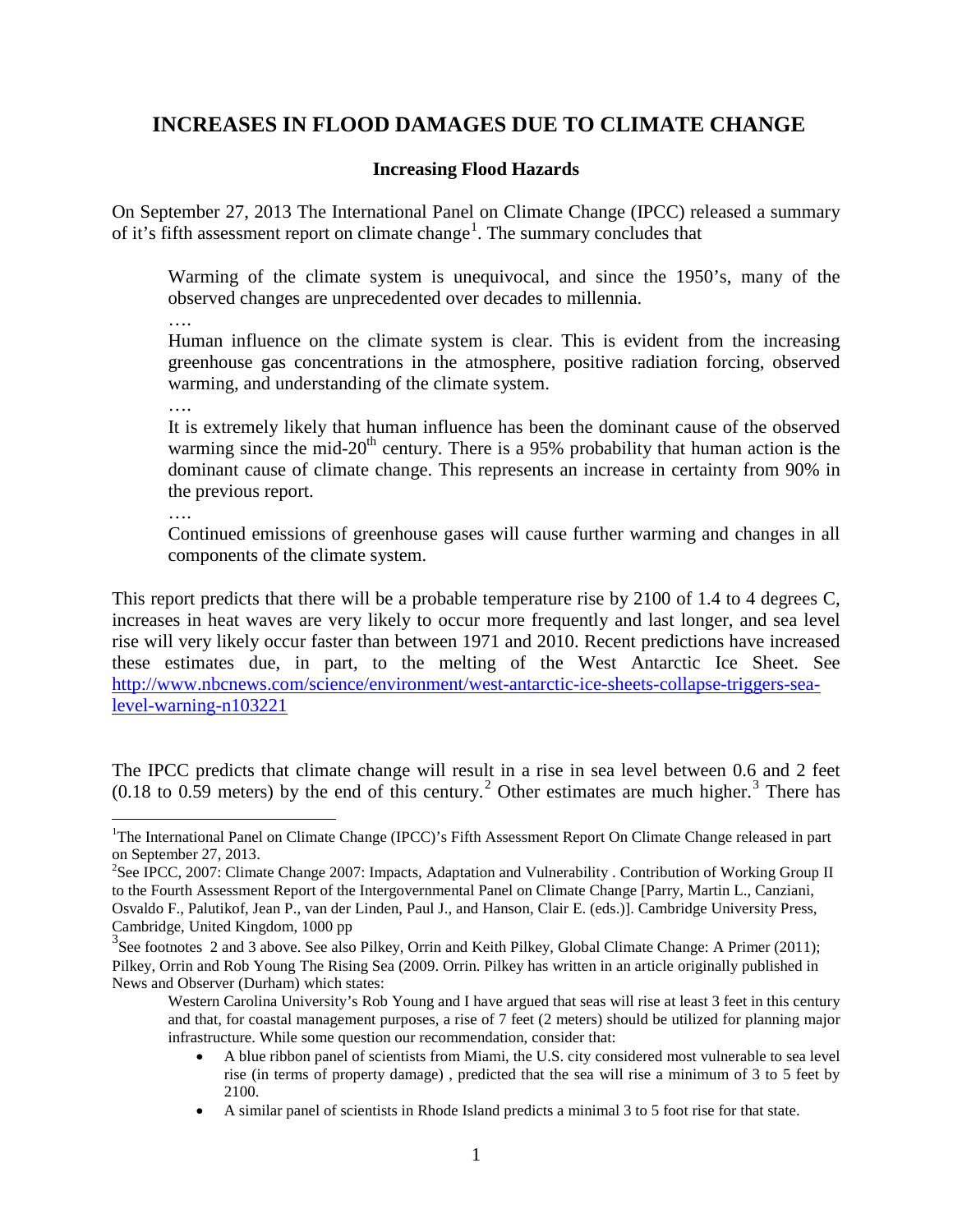already been an increase in the number of severe precipitation events over many areas. A United Nations report suggests that by the end of the century severe heat events will increase by a factor of ten.<sup>[4](#page-6-0)</sup> The IPCC has predicted that higher temperatures are expected to raise sea level by expanding ocean water, melting mountain glaciers and small ice caps, and causing portions of Greenland and the Antarctic [ice sheets to melt.](http://www.epa.gov/climatechange/science/futureslc.html#icesheets) Increasing temperatures tend to increase evaporation which leads to more precipitation. As average global temperatures have risen, average global precipitation has also increased. According to the IPCC $5$ , there has been an increase in the number of severe precipitation events over many areas during the past century, as well as an increase since the 1970s in the prevalence of droughts—especially in the tropics and subtropics. More specifically, the IPCC WGH AR5 Chapter 1 concludes that: "It is likely that the frequency of heavy precipitation will increase in the  $21<sup>st</sup>$  century over many areas of the globe." It further concludes that "(T)he risk of severe harm and loss due to climate changerelated hazards and various vulnerabilities is particularly high in low-lying coastal zones." Ibid.

Climate change will likely cause flooding where no flooding has occurred before such as storm surge and wave inundation of areas subject to sea level rise. In other circumstances, climate change will exacerbate flood, erosion, landslide, and other natural hazards that are already occurring. As a contributing factor it will add to the areal extent, depth, and velocity of flooding.

Climate change will cause some inland areas of the U.S. such as the Southwest to become drier. While other areas such as the Southeast will become wetter.<sup>[6](#page-6-2)</sup> Seasonal changes in precipitation are also expected such as increasing winter rain and runoff in the mountains of the West and reducing summer rains and runoff and increasing winter rains and floods. The frequency and intensity of hurricanes and coastal storms will likely also increase.

A study reported in the February 17, 2011 issue of *Nature*[7](#page-6-3) magazine found that heavy precipitation in recent years is due at least in part to the increase of manmade greenhouse gases in the atmosphere. In this study, a team of scientists from Scotland and Canada used computers to analyze the causes behind the rise in storms and heavy snowfall over the past fifty years. They found that the likelihood of extreme precipitation on any given day rose by 7% between 1951

 $\overline{a}$ 

- A Washington State report assumes a sea level rise along the shores of Puget Sound of a bit more than 4 feet.
- A recent report to the state of California assumes a 4 foot rise along the California coast.
- The Dutch, who take sea level rise more seriously than anyone, assume for the purposes of design of dikes and storm gates that sea level will rise 2.5 feet by 2050.

See also IPCC, [Summary for Policymakers,](http://www.ipcc.ch/publications_and_data/ar4/wg2/en/spm.html) [Section C. Current Knowledge About Future Impacts –](http://www.ipcc.ch/publications_and_data/ar4/wg2/en/spmsspm-c-15-magnitudes-of.html) Magnitudes of [Impact](http://www.ipcc.ch/publications_and_data/ar4/wg2/en/spmsspm-c-15-magnitudes-of.html) in [IPCC AR4 WG2 2007](http://en.wikipedia.org/wiki/Current_sea_level_rise#CITEREFIPCC_AR4_WG22007) provides that " Partial [deglaciation](http://en.wikipedia.org/wiki/Deglaciation) of the [Greenland ice sheet,](http://en.wikipedia.org/wiki/Greenland_ice_sheet) and possibly the [West Antarctic ice sheet,](http://en.wikipedia.org/wiki/West_Antarctic_ice_sheet) could contribute [4](http://en.wikipedia.org/wiki/West_Antarctic_ice_sheet) to 6 m (13 to 20 ft) or more to sea level rise."

<span id="page-6-0"></span><sup>4</sup>See IPCC, Managing the Risks of Extreme Events and Disasters to Advance Climate Change Adaptation, Summary for Policy Makers. IPCC 2011. The report concluded that: "Based upon AIB and A2 emission scenarios, a 1-20 year hottest day is likely to become a 1-2 year event by the end of the  $21<sup>st</sup>$  Century in most regions...."<br><sup>5</sup>See http://www.epa.gov/climatechange/science/recentpsc.html.

<span id="page-6-3"></span><span id="page-6-2"></span><span id="page-6-1"></span> $6NOAA$ 's National Climatic Data Center has compiled precipitation data which show that over the contiguous U.S., total annual precipitation have increased at an average rate of 6.1 percent per century since 1900, although there was considerable regional variability. The greatest increases came in the East North Central climate region (11.6 percent per century) and the South (11.1 percent). Hawaii was the only region to show a decrease (-9.25 percent). <sup>7</sup>See Min, S.K et Al. Nature 470, 378-381 (2011).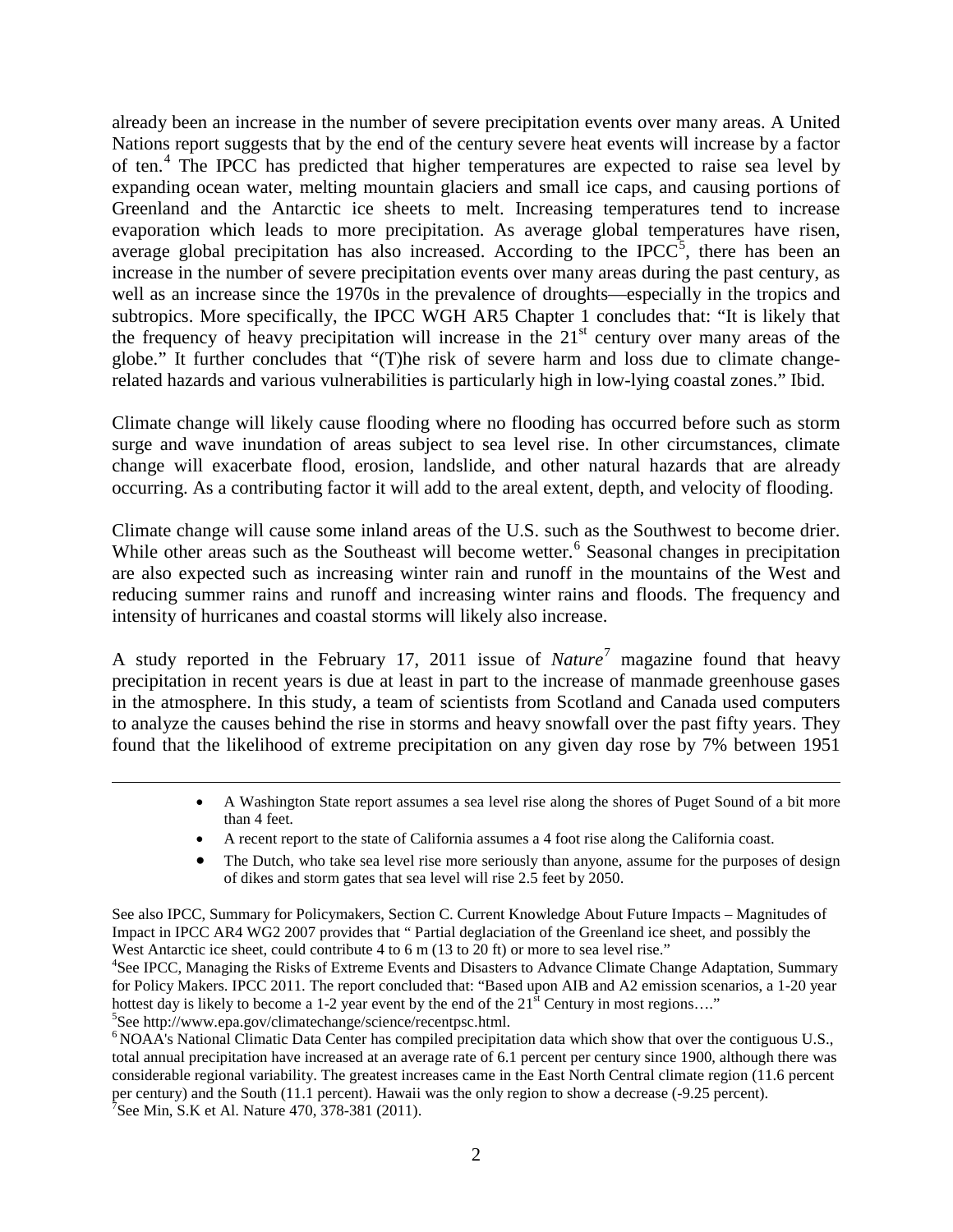and 1999—the years addressed by the study. This increase exceeds the bounds of normal variability. This increase is explained if greenhouse gas emissions and climate change are taken into account. Climatologists [have predicted](http://ipccinfo.com/extreme.php) an increase in extreme weather events as greenhouse gas concentrations in the atmosphere increase. Warmer air can carry more water vapor and a warmer planet should therefore see heavier rain and other precipitation. Another article in *Nature*  suggests that for every 1 C in warming, scientists expect a 2-3% increase in total global precipitation.[8](#page-7-0)

In the same issue of *Nature* the results of a study of the severe rains that flooded England and Wales in 2000 was published. [9](#page-7-1) Researchers looked at the climate as it existed in 2000 in comparison with hypothetical climates as they would have existed if human beings had not added greenhouse gases into the atmosphere. The article concluded that the chances of major flood happening at that time were roughly doubled by the rise in greenhouse gases.

The U.S. Supreme Court held, in a landmark case, Massachusetts v. EPA, <sup>[10](#page-7-2)</sup> that EPA had the statutory authority and responsibility to regulate greenhouse gases which are causing or contributing to climate change. The Court recognized in a factually-specific decision the following harms associated with climate change<sup>[11](#page-7-3)</sup>:

The harms associated with climate change are serious and well recognized. Indeed, the NRC Report itself — which EPA regards as an "objective and independent assessment of the relevant science," 68 Fed. Reg. 52930 — identifies a number of environmental changes that have already inflicted significant harms, including "the global retreat of mountain glaciers, reduction in snow-cover extent, the earlier spring melting of ice on rivers and lakes, [and] the accelerated rate of rise of sea levels during the 20th century relative to the past few thousand years. . . ." NRC Report 16.

Petitioners allege that this only hints at the environmental damage yet to come. According to the climate scientist Michael MacCracken, "qualified scientific experts involved in climate change research" have reached a "strong consensus" that global warming threatens (among other things) a precipitate rise in sea levels by the end of the century, MacCracken Decl. ¶ 5, Stdg. App. 207, "severe and irreversible changes to natural ecosystems," *id.*, ¶ 5(d), at 209, a "significant reduction in water storage in winter snowpack in mountainous regions with direct and important economic consequences," *ibid.*, and an increase in the spread of disease, *id.*, ¶ 28, at 218-219. He also observes that rising ocean temperatures may contribute to the ferocity of hurricanes. *Id.*, ¶¶ 23-25, at 216-217.[fn18]

With increased hazards, and continued and intensified occupation of floodplains will come additional flooding and flood damages to private and public property. This will likely result in law suits based upon a variety of legal theories discussed below. To reduce climate-related flood hazards it is also likely that an increasing number of states and local governments will adopt or

<span id="page-7-0"></span> <sup>8</sup> <sup>8</sup> Allen, R. et.al. Nature, 470, 344-345 (2011).<br><sup>9</sup> Pall, P. et. al Nature, 470, 382-385 (2011).<br><sup>10</sup>549 U.S. 497 (S. Ct., 2007).<br><sup>11</sup>549 U.S. 497, 521 ( S. Ct., 2007).

<span id="page-7-1"></span>

<span id="page-7-2"></span>

<span id="page-7-3"></span>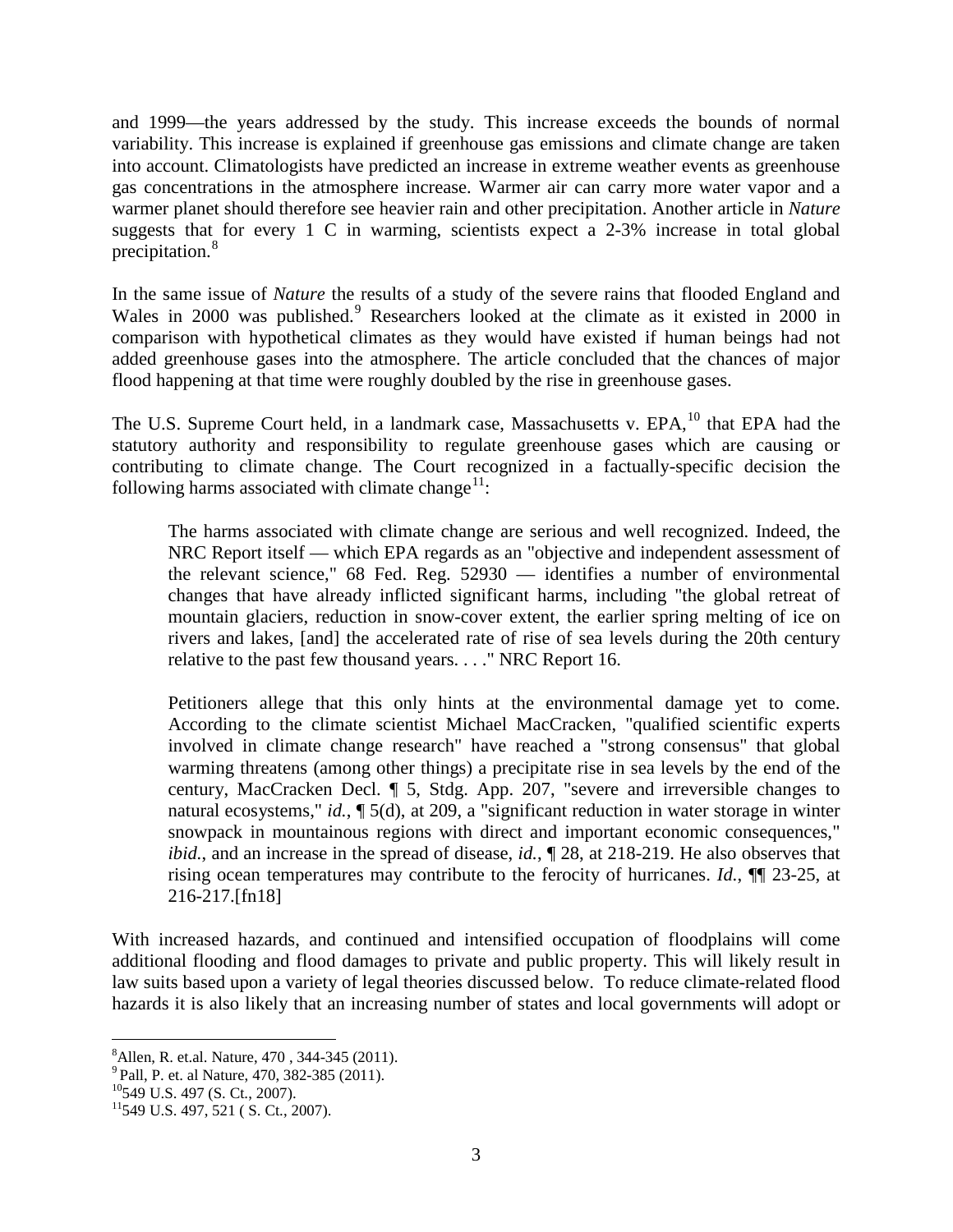revise their floodplain regulations to reflect climate changes such as revised flood maps, revised regulatory flood elevations, freeboard requirements, and increased floodways and velocity zones. However, some floodplain landowners will likely challenge regulations as a taking of private property without payment of just compensation.

#### <span id="page-8-0"></span>**Government Inaction**

Despite the prospect of worsening flooding and erosion problems due to climate change, only a small portion of the governmental units in the United States are, apparently, reflecting climate change in their policies and activities. For example, few are revising their flood inundation maps or establishing new flood protection elevations. Such omissions could result in increased flooding and flood damages in the design, construction, and maintenance of flood control structures (e.g., dikes, dams, levees, groins, and sea walls); in the design and construction of highways (e.g., bridge apertures and culverts); in the management of public lands (e.g., flash flooding where campers may be using public lands); and in a variety of other contexts. The likelihood of successful suits increases as the scientific support for human-induced climate change and resulting flood losses increases and the climate-related risks are quantified.

Apart from climate change-related flooding and erosion, courts are increasingly holding governments liable for flood damages under common law (e.g., nuisance, negligence) theories and, to a lesser extent, under Constitutional legal theories (e.g., "inverse condemnation"). These suits will likely continue but with the addition of climate change as one causative or contributing factor to the increased flooding and erosion. Over time, climate change will likely become an increasingly important risk factors.

Taking climate change into account in establishing flood loss protection standards will require partially changed flood assessment methods. Floodplain regulatory and management agencies have, to a considerable extent, based their flood calculations on historic flood and rainfall data. Taking climate change into account will require new assumptions and more reliance on model projections than historical records. Because flood hazard management agencies have difficulty in accurately predicting the magnitude and location of climate changes does not mean that they cannot predict "probabilities" and "ranges" of likely increases. And, there may be a variety of "low risk" options for simultaneously addressing climate change and achieving other objectives such as providing urban greenways and recreation areas as well as reducing flood losses in a particular circumstance.

Government liability for failing to take into account flood damages may be based upon the common law tort theories briefly discussed below such as negligence (i.e. "unreasonable conduct"), public and private nuisance, strict liability, trespass, negligence, denial of lateral support, and violation of riparian rights. Such suits may also be based, in some circumstances, upon claims of government taking of private property without payment of just compensation.

Measures which governmental units could take to reduce potential liability for flood and erosion damages caused or exacerbated by climate change are discussed in the summary and recommendations above, concluding remarks, and Box 1 below. These measures will also reduce more traditional flood and erosion-related flood damages and flood-related litigation.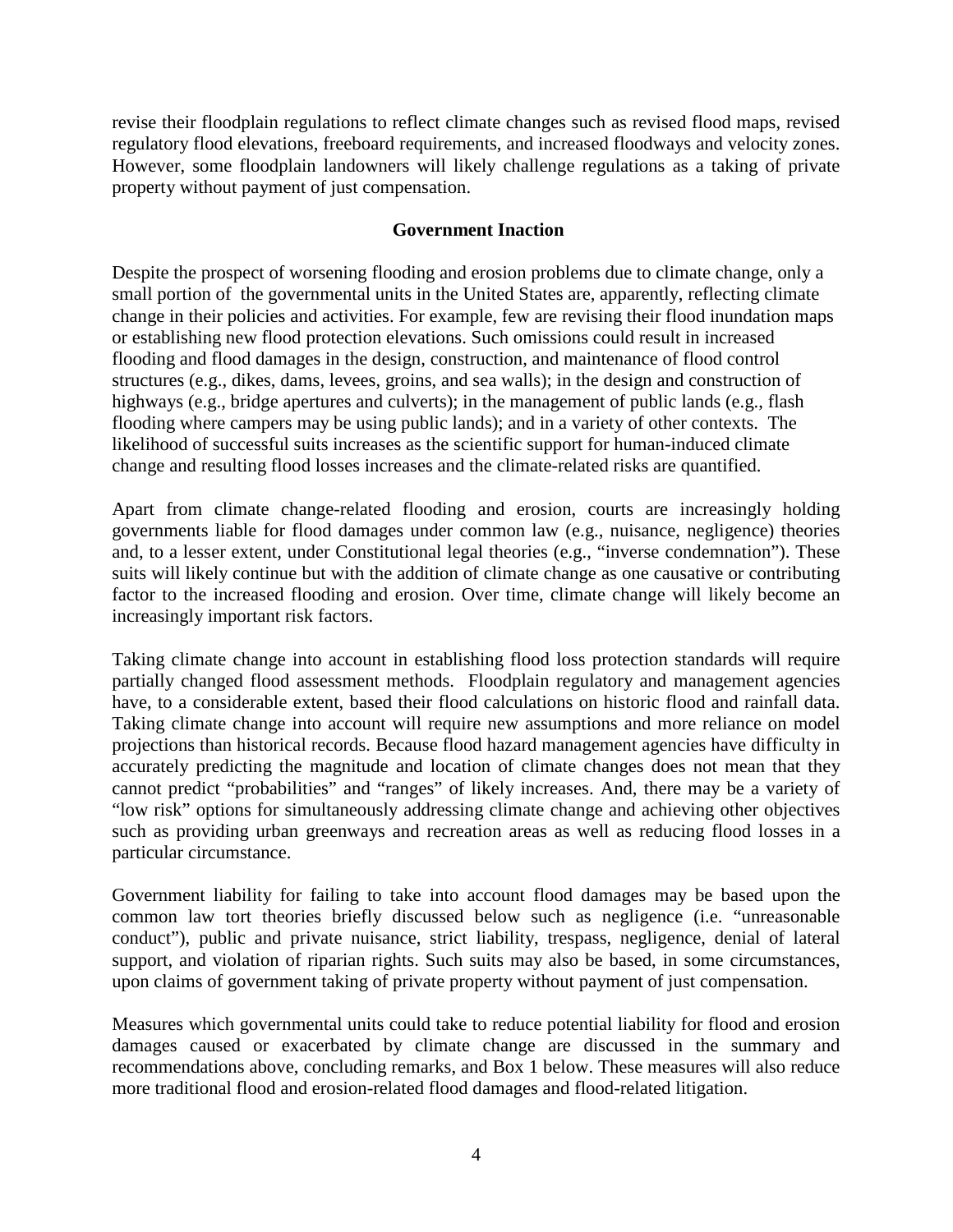#### <span id="page-9-0"></span>**Contexts in Which Individuals Damaged By Flooding May Sue Governments if Governments Fail to Consider Climate Change in Their Programs and Policies**

Floods continue to cause severe damages in the U.S. and abroad despite efforts to reduce such losses through flood control works, adoption of regulations, and other measures. A comparatively small flood in Colorado in 2013 caused more than 3 billion in damages. The "Great Flood" along the Mississippi in 1993 and its tributaries caused damages estimated at 15- 20 billion dollars.<sup>12</sup> Hurricane Katrina in 2005 killed more than  $900^{13}$  $900^{13}$  $900^{13}$  and caused damages which have been estimated to approach \$200 billion dollars.<sup>[14](#page-9-3)</sup> Losses from Super Storm Sandy in 2012 may exceed \$100 billion dollars.

When landowners are damaged by flooding or erosion they quite often sue governments in more traditional flooding or erosion contexts based upon common law or Constitutional legal theories claiming that the governments increased flooding and flood damages to their properties. Landowners may also question the reasonableness and adequacy of the design, operation, and maintenance for dikes, dams, levees, drainage channels, and culverts and other flood loss reduction measures.

Successful common law (tort) liability suits based upon traditional flooding and erosion have become increasingly expensive to governments. For example, in 2003 the California Court of Appeals upheld a damage award against the State of California for flood damages. See Paterno vs. State of California.<sup>[15](#page-9-4)</sup> The settlement total in this suit was \$464 million dollars. Much larger amounts of money are at stake in the law suits filed by private landowners in Louisiana and the neighboring states of Florida, Alabama, and Mississippi after Hurricane Katrina struck the Gulf on August 29, 2005. Suits had been filed on behalf of approximately 250,000 people seeking over \$278 billion in damages from the federal government alone.<sup>[16](#page-9-5)</sup>

Courts have already held governments liable in many situations under common law and Constitutional legal theories (e.g., "taking without payment of just compensation") for causing or exacerbating flood or drainage problems. These suits will likely continue but with the addition, over time, of climate change as one causative factor for flooding and erosion losses.

Some more specific contexts in which landowners damaged by climate change-related flooding or erosion may sue governments for such flood damages include:

<span id="page-9-3"></span>

<span id="page-9-5"></span><span id="page-9-4"></span>

<span id="page-9-2"></span><span id="page-9-1"></span> $^{12}$ http://mo.water.usgs.gov/Reports/1993-Flood/<br> $^{13}$ http://www.msnbc.msn.com/id/11281267/ns/us\_news-katrina\_the\_long\_road\_back<br> $^{14}$ See<http://pubs.usgs.gov/fs/2006/3026/2006-3026.pdf><br> $^{14}$ See http://pubs.usgs.gov/ August, 2010; Brougher, C & K. Alexander, CRS Report to Congress, Federal Liability for Hurricane Katrina-Related Flood Damage, Congressional Research Service, Washington, D.C. (2008); Thomas, E., 2007, Recovery Following Hurricane Katrina: Will Litigation and Uncertainty Today Make for an Improved Tomorrow? Vol 29, no. 5, National Wetlands Newsletter, Environmental Law Institute, Washington, D.C.; Brougher, C., Flood Damage Related to Army Corps of Engineers Projects: Selected Legal Issues, Congressional Research Service (June 7, 2011). In Re Katrina Canal Breaches Consolidated Litigation, 05-4182 Section C.A.No.05-4182.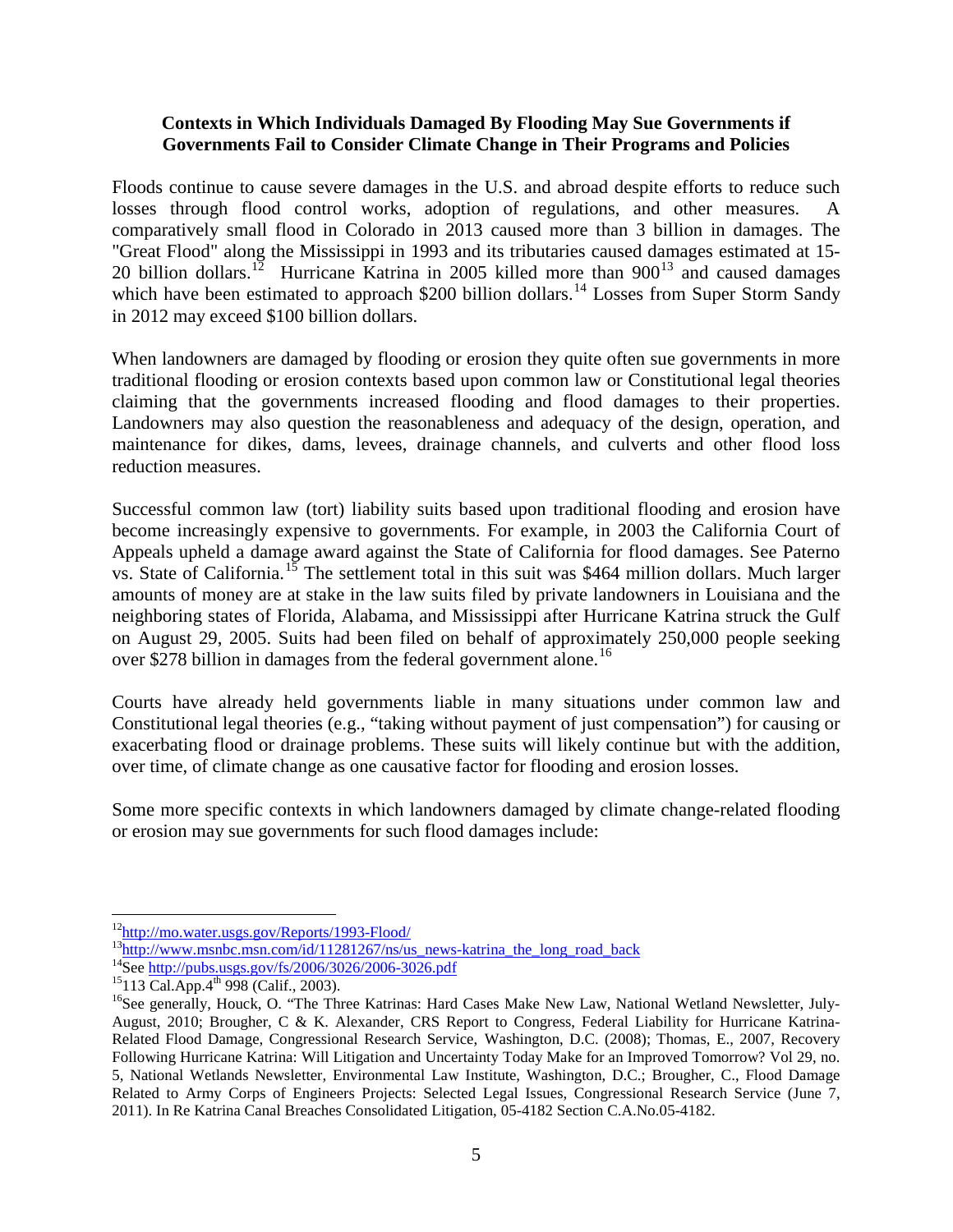--**Increased flood and erosion damages resulting from government issuance of building permits for development in coastal and inland climate-related flood areas.** Landowners may sue governments for issuing permits (building codes, zoning, subdivision controls) which fail to consider increased flood hazards due to climate change.

For examples of cases holding governments liable for issuing building permits or other permits which increased flood damages on other properties in more traditional flooding contexts see, e.g., Hurst v. U.S.,<sup>[17](#page-10-0)</sup> in which a federal district court held the Corps of Engineers liable for issuing a Section 404 permit for construction of jetties in the White River. The jetties were not constructed as called for in the permit and blocked flows in the river. As a result, a landowner was seriously flooded. The Corps knew that Hurst was violating the permit issued to him and the Corps violated its own regulations by failing to issue an order prohibiting any further work by Hurst on the project despite many requests by the landowner who was damaged. The district court initially held that the landowner could not sue the Corps pursuant to the Federal Tort Claims Act. On appeal the Eighth Circuit reversed the dismissal and remanded the case for findings on the claim that the Corps caused Hurst's damages by negligently failing to issue a prohibitory order. See Hurst v. United States.<sup>[18](#page-10-1)</sup> On remand to the district court, the court of appeals observed that "the Corps' regulations governing issuance of permits for projects in navigable waterways also indicates that the Corps should be concerned with minimizing the risks of flooding on surrounding property."<sup>[19](#page-10-2)</sup> The court found that  $2^0$ :

Because the Hursts were included in the class of persons meant to be offered some protection from flooding under the federal regulations governing the Corps, the Corps' failure to enforce its own regulations amounts to negligence per se under South Dakota law.

For other cases holding governmental units liable for issuing permits or approving subdivisions which increase flooding on other property see, for example, the following: Eschete v. City of New Orleans<sup>[21](#page-10-4)</sup> (City could be held liable for approving subdivision which overtaxed drainage system and caused flooding.); City of Keller v. Wilson<sup>[22](#page-10-5)</sup> (City was liable for approving subdivisions based upon city's drainage plan but then failing to acquire 2.8 acres to implement the plan. This case was partially reversed and remanded by City of Keller v. Wilson<sup>23</sup>); Harris Cty. F. Con. V. Adam;<sup>[24](#page-10-7)</sup> (Harris County Flood Control District was potentially liable for approval of a highway project (Beltway 8) which flooded private property.); Kite v. City of Westworth Village<sup>[25](#page-10-8)</sup> (A "taking" without payment of just compensation potentially occurred where city approved a plat resulting in a diversion of water from its natural course and resulting damage.); Pennebaker v. Parish of Jefferson<sup>26</sup>, (Parish could be held liable for increased

<span id="page-10-0"></span><sup>&</sup>lt;sup>17</sup>739 F. Supp. 1377 (D., 1990).

 $18882$  F.2d  $306$  ( $8^{\text{th}}$  Cir., 1989).

<span id="page-10-1"></span><sup>&</sup>lt;sup>19</sup>Id. at 1380.

<span id="page-10-3"></span><span id="page-10-2"></span> $^{20}$ Id. at 1381, 1382.<br><sup>21</sup>245 So.2d 383 (La., 1971).

<span id="page-10-6"></span><span id="page-10-5"></span><span id="page-10-4"></span><sup>&</sup>lt;sup>22</sup>86 S.W.3d 693 (Tex., 2002).<br><sup>23</sup>168 S.W.3d 802 (Tex., 2005); City Keller v. Wilson, 2-00-183-CV (Tex., App. 2007).<br><sup>24</sup>56 S.W.3d 665 (Tex., 2001).<br><sup>25</sup>853 S.W.2d 200 (Tex., 1993).<br><sup>25</sup>883 So.2d 484 (La., 1980).

<span id="page-10-7"></span>

<span id="page-10-8"></span>

<span id="page-10-9"></span>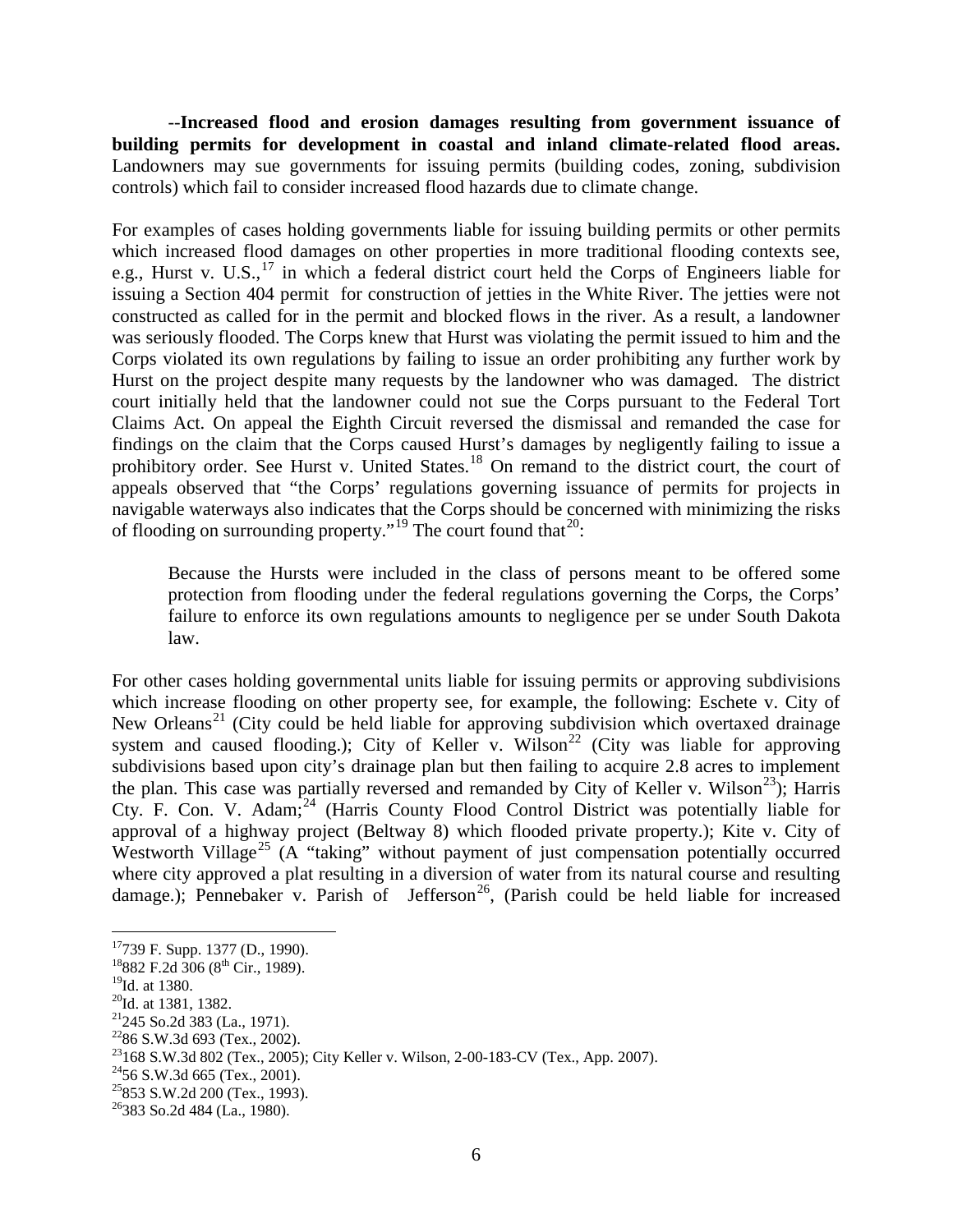flooding by allowing street improvements, building construction and street drainage without taking steps to prevent flooding.); Sheffet v. County of Los Angeles,  $27$  (County was liable when it approved subdivision and accepted dedication of road facilities which resulted in flood and erosion damages.); Frustuck v. City of Fairfax,  $^{28}$  $^{28}$  $^{28}$  (City was liable in inverse condemnation for having approved subdivisions and accepted drainage easements and having diverted increased waters onto private property.); Yue v. City of Auburn,<sup>[29](#page-11-2)</sup> (City was potentially liable for approving subdivision which increased impervious surfaces without upgrading downstream stormwater facilities to convey increased flows.).

--**Deaths and injuries due to flash flooding on public lands.** Flash floods will likely occur more frequently in some areas of the U.S. as the intensity and perhaps the frequency of thunderstorms, hurricanes, and coastal storms increases. Members of the public may be injured or killed while utilizing public lands<sup>[30](#page-11-3)</sup> for hiking, camping, and other recreation. They may sue public land managers for failing to provide adequate flood warnings and for failing to develop adequate hazard mitigation plans. Governments may be liable, like other landowners, in situations where the public or government employees are injured by natural hazards while using open public lands such as public forests, parks, wilderness areas, recreation areas, lakes, streams, ocean waters, beaches, reservoirs, wetlands, and other waters or water-related lands. Governments may also be liable for natural hazard injuries to the public or government employees in public buildings such as post offices, museums, schools, courthouses, libraries, campgrounds, marinas, publicly owned housing, industrial parks, or other publicly owned or leased properties. In addition, governments may be liable to others for renting, leasing or selling lands subject to natural hazards. Liability for failing to anticipate flash flooding to date has been based primarily upon the theory of negligence.

For examples of cases holding the federal government liable for flood-related deaths from flash flooding on public lands see, e.g., Coates v. United States.<sup>[31](#page-11-4)</sup> In this case three campers were killed at Aspenglen Campround in Rocky Mountain National Park when Lawn Lake dam burst on July 15, 1982. The National Park Service attempted to warn campers of the impending flood. But, the three failed to respond and were killed by the rapidly rising waters. The heirs of the three sued the National Park Service claiming inadequate warnings and negligence. A federal district court held the National Park Service liable for not providing adequate warnings. The court also held that the Service had failed to develop an adequate plan for warning and evacuating people in the Park "in the event a crisis arose." See also Ducey v. United States, <sup>[32](#page-11-5)</sup> (Park Service possibly liable for failing to warn of or guard against flash flooding.).

--**Permanent flood and erosion damages caused by coastal sea level rise.** Rising sea levels combined with increased hurricanes and coastal storms will likely increase the depth and velocity of flooding on a more or less permanent basis in some contexts and the severity of flooding and erosion in other contexts with resulting increased damage to coastal structures and

<span id="page-11-3"></span><span id="page-11-2"></span>

<span id="page-11-1"></span><span id="page-11-0"></span><sup>&</sup>lt;sup>27</sup>84 Cal. Rptr. 11 (Cal., 1970).<br><sup>28</sup>28 Cal. Rptr. 357 (Cal., 1963).<br><sup>29</sup>4 Cal. Rptr.2d 653 (Cal., 1992).<br><sup>30</sup>Private landowners lands may also be subject to suit if they open their lands to the public, particularly if charge a fee for such use.

<span id="page-11-4"></span> $31$ <sup>31</sup>612 F. Supp. 592, 596 (D. Ill, 1985).

<span id="page-11-5"></span> $32713$  F.2d 504 (9<sup>th</sup> Cir., 1983).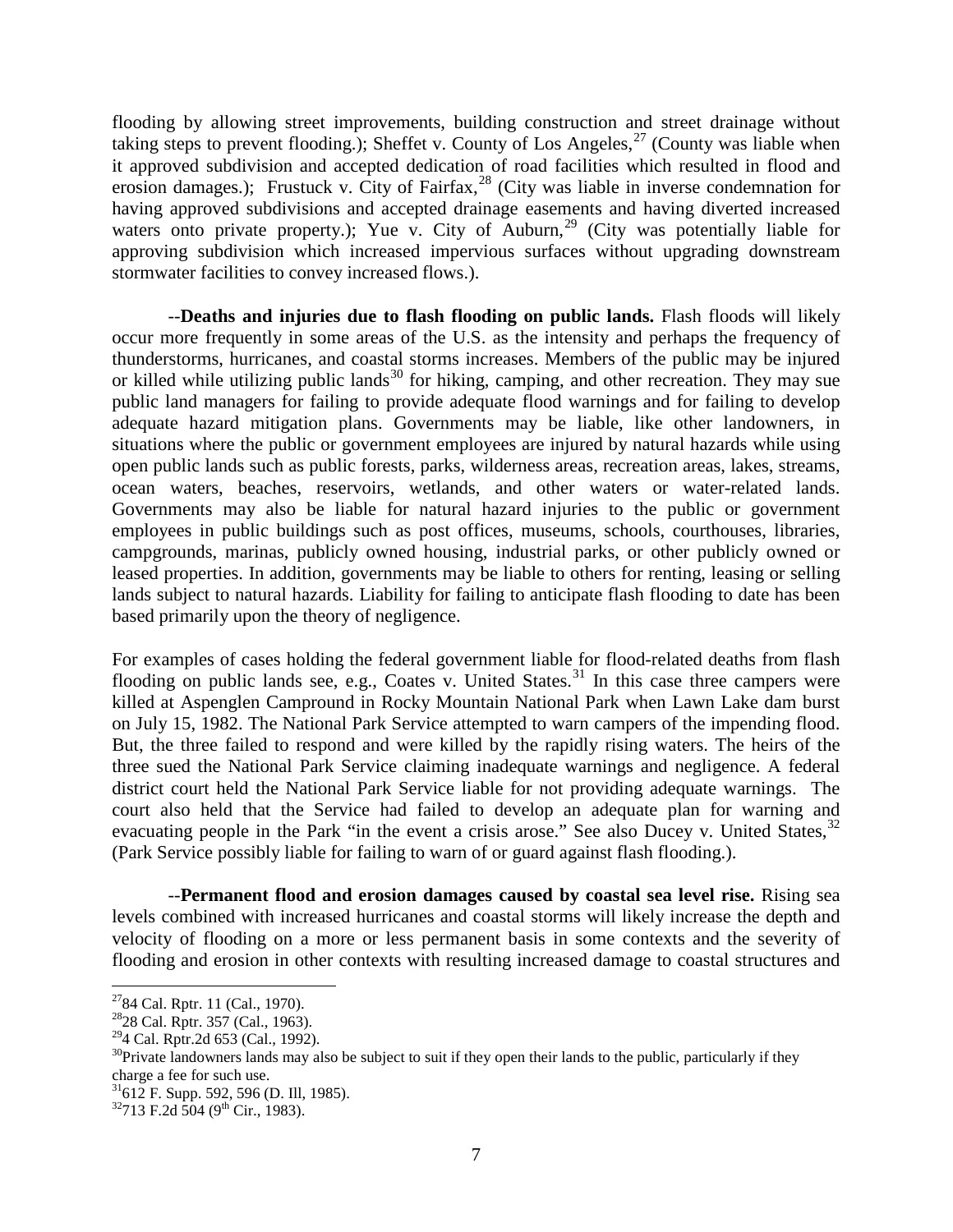infrastructure. Landowners could sue governments arguing that governments have acted unreasonably in issuing permits and for failing to address climate change in the design of groins and seawalls and other coastal flood protection measures. Growing scientific agreement concerning the magnitude of sea level rise due to climate change and identification of areas which will be inundated will help provide the factual basis for such suits. The U.S. Geological Survey in cooperation with NOAA and other agencies are now preparing such maps.

--**Increased erosion, mudslide and landslide damages along inland lakes, rivers, streams caused by increased precipitation and more frequent, severe precipitation events.** Increased erosion, mudslides, and landslides may be expected with an increase in precipitation and the intensity and magnitude of storms in some areas such as the Northeast and Southeast. As a result, what are now considered once in 100 year storms will occur more frequently and the flood depths and velocities of floods which do occur may exceed the design capacity of levees, dams, and stormwater systems. Winter flooding may also be increased in the northern states as more winter precipitation occurs as rain rather than snow. Landowners may argue that governments have acted unreasonably if governments have failed to consider changed conditions in designing, constructing, maintaining and operating flood control structures, issuing permits, or constructing or operating flood warning systems.

In addition to these contexts in which landowners may sue communities and states for increasing flood and/or erosion damages, landowners may also challenge tightened floodplain regulations as an unconstitutional "taking" of private property without payment of just compensation. See discussion below. Strengthened hazard regulations may take the form of zoning regulations, subdivision controls, building codes, sanitary codes, and other special codes adopted at state, or (primarily) local levels. See discussion below pertaining to the Constitutionality of floodplain regulations reflecting climate change and related flood and erosion issues.

# **LITIGATION THEORIES**

<span id="page-12-0"></span>Private landowners may sue governments for failing to consider climate change in their programs and policies pursuant to a number of statutes offering nonmonetary remedies such as the Endangered Species Act. See Appendix B. Private landowners damaged by flooding may also file law suits for damages claiming that governments have increased climate-related flooding and flood damages based upon a number of legal theories including but not limited to the following.  $33$ 

#### **"Private" and "Public" Nuisances**

<span id="page-12-1"></span>In some circumstances, governments may be sued based upon common law nuisance theories if they increase flood or erosion hazards on other lands. Nuisances may be either 'private" or "public". With either type, at common law, no landowner has a right to use his or her land in a manner that substantially interferes, in a physical sense, with the use and enjoyment of other

<span id="page-12-2"></span> <sup>33</sup>See, also, Justin R. Pidot, Global Warming in the Courts: An Overview of Current Litigation and Common Legal Issues, Geo. Envtl. L. & Pol'y Inst. 16 (2006), available at [http://papers.ssrn.com/sol3/papers.cfm?abstract\\_id=1695720](http://papers.ssrn.com/sol3/papers.cfm?abstract_id=1695720)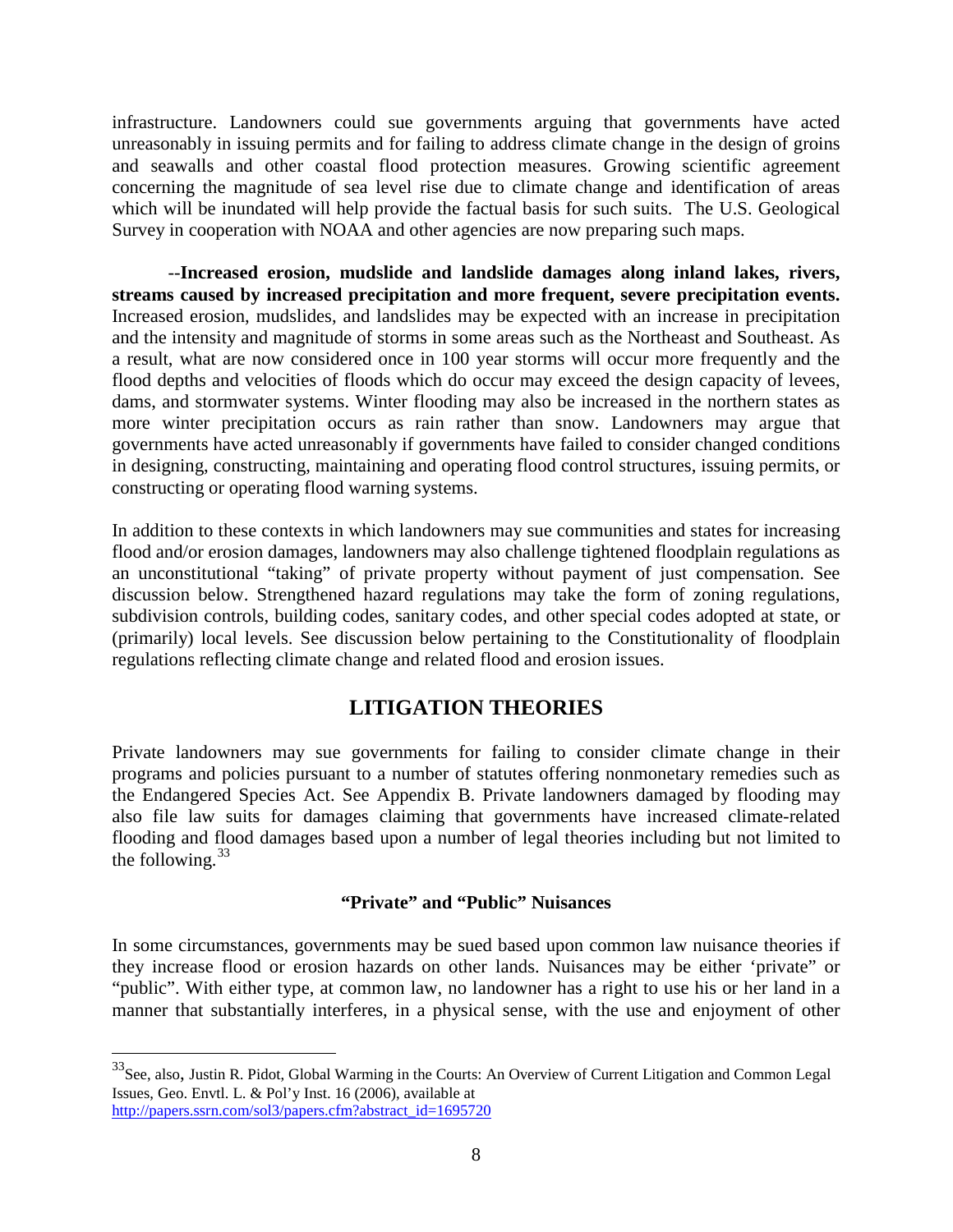lands. See, e.g., Sandifer Motor, Inc. v. City of Rodland Park<sup>[34](#page-13-1)</sup> (Flooding due to city dumping debris into ravine which blocked sewer system was a nuisance.) Public or private nuisance pertains to interference with right to use of land and is therefore more restricted than "negligence". It is the unreasonable, unwarranted, or unlawful use of one's property in a manner that substantially interferes with the enjoyment or use of another individual's property, without an actual trespass or physical invasion of the land. "Reasonable" conduct is usually no defense against a nuisance suit although reasonableness may affect the type of relief available. For a discussion of the federal common law of nuisance as applied to climate change see Connecticut v. American Electric Power Company, Inc., <sup>[35](#page-13-2)</sup> above.

Principal government activities which may increase natural hazards in climate change contexts and may be subject to public or private nuisance suits include the following: construction, operation, and maintenance of channelization works, dikes, dams, levees, culverts, bridges, highways, groins, and sea walls.

#### **"Public" Nuisances**

<span id="page-13-0"></span>One category of nuisance cases involve claims by a variety of parties that government polluters have made meaningful contributions to atmospheric gases and the resulting changes in climate constitute a " public" nuisance<sup>[36](#page-13-3)</sup> under state and/or federal common law. A public nuisance represents an "unreasonable" interference with a public right, and "an active — or, at least, an imminent — threat of injury".<sup>[37](#page-13-4)</sup> Public nuisance is a broad and amorphous legal theory. Courts to date have provided some dicta support for climate-related public nuisance suits although there have been no successful judgments. See for example, Comer v. Murphy Oil, USA<sup>[38](#page-13-5)</sup> ( $5<sup>th</sup>$  Cir., 2009) in which the plaintiffs alleged that Comer and other defendants producing fossil fuels released greenhouse gases that contributed to climate change which, in turn, added to the ferocity of Hurricane Katrina causing damages to plaintiff's property. The suit was brought under the legal theories of public and private nuisance, trespass, negligence, unjust enrichment, fraudulent misrepresentation, and civil conspiracy. This suit survived preliminary legal challenges but was dismissed because one of the judges "recused" himself (disqualify or remove oneself as a judge over a particular proceeding) and the court, therefore, lacked a quorum.

Courts in other climate-related cases have rejected public nuisance arguments. For example, a federal district court in Native Village of Kivalina v. Exxon Mobil Corporation<sup>[39](#page-13-6)</sup> dismissed a public nuisance law suit by the native village of Kivalina against utility, oil, and energy companies claiming that Exxon's emissions contributed to global warming which caused melting of Arctic sea ice which, in turn, flooded the native village. In Connecticut v. American Electric

<span id="page-13-2"></span><span id="page-13-1"></span> $34$  628 P.2d 239 (Kan., 1981).<br> $3582$  F.3d 309 (2d Cir. 2009). This decision was overturned in 131 S. Ct. 2527 (S.Ct., 2011). Nevertheless, the case is included here because it contains a useful discussion of nuisance.

<span id="page-13-3"></span> $36A$  public nuisance interferes with the public as a class, not merely one person or a group of citizens. Abate, Randall S., Public Nuisance Suits for the Climate Justice Movement: The Right Thing and the Right Time, 85(2) Wash. L. Rev. 197 (2010); Alex, Ken, A Period of Consequences: Global Warming as Public Nuisance, 26A Stan. Envtl. L. J. 77 (2007).<br><sup>37</sup>See generally, New England Legal Found. v. Costle, 666 F.2d 30, 33 (2d Cir., 1981).<br><sup>38</sup>585 F.3d 855 (5<sup>th</sup>,. Cir. 2009).

<span id="page-13-4"></span>

<span id="page-13-5"></span>

<span id="page-13-6"></span> $39$ 663 F.Supp.2d 863 (D., Cal. 2009).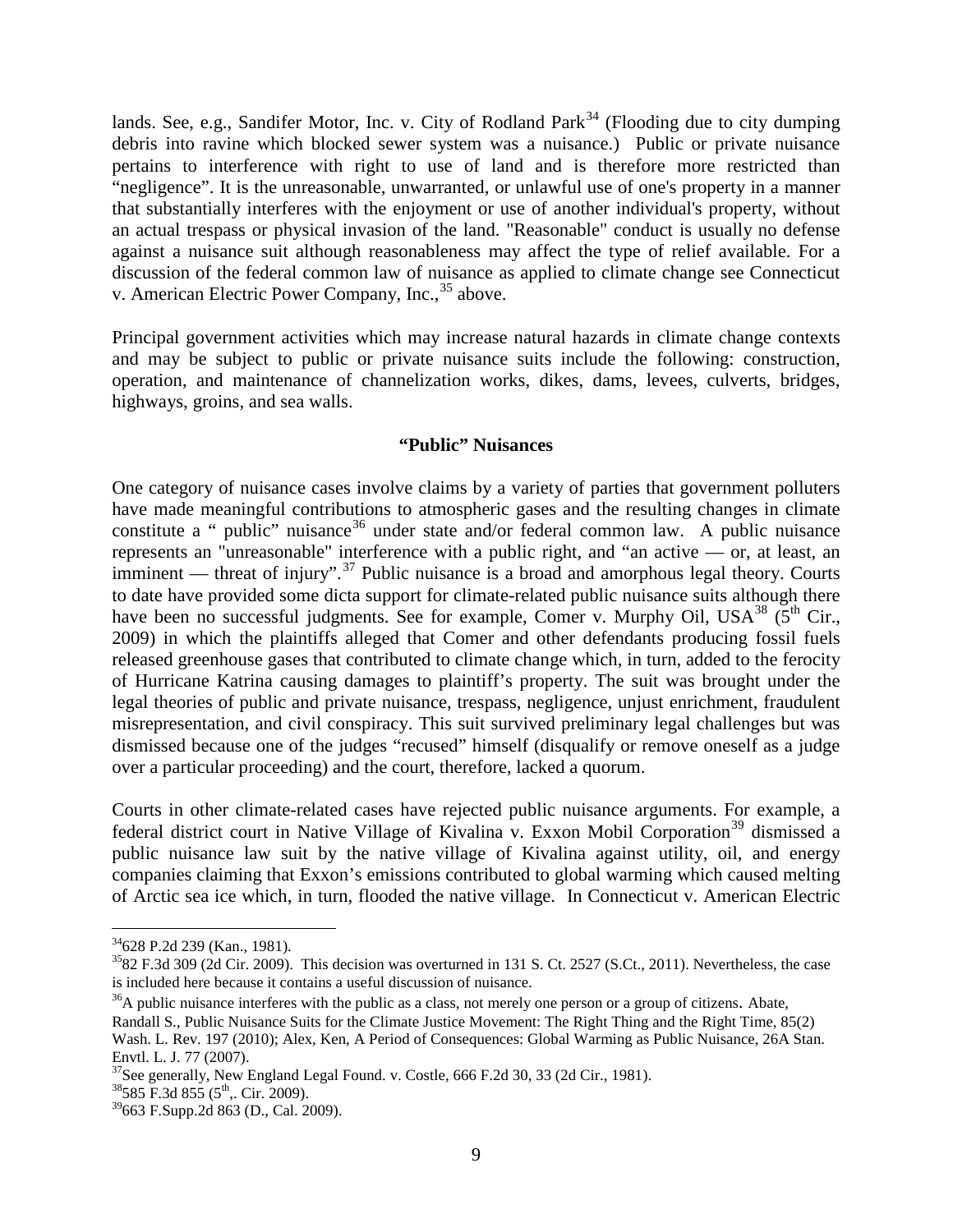Power Company, Inc.,<sup>[40](#page-14-2)</sup> eight states, the City of New York and a number of private land trusts sued as a public nuisance utility companies for causing global warming and a variety of damages. The 2<sup>nd</sup> Circuit court of appeals held that the state and land trusts had "standing" to sue. The court held that the plaintiffs could bring suit under a claim of "the federal common law of nuisance." It also held that the case could not be dismissed on the ground of a political question doctrine. The court<sup>[41](#page-14-3)</sup> held that four of TVA's plants constituted a public nuisance and ordered TVA to install or retrofit "scrubbers" at the four plants. This decision was appealed to the U.S. Supreme Court in Connecticut v. American Electric Power Company, Inc.<sup>[42](#page-14-4)</sup> The Supreme Court reversed the lower court and held that plaintiffs could not sue polluters under the federal common law of nuisance because Congress had adopted the Clean Air Act which preempted federal common law. The Court held that EPA's actions pursuant to the Act displace any common law right to seek abatement of carbon dioxide emissions from fossil-fuel powered power plants. However, the court did not decide whether the federal Clean Air Act preempted state suits pursuant to state common law theories of nuisance, trespass, or other legal theories and this is still in litigation. Courts are reluctant "to enjoin as a public nuisance activities which have been considered and specifically authorized by the government."<sup>[43](#page-14-5)</sup>

#### **"Private" Nuisances**

<span id="page-14-0"></span>Private nuisances are conceptually and legally similar to public nuisances except that private nuisances involve private parties as defendants or as both plaintiffs and defendants. Such suits differ in a number of other ways from "public nuisance" suits of the sort described above and have greater likelihood of surviving legal challenges for several reasons. First, there is broad precedent for successful private common law nuisance suits in flooding contexts in which private landowners claim that governmental units have created a nuisance by failing to adequately consider more traditional flood hazards in their activities and this has increased flood damages on private lands. Second, private nuisance suits between governments and private landowners based upon negligence or other common law theories are typically less nebulous than suits based upon "public nuisance" discussed above and less susceptible to arguments that broad issues of public policy are involved and these issues should be addressed in a legislative forum. Third, in most instances, failure to consider climate change will be only one additive factor in a flood or erosion damage suit based upon state common law pertaining to flooding.

#### **Negligence ("Unreasonable" Conduct)**

<span id="page-14-1"></span>Governments, and, more broadly, both public and private landowners as a whole, have long had a duty to exercise "reasonable care" in their actions in order to avoid injury to others. See generally The Law of Torts, 5th ed. (1984) at p. 169. Unlike nuisance and trespass which involve damages to land, negligence is broader and applies to many types of activities which may damage others including but not limited to damages to land.

<span id="page-14-2"></span> <sup>40582</sup> F.3d 309 (2d Cir., 2009).

<span id="page-14-3"></span><sup>&</sup>lt;sup>41</sup>Id.<br><sup>42</sup>131 S. Ct. 2527 (S.Ct., 2011).

<span id="page-14-5"></span><span id="page-14-4"></span><sup>&</sup>lt;sup>43</sup>See, e.g., State of North Carolina v. Tennessee Valley Authority, 615 F.3d 291, 309 (4th Cir., 2010).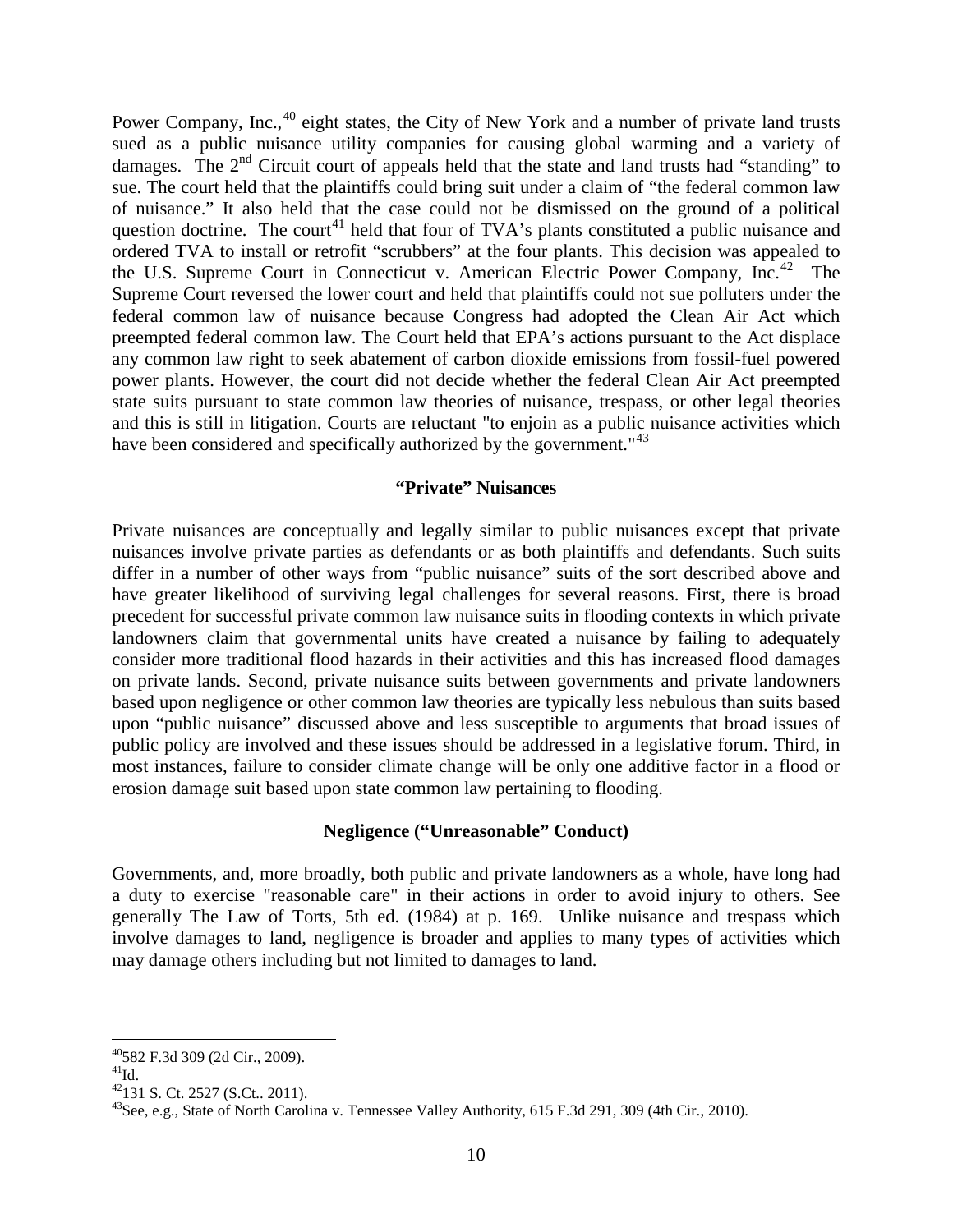"Actionable" negligence results from the creation of an unreasonable risk of injury to others. In determining whether a risk is unreasonable, both the seriousness and likelihood of the harm are relevant. The standard of conduct is that of a "reasonable man" in the circumstances. In a negligence-based flood liability suit, landowners need to show that governments have a duty to undertake or avoid actions which increase flood damages; that increased flooding has occurred; that they have been damaged; and that the damages have been caused by government action or inaction.

Negligence provides a broad basis for flood-related suits, potentially including climate-related suits. It has become the primary legal theory upon which public liability for traditional flood hazards has rested to date for inadequate construction and maintenance of hazard reduction measures such as flood control structures, improperly prepared and issued warnings, inadequate processing of permits, and inadequate inspections.[44](#page-15-0)

There have apparently been no successful negligence suits to date based upon the arguments that governments are liable for damages for failing to take into account climate change in their flood programs with resulting increases in flood damages beyond those naturally occurring.<sup>[45](#page-15-1)</sup> However, successful suits seem quite possible in the future for the reasons set forth below.

A variety of factors are relevant to the "reasonableness" of government conduct in a specific circumstance. Some of these include:

--**The severity of the potential harm posed by a particular activity.** Where severe harm may result from an act or activity, a "reasonable man" must exercise great care. See Blueflame Gas, Inc. v. Van Hoose<sup>46</sup>, in which the court stated "(t)hat the greater the risk, the greater the amount of care required to avoid injury." With an ultrahazardous activity, the degree of care required may be so great that it approaches strict liability. For example, flash flooding due to climate change will pose severe harm in some circumstances such as the failure of a dam or overtopping of a levee.

--**Knowledge of the danger.** A reasonable man is responsible for injuries or damages which he or she knows or should know. See, e.g., Whitaker v. Bossier City<sup>[47](#page-15-3)</sup> (City not liable for small hole in area subject to city easement because city had no actual or constructive notice of hole.). Courts often find negligence where a landowner is aware of a dangerous condition. It is hard to imagine public employees or consultants working with flood-related programs with no knowledge of climate change although they may not have highly specific knowledge with regard to the severity of climate-related flooding at specific sites.

--**Foreseeability of the harm.** A "reasonable man" is responsible for injuries or damages which are or could be reasonably foreseen. See Scully v. Middleton.<sup>[48](#page-15-4)</sup> To constitute negligence, the act must be one which a reasonably careful person would foresee posing an appreciable risk

<span id="page-15-0"></span> $\overline{a}$ 

<span id="page-15-3"></span><span id="page-15-2"></span><span id="page-15-1"></span><sup>&</sup>lt;sup>46</sup>679 P.2d 579, 588 (Col., 1984).<br><sup>47</sup>813 So.2d 1269 (La., 2002).<br><sup>48</sup>751 S.W.2d 5 (Ark., 1988).

<span id="page-15-4"></span>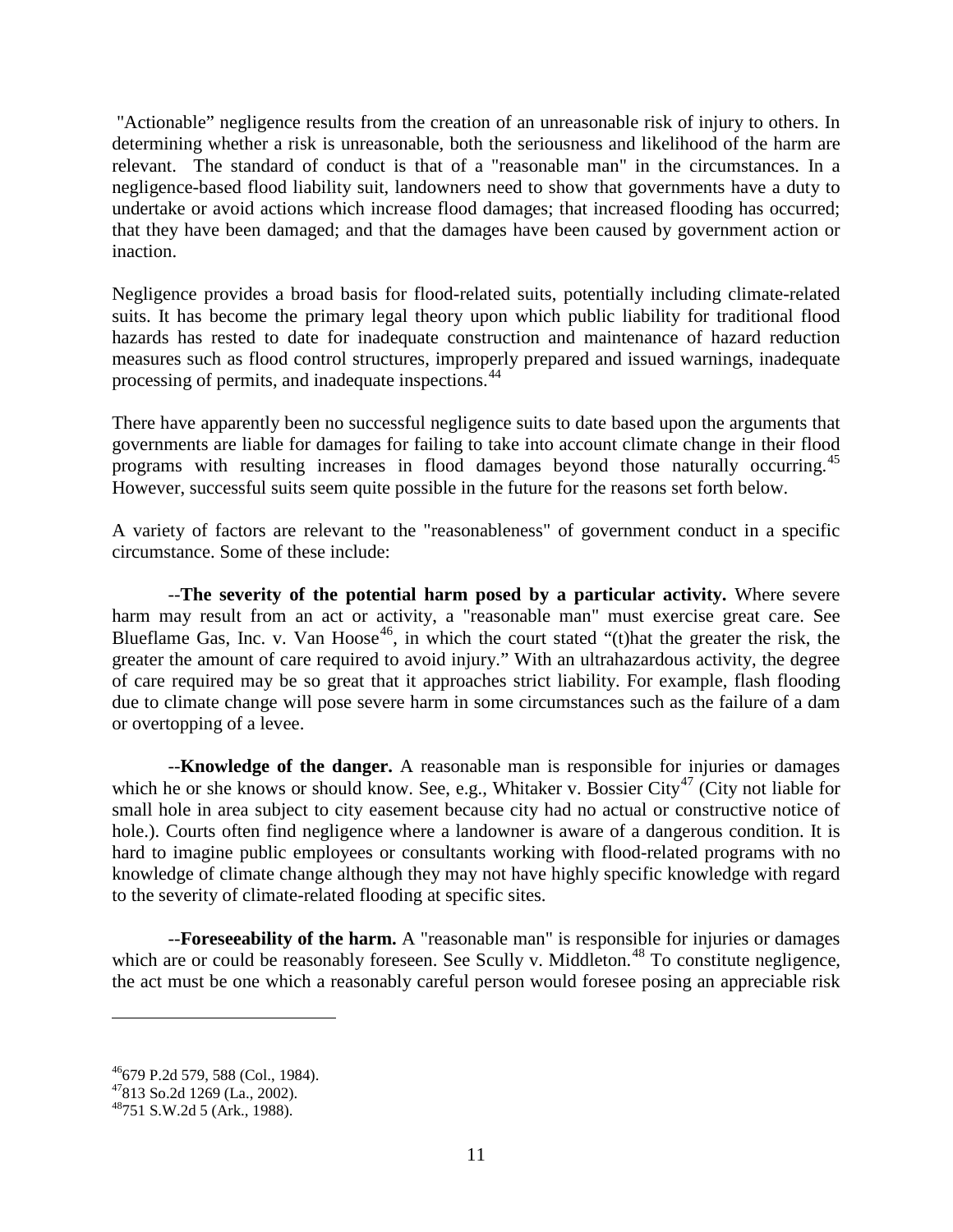of harm to others. The test is not only whether he or she did in fact foresee the harm but whether he or she should have foreseen it, given all the circumstances. For example, the direct warning of a dangerous condition such as the cell phone report from a driver on a public road that a bridge has been washed out provides foreseeability with regard to the need for placement of barricades. But, so may a flood map or other sources of information.

The foreseeability of natural hazards has been dramatically increased in the last two decades not only by documentation of past events but through development of various prediction models for floods, earthquakes, volcanoes, hurricanes, and virtually all other hazards. Courts do not require that events be specifically predictable (e.g., date, place) to be "foreseeable". It is enough that the event could have been anticipated in a more general sense. For example, in Barr v. Game, Fish and Parks,<sup>[49](#page-16-2)</sup> the Colorado Court of Appeals rejected an "act of God" defense for flooding, erosion and silt deposition damage caused by construction of a dam with an inadequate spillway by the Colorado Game, Fish and Parks Commission. The court held that a "maximum probable storm, by definition, is both maximum and probable". The Court of Appeals agreed (Id., at 344) with the lower court which had concluded:

> (W)ith modern meteorological techniques, a maximum probable storm is predictable and maximum probable flood is foreseeable. Thus being both predictable and foreseeable to the defendant in the design and construction of the dam, the defense of act of God is not available to them. In short, the flood which occurred in June of 1965 could not be classified as an act of God.

The court concluded that the dam should have been designed to meet the requirements of the maximum probable flood—about 200,000 cubic feet per second at this point of the stream.

#### **Trespass**

<span id="page-16-0"></span>At common law, landowners may also bring trespass actions for certain types of public and private physical invasions of private property such as flooding or drainage. See e.g., Hadfield v. Oakland County Drain Com'r.<sup>[50](#page-16-3)</sup> There are several different types of "trespass". A broader discussion of the law of trespass is beyond the scope of this paper. Principal activities which may be subject to trespass suits in climate-related contexts are similar to those which may be subject to "nuisance suits. See above.

#### **Violation of Riparian Rights**

<span id="page-16-1"></span>At common law, riparian landowners enjoy a variety of special rights incidental to the ownership of riparian lands. These rights or "privileges" include fishing, swimming, and construction of piers. Riparian rights must be exercised "reasonably" in relationship to the reciprocal riparian rights of other riparian landowners. Courts have in some cases held that construction of levees, dams, etc. by one government or private riparian landowner which increases flood damages on other riparian lands are a violation of riparian rights.<sup>[51](#page-16-4)</sup> Failure to reasonably take into account

<span id="page-16-4"></span><span id="page-16-3"></span>

<span id="page-16-2"></span><sup>&</sup>lt;sup>49</sup>497 P.2d 340 (Col., 1972).<br><sup>50</sup>422 N.W.2d 205 (Mich., 1988).<br><sup>51</sup>Seee Lawden v. Bosler, 163 P.2d 957 (Okla., 1945).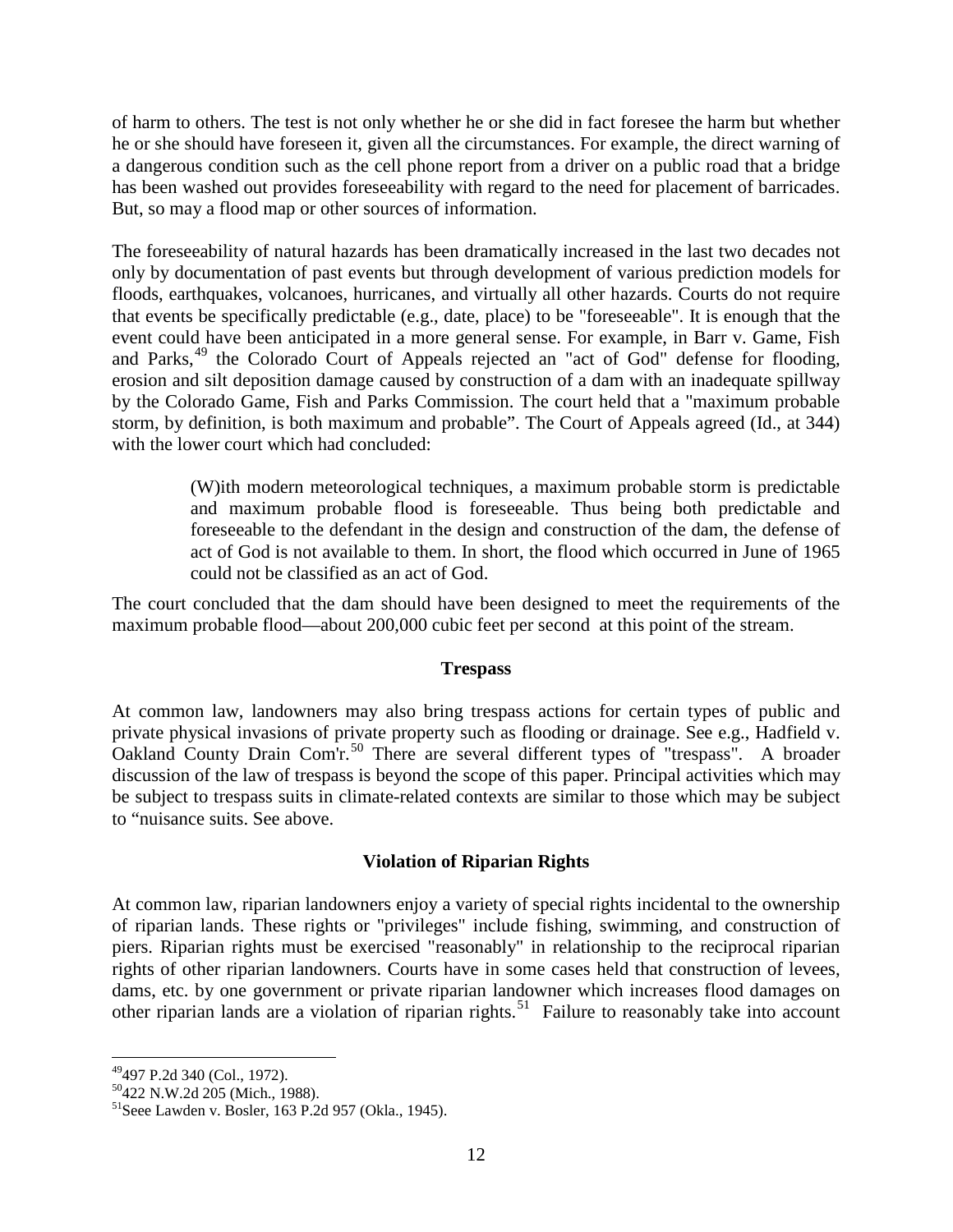increases in flooding due to climate change may also, arguably, constitute a violation of riparian rights.

#### **The Law of Surface Waters**

<span id="page-17-0"></span>Under the rule of "reasonable use" (or some variation of it) for "surface" waters adopted by courts in most states, landowners may not, at common law, block the flow of diffused surface waters, substantially increase that flow, or channel that flow to a point other than the point of natural discharge. Courts have usually applied the rule of reasonable use to governmental units as well as private landowners. However, a Minnesota court held that a community could not claim "reasonable use" as a defense to a "taking claim".<sup>[52](#page-17-4)</sup>

#### **Strict Liability**

<span id="page-17-1"></span>Courts, in most states, have held that landowners and governments are "strictly liable" for the collapse of dams or levees because impoundment of water, following an early English ruling, has often been considered an "ultrahazardous" activity and subject to "strict" liability. Private and public landowners are liable for damages from ultrahazardous activities even when no negligence is involved. Landowners damaged by climate change-related flooding and erosion from the collapse of a dam or levee could argue that rules of strict liability apply to such damages or, at a minimum, that failure to adequately anticipate such flooding is negligence.

#### **Denial of Lateral Support**

<span id="page-17-2"></span>At common law, the owner of land has a duty to provide "lateral support" to adjacent lands and any digging, trenching, grading, or other activity which removes naturally occurring lateral support must be done at one's peril. Erosion caused by climate change in the construction or maintenance of roads, bridges, buildings, and other public works may deny lateral support to adjacent lands causing land failures (landslides, mudslides, erosion, and building collapse).<sup>[53](#page-17-5)</sup>

#### **Statutory Liability**

<span id="page-17-3"></span>Some states have adopted statutes which create separate statutory grounds for flood and erosionrelated law suits. For example, the Texas Water Code, article 7589a (Act of 1927) makes it unlawful for any person to divert the natural flow of waters or to impound surface waters in a manner that damages the property of others.<sup>[54](#page-17-6)</sup> These statutes could, at least in part, form the basis for law suits claiming that governments have exacerbated or failed to anticipate climaterelated flood damages.

<span id="page-17-4"></span> <sup>52</sup>See Wilson v. Ramacher, 352 N.W.2d 389 (Minn., 1984).

<span id="page-17-5"></span> $53$ See, e.g., Blake Construction Co. v. United States, 585 F.2d 998 (Ct. Cl., 1978) (U.S. government liable for subsidence due to excavation next to existing buildings.)

<span id="page-17-6"></span> $54$ See, e.g., Miller v. Letzerich, 49 S.W.2d 404 (Tex., 1932).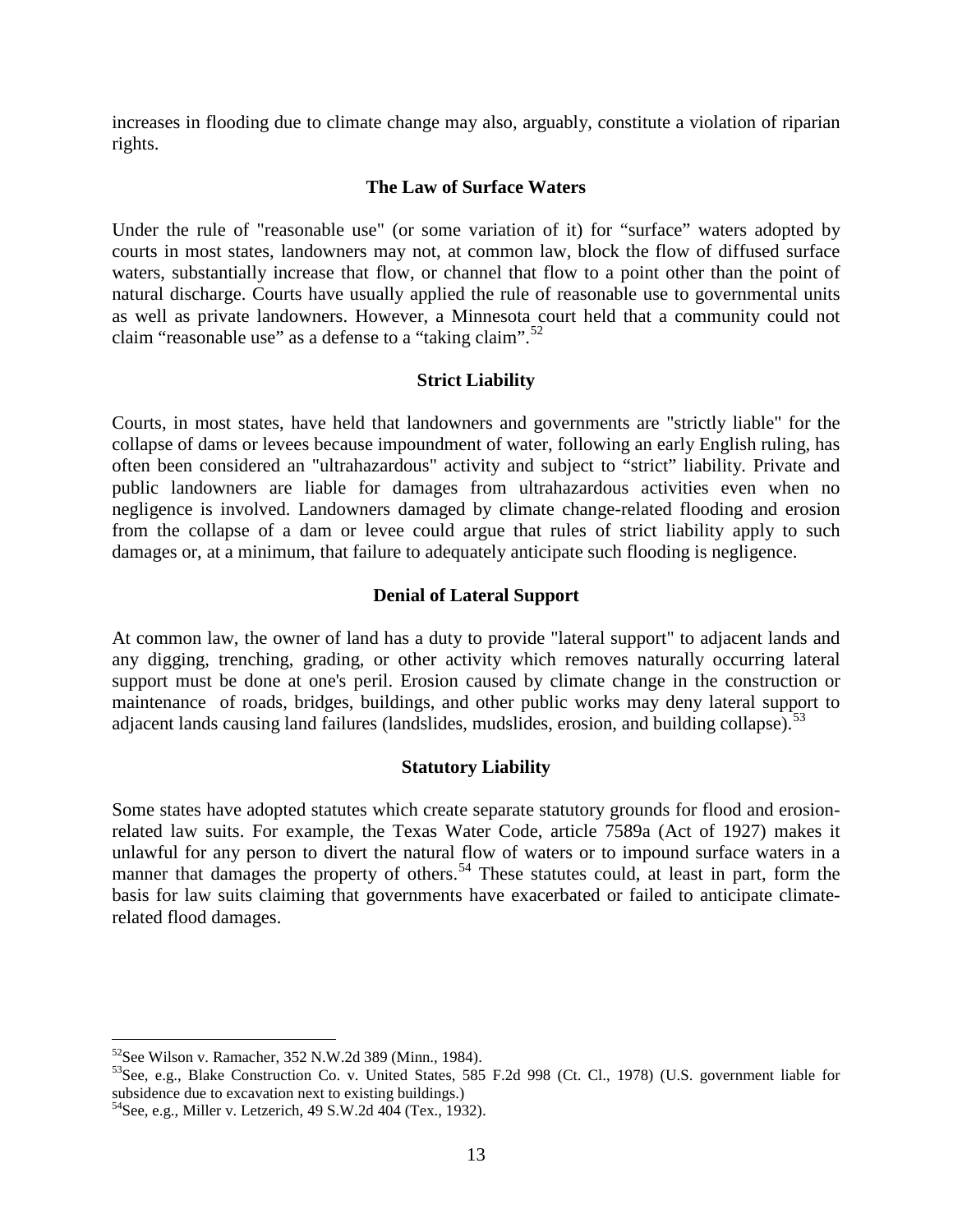#### <span id="page-18-0"></span>**Inverse Condemnation ("Taking" Without Payment of Just Compensation) Due to Flooding of Private Lands**

Landowners are not limited to common law legal theories in suing governments for increasing flooding and erosion on private lands. Courts increasingly hold governments liable for direct physical interference with private lands due to flooding, mudflows, landslides, or other physical interferences based upon a theory of "taking" of property without payment of just compensation. See discussion below. For example, see Ingram v. City of Redondo Beach<sup>[55](#page-18-3)</sup>, in which the court held that collapse of an earthen retaining wall maintained by the city with resulting flooding was basis for an inverse condemnation suit. Inverse condemnation actions for damage or destruction of private property due to increased natural hazards caused by government activities have been recognized in many states.<sup>[56](#page-18-4)</sup>

# <span id="page-18-1"></span>**CLIMATE CHANGE AND UNCOMPENSATED "TAKING" OF PRIVATE PROPERTY**

As discussed earlier, landowners in climate-related suits may not only sue governments for increasing flooding and flood damages to private property based upon various common law legal theories but in some instances for tightly regulating private property without payment of just compensation. The  $5<sup>th</sup>$  and  $14<sup>th</sup>$  amendments to the U.S. Constitution require that governments must pay "just compensation" if they take private property. Landowners may claim a taking in both regulatory and nonregulatory contexts. We will briefly consider both contexts.

#### <span id="page-18-2"></span>**Increased Flooding and Erosion Damages as a Taking of Private Property in Non Regulatory Contexts**

As discussed above, governments may take private property by increasing flood or erosion hazards in a broad range of flood-related contexts such as fill and grading, construction of bridges, installation of culverts, construction of dams and levees, and construction of sea walls, groins and jetties.

Courts, with very limited exceptions, find a taking if private property is physically appropriated, damaged, destroyed or otherwise physically used for public purposes. See, e.g., Loretto v. Teleprompter Manhattan CATV Corp.<sup>57</sup> An example of a physical taking in a flood context is government construction of a dune on private property. See, for example, Lorio v. Sea Isle City  $\frac{8}{3}$ . However physical taking is rare in regulatory contexts because regulations do not ordinarily increase flood heights or velocities on private lands. In some states landowners with flood heights increased by government actions or inaction have the option of suing governments under Constitutional "taking" or tort theories.

- <span id="page-18-4"></span>56See, e.g., Wilson v. Ramacher, 352 N.W.2d 389 (Minn., 1984) (flooding); McClure v. Town of Mesilla, 601 P.2d 80 (N.M., 1979) (operation of drain pipe). 57458 U.S. 419 (S.Ct., 1982).
- <span id="page-18-5"></span>

<span id="page-18-3"></span> <sup>55119</sup> Cal. Rptr. 688 (Cal., 1975).

<span id="page-18-6"></span><sup>58212</sup> A.2d 802 (N.J., 1965).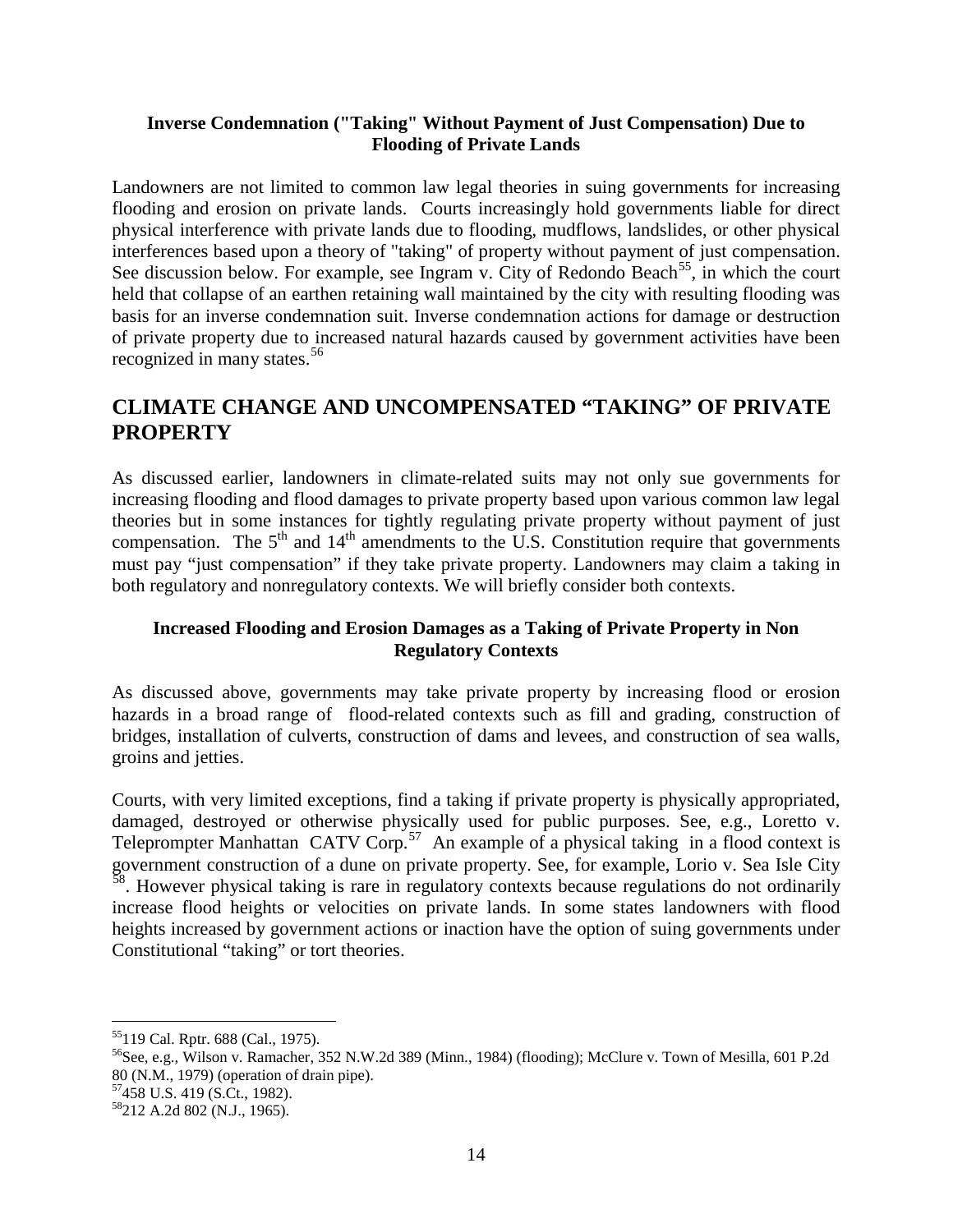#### <span id="page-19-0"></span>**Highly Restrictive Regulations as a Taking of Private Property in Regulatory Contexts**

As discussed above, landowners subject to climate change-related floodplain regulations may also sue governments for tightly regulating their lands. Landowners have succeeded in very few suits and future challenges to climate-related floodplain regulations on taking grounds are similarly likely to fail but governmental units need to be careful, particularly where regulations prevent all economic use of lands. Over the last several decades, courts have broadly upheld flood and erosion regulations based upon more traditional flooding and erosion against taking claims. It is likely they will likewise support amended regulations which incorporate climate change.

For examples of cases supporting restrictive regulations for traditional flood or erosion areas see, e.g., Gove v. Zoning Board of Appeals of Chatam<sup>[59](#page-19-1)</sup> (Court held that zoning board's denial of a residential building permit for a parcel of land located within a coastal conservancy and flood district subject to severe coastal flooding was not a taking because it did not deny the landowner all economically beneficial use of land and did not deprive her of distinct investment backed expectations.); McQueen v. South Carolina Coastal Council<sup>[60](#page-19-2)</sup> (Court held that denial of permits to backfill two lots and build bulkheads for an area considered "tidelands" was not a taking because they were public trust property and subject to control by the state.); Spiegle v. Beach Haven<sup>[61](#page-19-3)</sup> (Court upheld, against challenge, building setbacks and fence ordinances for a coastal area which had been badly damaged by the Ash Wednesday storm of March 1962 against claims that the regulations were a taking of private property.); McCarthy v. City of Manhattan Beach, <sup>[62](#page-19-4)</sup> (Court upheld a beach zoning district which limited the beach to open space recreational uses based, in part, upon potential for storm damage to structures if constructed in the beach area.); Town of Indialantic v. McNulty<sup>[63](#page-19-5)</sup> (Court upheld setback line in part, to prevent future flood and erosion damage from hurricanes.)

In deciding whether floodplain and other types of regulations are a regulatory taking, courts apply four overall tests:

--**First, they determine whether regulations physically appropriate private property.** As discussed above, courts typically hold that any physical appropriation is a taking. This is rarely an issue with floodplain regulations because regulations do not physically appropriate property.

**--Second, courts determine whether the regulations deny all "economic use" of lands.** "Denial of all economic use" is a common "bottom line" test for regulations. Landowners may file a suit if regulations prevent **all economic** use of entire private properties and the proposed activities lack nuisance or public safety considerations. See, e.g., Monsoldo v. State **[64](#page-19-6)** (New Jersey Supreme Court held that state floodway restrictions could be a taking of private property

<span id="page-19-1"></span><sup>&</sup>lt;sup>59</sup>831 N.E.2d 865 (Mass., 2005).<br><sup>60</sup>580 S.E.2d 116 (S.C., 2003).<br><sup>61</sup>218 A.2d 129 (N.J., 1966).<br><sup>62</sup>264 P.2d 932 (Cal., 1953).<br><sup>63</sup>400 So. 2d 1227 (Fla., 1981).<br><sup>64</sup>898 A.2d 1018 (N.J., 2006)

<span id="page-19-2"></span>

<span id="page-19-3"></span>

<span id="page-19-4"></span>

<span id="page-19-5"></span>

<span id="page-19-6"></span>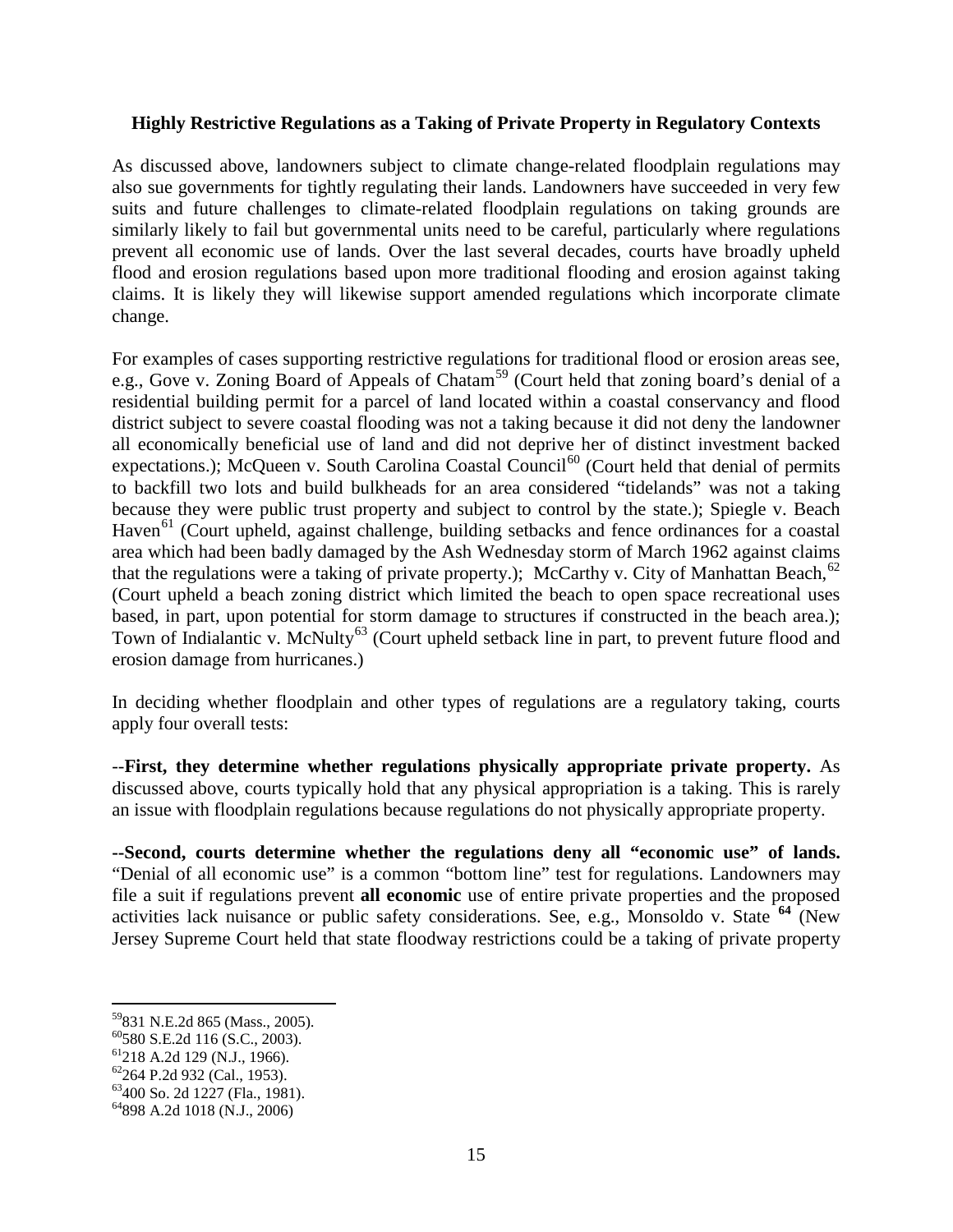if regulations deny all economic or productive use.). See also Lucas v. South Carolina Coastal Council (possible taking). $65$ 

In deciding whether regulations deny all economic use of lands a court looks at the entire property not simply a portion. This means that floodplain setbacks, dune lines, floodway areas and other regulations tightly controlling only portions of properties are not held to be a taking if economic uses remain for other portions. Courts also do not hold regulations to be a taking where the regulated area is owned by the state or is subject to "public trust" or subject to public prescriptive easements. Courts do not hold regulations to be a taking if they prevent activities which would not be permitted under state rules of nuisance and property. For example, a regulation preventing development in coastal flood areas subject to sea level rise where such development would increase flood heights on other lands would merely prohibit what would be prohibited pursuant to state nuisance or trespass law. State common law and Constitutional theories which may apply in such contexts are described above.

**--Third, courts determine whether public interests outweigh private interests.** If there is no physical taking and there is no denial of all economic use, courts apply a third "Penn Central" balancing test to determine whether a taking has occurred.<sup>[66](#page-20-1)</sup> This test balances public and private interests. The results in a specific circumstance depend upon a number of factors. Principle factors include "(t)he economic impact of the regulation on the claimant and particularly, the extent to which the regulation has interfered with distinct investment-backed expectations…" and the "character of the governmental action".<sup>[67](#page-20-2)</sup> As the Federal Court of Claims in Norman v. U.S.<sup>[68](#page-20-3)</sup> observed in applying this test: "The court must balance the liberty interest of the private property owner against the government's need to protect the public interest through the imposition of the restraint."

As far as the author could determine, no court has held that hazard regulations are a taking when applying the Penn Central balancing of public and private interests test. Similar judicial support for regulations adopted to prevent or reduce flood damages from climate change is likely. Courts have broadly upheld restrictive floodplain regulations against Constitutional challenges to date, as discussed below, and a similar result is likely for regulations reflecting climate change.

Courts have traditionally given great weight to public health and safety considerations in sustaining regulations against Constitutional taking challenges. See, e.g., Queenside Hills Realty Co., v. Saxl, $\delta^9$  in which the Court stated where public safety is involved, the legislature may take the most "conservative course which science and engineering offer." See also, Mugler v. Kansas,<sup>[70](#page-20-5)</sup> in which the Court rejected a taking challenge to laws prohibiting the production or sale of intoxicating beverages.); Goldblatt v. Town of Hempstead,  $\frac{71}{1}$  $\frac{71}{1}$  $\frac{71}{1}$  in which the Court upheld ordinance which prohibited extraction of gravel below the groundwater level against taking

<span id="page-20-1"></span><span id="page-20-0"></span> $^{65}$ 505 U.S. 1003, 1015 (S.Ct., 1992).<br> $^{66}$ See, e.g., Penn Central Transp. Co. v. New York City, 438 U.S. 104, 124 (S.Ct., 1978); Agins v. City of Tiburon, 447 U.S. 255 (S.Ct., 1980).

<span id="page-20-2"></span><sup>&</sup>lt;sup>67</sup>Penn Central Transp. Co. v. New York City, 438 U.S. 104, 124 (S .Ct., 1978).<br><sup>68</sup>No. 95-667 L. 84 (Fed. Cl., 2004).<br><sup>69</sup>328 U.S. 80, 83 (S.Ct., 1946).<br><sup>70</sup>123 U.S. 623 (S.Ct., 1887).

<span id="page-20-3"></span>

<span id="page-20-4"></span>

<span id="page-20-5"></span>

<span id="page-20-6"></span> $71$ 369 U.S. 590 (S.Ct., 1962).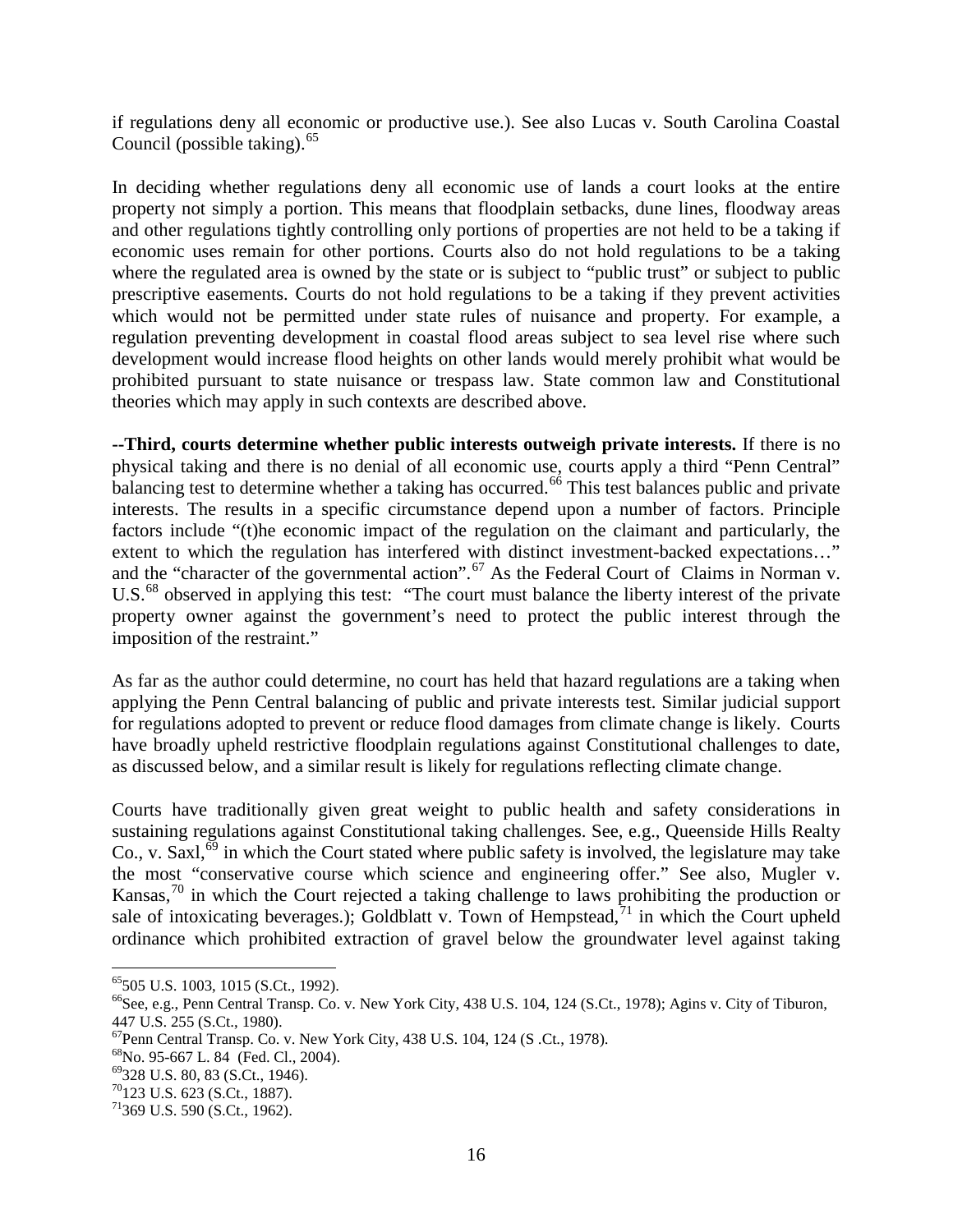claim due, in part, to the possible safety hazards posed by such open water pits. This ordinance effectively prevented any economic use of the land.

The Supreme Court in Lingle v. Chevron U.S.A., Inc.<sup>[72](#page-21-0)</sup> however raised the question to what extent the goals of regulations and the relationship of the regulatory standard to these goals should be considered in deciding whether a taking has occurred. In interpreting Lingle, the federal court of appeals in Rose Acre Farms v. U.S.<sup>[73](#page-21-1)</sup> held that health and safety considerations continue to be relevant to the "character of government action" in applying the Penn Central test for taking. The court held that "(W)e do not believe Lingle caused any diminution in the importance of Penn Central character prong, at least with respect to public health and safety regulations."[74](#page-21-2) Such a position makes sense but will need further clarification in the courts.

**--Fourth, courts determine whether regulations impose unconstitutional conditions.** Courts apply a fourth test for regulatory taking in circumstances in which imposition of an unconstitutional condition upon issuance or denial of a regulatory permit is a taking. The condition may involve an activity called for by a regulatory agency or the payment of a fee. The U.S. Supreme Court has, over the last two decades, issued three decisions imposing quite stringent requirements on government exactions as a condition to issuing regulatory permits or subdivision approval, reasoning that "exactions" are analogous to physical taking. The U.S. Supreme Court in Nollan v. California Coastal Commission<sup>[75](#page-21-3)</sup> held that an attempt by the California Coastal Commission to require a landowner to dedicate a public beach easement to the state in order to receive a building permit was a taking. In a later case, Dolan v. City of Tigard,  $^{76}$  $^{76}$  $^{76}$ the Court held that city regulations for the 100 year floodplain which required a property owner to donate a 15 foot bike path along the stream were a taking. The Court stated that the municipality had to establish that the dedication/exaction conditions had to have an "essential nexus" to the regulatory goals and "rough proportionality" in "nature and extent to the impact of the proposed development." In the third case, Koontz v. St. Johns River Water Management District  $17$  the Court broadly endorsed the essential nexus and rough proportionality tests of Nolan and Dolan and extended the application of these decisions to monetary exactions.

The decision poses new impediments for regulators. However, Justice Alito in the majority opinion recognized that landowners may be made to internalize the negative externalities of their conduct. He observed that "this is a hallmark of responsible land use policy and we have long sustained such regulations against constitutional attack." The Court also noted that "our precedents thus enable permitting authorities to insist that applicants bear the full costs of their proposals…." Under Nolan and Dolan the government may chose whether and how a permit applicant is required to mitigate the impacts of a proposed development but it may not leverage its legitimate interest in mitigation to pursue government ends that lack an essential nexus and rough proportionality to those impacts while still forbidding the government from engaging in "out-and-out . . . extortion" that would thwart the Fifth Amendment right to just compensation."

<span id="page-21-1"></span><span id="page-21-0"></span><sup>&</sup>lt;sup>72</sup>544 U.S. 528 (S.Ct., 2005).<br><sup>73</sup>559 F.3d 1260 (Fed. Cir. 2006).<br><sup>74</sup>Id. at 1281.<br><sup>75</sup>483 U.S. 825 (S.Ct. 1987)

<span id="page-21-2"></span>

<span id="page-21-3"></span>

<span id="page-21-4"></span><sup>76512</sup> U.S. 374 (S.Ct., 1994)

<span id="page-21-5"></span><sup>77</sup>Koontz. v. St. Johns River Water Management District, 570 U.S.\_\_\_(2013), 133 S.C. 2586 ( S.Ct. 2013).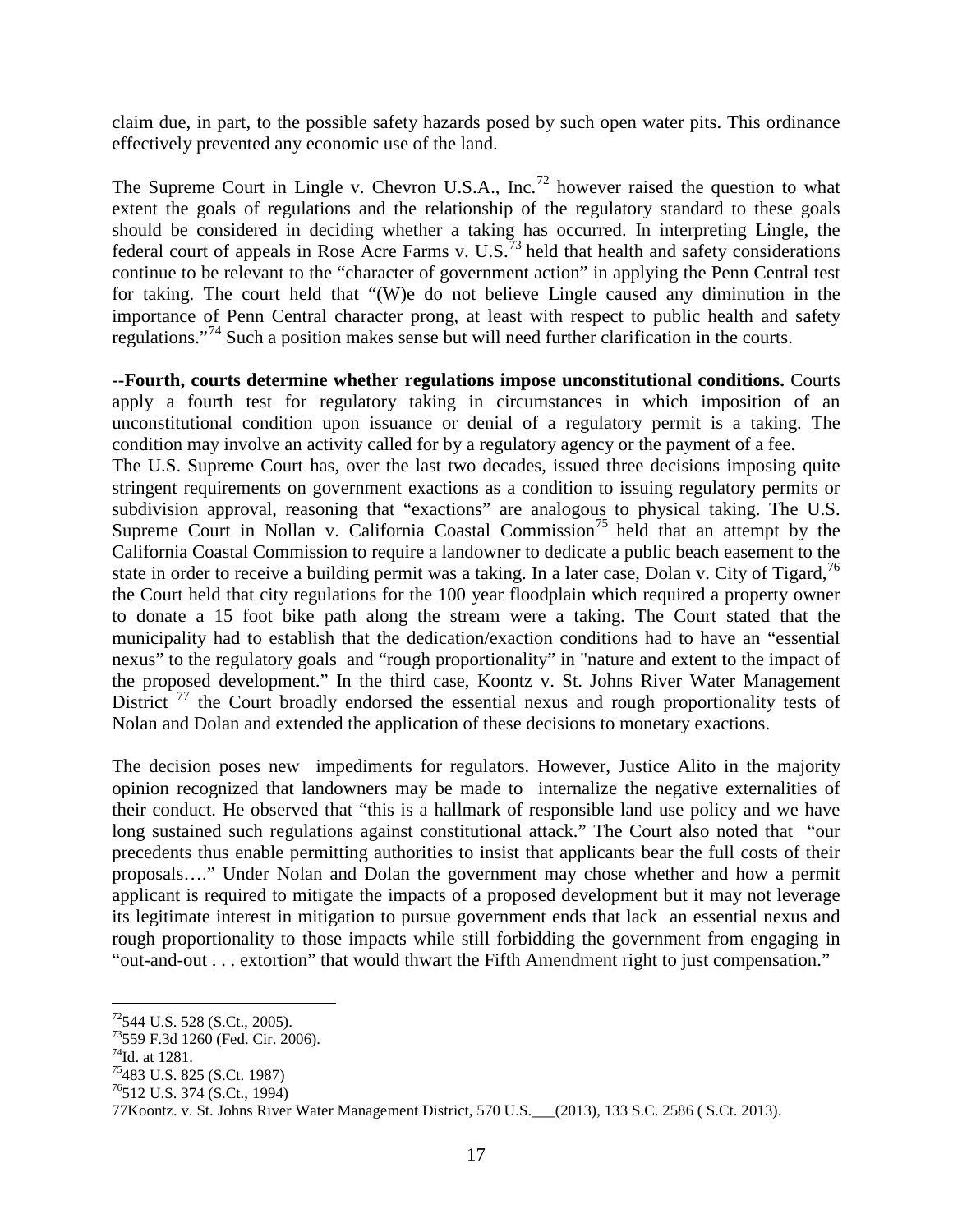#### **What This Means to Climate-Related Floodplain Regulations**

<span id="page-22-0"></span>Given the strong judicial support for floodplain regulations to date, future legal challenges to climate-related floodplain regulations on taking grounds will likely fail but governmental units need to be careful, particularly where such regulations could prevent all economic use of land. In such circumstances governments need to document with particular care offsite impacts of development. Recommendations for reducing potential liability are discussed below. Governments need to document health or safety threats. They need to document access requirements and potential threats to emergency workers in case of a hurricane or inland storm. Governments need to document "public trust" and government prescriptive rights for lands subject to severe hazards.

To avoid "per se" taking arguments, governments may take a "performance standards" approach to regulation. Governments need to coordinate real estate tax policies and regulations. In some instances governments need to purchase flood damage prone properties and not rely solely on regulations, particularly where active public use is desired.

# <span id="page-22-1"></span>**WHY CLIMATE CHANGE-RELATED SUITS MAY BE SUCCESSFUL OVER TIME**

As discussed above, no government has to date been successfully sued for failing to take into account climate change in its policies or activities. But successful suits seem quite possible over time for several reasons:

--**Flood, landslide, avalanche and other natural hazards including but not limited to those caused or contributed to by climate change are becoming increasingly "foreseeable"**  and "predictable". The potential for successful suits based upon negligence, nuisance, trespass suits or other common law theories will increase as the techniques and capabilities for defining hazard areas and predicting hazard events improve and become more quantitative. With improved, quantitative predictive capability, hazard events become (to a greater or lesser extent) "foreseeable". Failing to take such hazards into account with resulting increased flooding may, under certain circumstances, constitute negligence or strict liability (dams and levees).<sup>[78](#page-22-2)</sup>

--**Flood-related suits which are now quite common claiming that governments have increased flood, erosion, and related hazards on private lands in traditional, non climate change contexts may be expanded to include climate change-related flooding and erosion as**  well. Climate change may be one of several causes of increased flood heights or velocities and resulting damages in such a suits.

--**The "Act of God" defense has already been limited and will likely be even further limited.** "Act of God" was, at one time a common, successful defense to traditional losses from flooding and erosion. But, courts have held that "acts of God" must not only be very large hazard

<span id="page-22-2"></span><sup>&</sup>lt;sup>78</sup>See, e.g., Barr v. Game, Fish, and Parks Commission, 497 P.2d 340 (Col., 1972)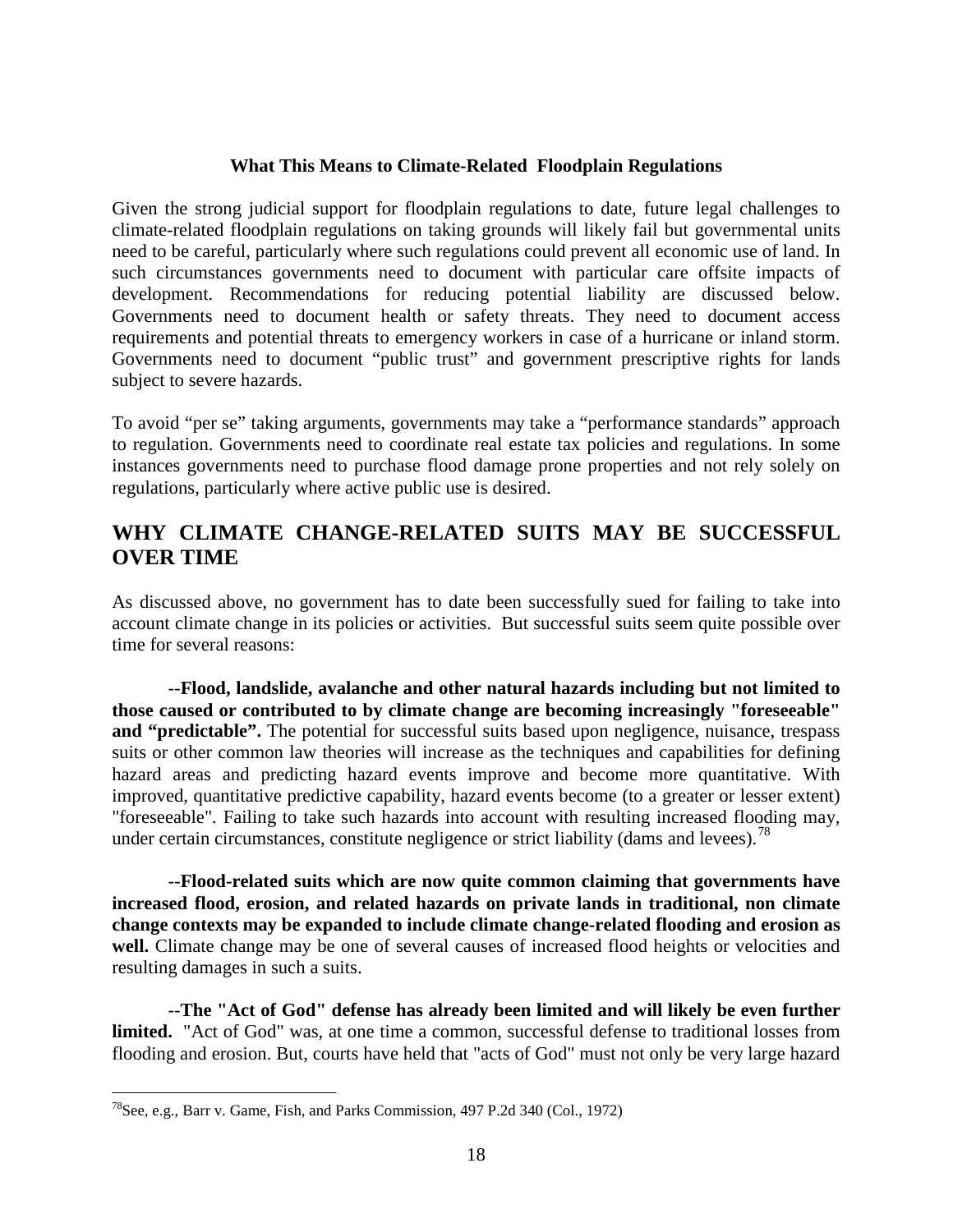events but must be "unforeseeable". Improved predictive capability and the development of hazard elevations and maps have limited the use of this defense. See discussion below.

--**Advances are being made in the techniques available for reducing hazard losses including those from climate change-related flooding.** Advances (e.g., computerized, automated flood warning systems) create an increasingly high standard of care for "reasonable conduct". Governments, private landowners, architects, engineers and others are negligent if they fail to exercise "reasonable care". As technology advances, the techniques and approaches which must be applied by engineers, architects and others for "reasonable conduct", judged by the practices applied by their profession in their region, also advance. Architects and engineers must demonstrate a level of knowledge and expertise equal to that of architects and engineers in their region.[79](#page-23-1) Widespread dissemination of information concerning techniques for reducing flood and erosion losses through magazines, technical journals, and reports, has also broadened the concept of "region" so that it may be argued that a broad if not national standard of professional reasonableness now exists.

--**Advances are being made in natural hazard modeling techniques available to establish causation, the reasonableness of conduct, and damages.** Fifty years ago, it was very difficult for a landowner to prove that a particular activity increased flooding, subsidence, erosion, or other hazards on his or her land. This was particularly true when the increase was due to multiple activities on many lands such as increased flooding due to development throughout a watershed. Today, sophisticated modeling techniques facilitate proof of causation and allocation of fault including cumulative impacts and this analytical and predictive capability will improve and become more accurate over time.<sup>[80](#page-23-2)</sup>

--**Courts are making it increasingly difficult to establish the defenses of "act of God", "contributory negligence" and "assumption of risk".** Traditionally, "act of God" contributory negligence (i.e., actions which contribute to the injury or loss), and assumption of risk were partial or total defenses to negligence. Today, many states have adopted comparative negligence statutes which substitute comparative negligence for contributory negligence. Such statutes permit recovery (based upon percentage of fault) even where the claimant has been partially negligent. In a somewhat similar vein, courts have curtailed the "assumption of risk" doctrine and have held, in some cases that even an explicit assumption of risk is no defense against a negligence law suit. $81$ 

### **CONCLUDING REMARKS: STAYING OUT OF TROUBLE**

<span id="page-23-0"></span>Over time, climate-related natural hazards will be increasingly quantified, foreseeable and predictable with improved computer models and global and regional monitoring. As this occurs,

<span id="page-23-1"></span> $79$ See generally Annot., "Architect's Liability for Personal Injury or Death Allegedly Caused by Improper or Defective Plans or Designs," 97 A.L.R.3d 455 (1980).

<span id="page-23-2"></span><sup>&</sup>lt;sup>80</sup>For a case in which flood models were used See, e.g., Lea Company v. North Carolina Board of Transportation, 304 S.E.2d 164 (N.C., 1983).

<span id="page-23-3"></span><sup>81</sup>See e.g., Santa Barbara v. Superior Court, 161 P.3d 1095 (Calif., 2007) and cases cited therein. (Express assumption of risk made in context of recreation program for future gross negligence was held unenforceable as a matter of public policy. )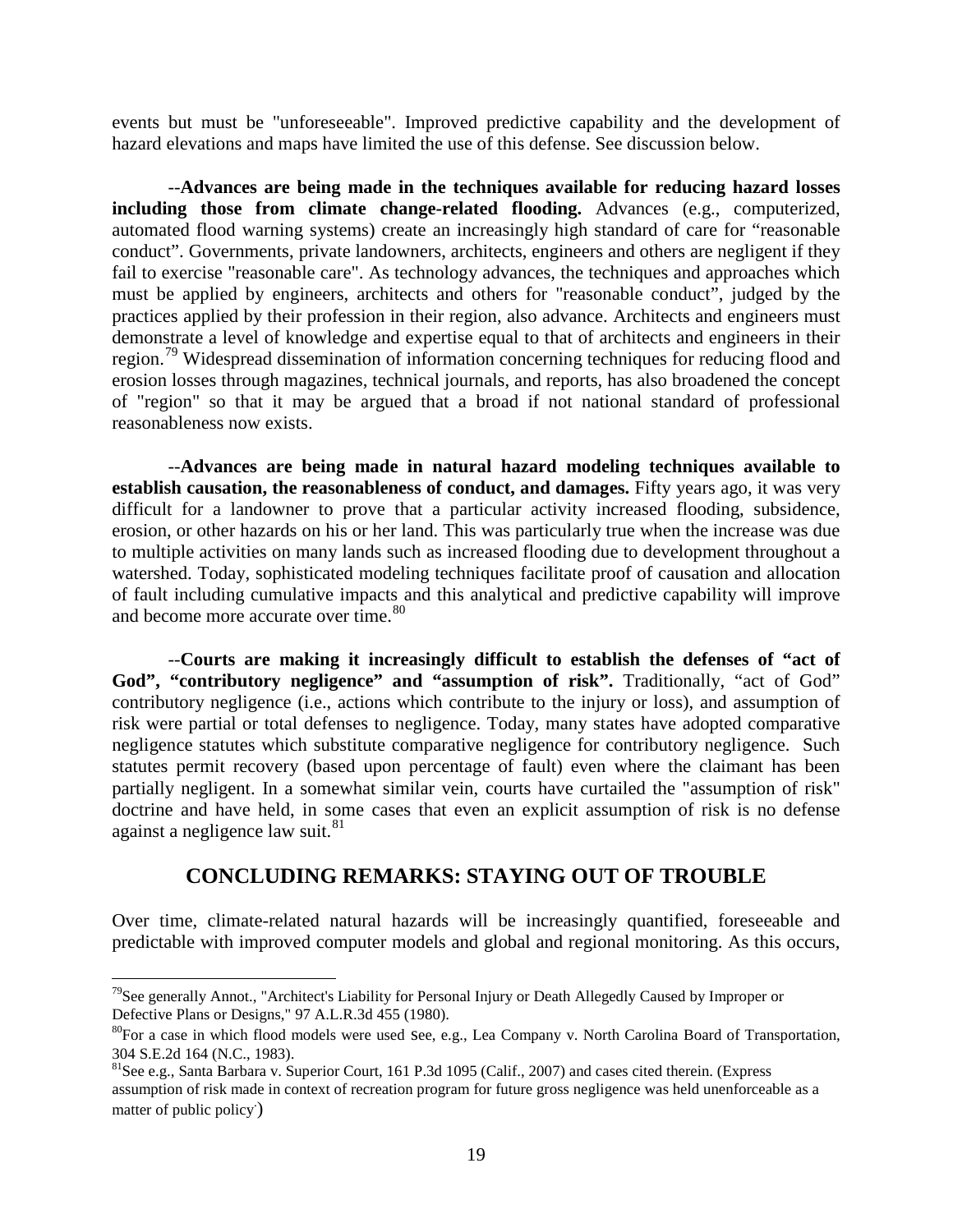governments may be held liable for failing to anticipate flooding in areas which have not previously flooded and/or for exacerbating existing flood problems. Governments need to be particularly careful with their policies for areas behind dikes, dams, and levees where catastrophic losses may occur if design frequencies are exceeded and the legal doctrine of "strict liability" may apply.

Human- induced climate change and the flood damages due to these changes will likely be with us for a long time. To avoid or reduce potential litigation, governments could best approach climate change proactively as suggested by the measures described below and Box 1. They should evaluate the impacts of climate change on their programs and upon private landowners. They should take steps to reduce and compensate for impacts. Such actions would make sense from public policy perspectives. And they would help governments meet claims that they have acted negligently ("unreasonably") in a specific instance.

Courts have broadly upheld tight floodplain regulations in more traditional contexts over the last several decades and are likely to continue to do. Governments may adopt, with considerable confidence, tightened floodplain and erosion area regulations incorporating climate change projections. However, governments should approach regulation of private lands with particular care where the regulations may deny landowners all economic use of entire parcels of private land and the proposed uses lack public trust, nuisance, or public safety considerations. More detailed and accurate flood data are desirable for such areas as well as documentation of nuisance impacts and threats to safety.

#### **Reduce Potential Government Liability for Failing to Consider Climate Change**

<span id="page-24-0"></span>To reduce potential liability for failure to consider climate change, governments could begin with a look at potential impacts of climate changes on their government unit. Such a look would support government arguments that they are responding "reasonably" (nonnegligently) to climate change and help them avoid liability from more traditional flooding as well. Other measures for reducing potential liability include:

- **Do not locate damage-prone government buildings** such as post offices, roads, and sewer and water lines in flood areas taking into account not only traditional flooding but climate-change related flooding and erosion. Keeping citizens "out of harms way" can reduce potential liability suits.
- **Map areas** with climate change- related flooding or erosion; reflect these mapped hazards in government policies and activities including flood regulatory maps.
- **Upgrade floodplain regulations to take into account climate change**.
- **Deny zoning, subdivision, and building code permits** for residences and other structures if proposed activities will increase hazards on other lands, anticipating climate change.
- **Relocate public and private flood prone structures** outside of hazard areas taking into account climate-change related flooding. Relocation of flood damage-prone development is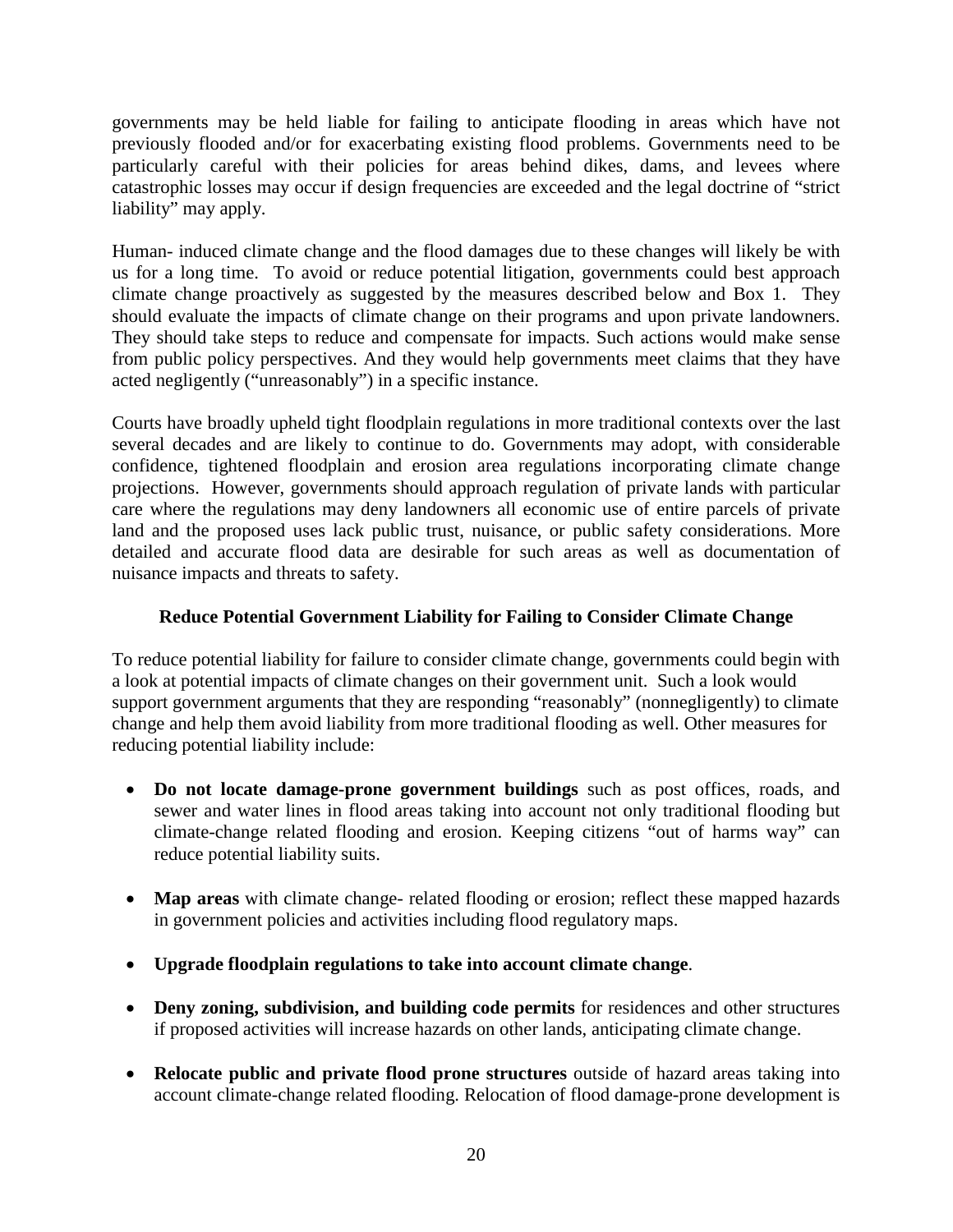particularly appropriate for long duration or permanent flooding such as coastal flooding areas affected by sea level rise and for inland flash flooding which threatens health and safety.

- **Acquire properties subject to climate change flooding proactively and allocate them to park, greenway and other government uses with low flood damage potential**. Such acquisitions are often "low risk" and "no regret" options  $82$  because they would often make sense whether or not projected climate changes occur. Acquisition of flood prone areas could often simultaneously protect flood storage and protect wildlife, provide outdoor recreation, prevent drainage problems, and reduce future flood losses.
- **Acquire flood easements** where government activities will increase hazards taking into account anticipated climate change. For example, the U.S. Army Corps of Engineers has broadly purchased flowage easements from private landowners where lands may be periodically inundated by Corps dams and levees and other projects. Easement acquisition could be extended to climate change flood areas.
- **Include disclaimers in maps, building permits and subdivision approvals pertaining to potential climate-related flood damages.** Regulatory agencies could require that permit applicants agree to hold harmless governmental units if permitted buildings or activities are subject to climate change-related and other natural hazards and damages. For example, some states such as Minnesota and Wisconsin have adopted model floodplain ordinances for use by local governments containing disclaimers pertaining to the accuracy of flood maps and the magnitude of the regulatory flood. These disclaimers could be extended to broader climate change-related flooding and erosion.
- **Encourage communities to enroll in FEMA's National Flood Insurance Program including the Community Rating system if communities have not already done so.** Landowners who are compensated by flood insurance for their flood losses are, as a practical matter, less likely to sue governments for climate-related and other types of flooding.
- **Reduce climate-related flood hazards and hazards to or below naturally occurring levels** through structural and nonstructural loss reduction measures such as dikes, dams, levees, elevation, flood proofing and flood warning systems. In general, governments are only liable for increasing flood hazards and damages, not for natural levels of flooding. However construction of structural measures should be approached with particular care including consideration of "residual risk" because flood control measures such as levees often decrease flood hazards at one location and increase hazards at another or decrease for small flood events but increase for large scale events where flood frequency engineering
- designs are exceeded.

<span id="page-25-0"></span><sup>&</sup>lt;sup>82</sup>See, e.g., Rasmus Heltberg, Paul Bennett Siegel, and Steen Lau Jorgensen Addressing Human Vulnerability to Climate Change: Toward a 'No Regrets Approach, World Bank (2008) [http://siteresources.worldbank.org/EXTSOCIALPROTECTION/Resources/Climate\\_Change\\_and\\_SRM\\_FINAL.pdf](http://siteresources.worldbank.org/EXTSOCIALPROTECTION/Resources/Climate_Change_and_SRM_FINAL.pdf)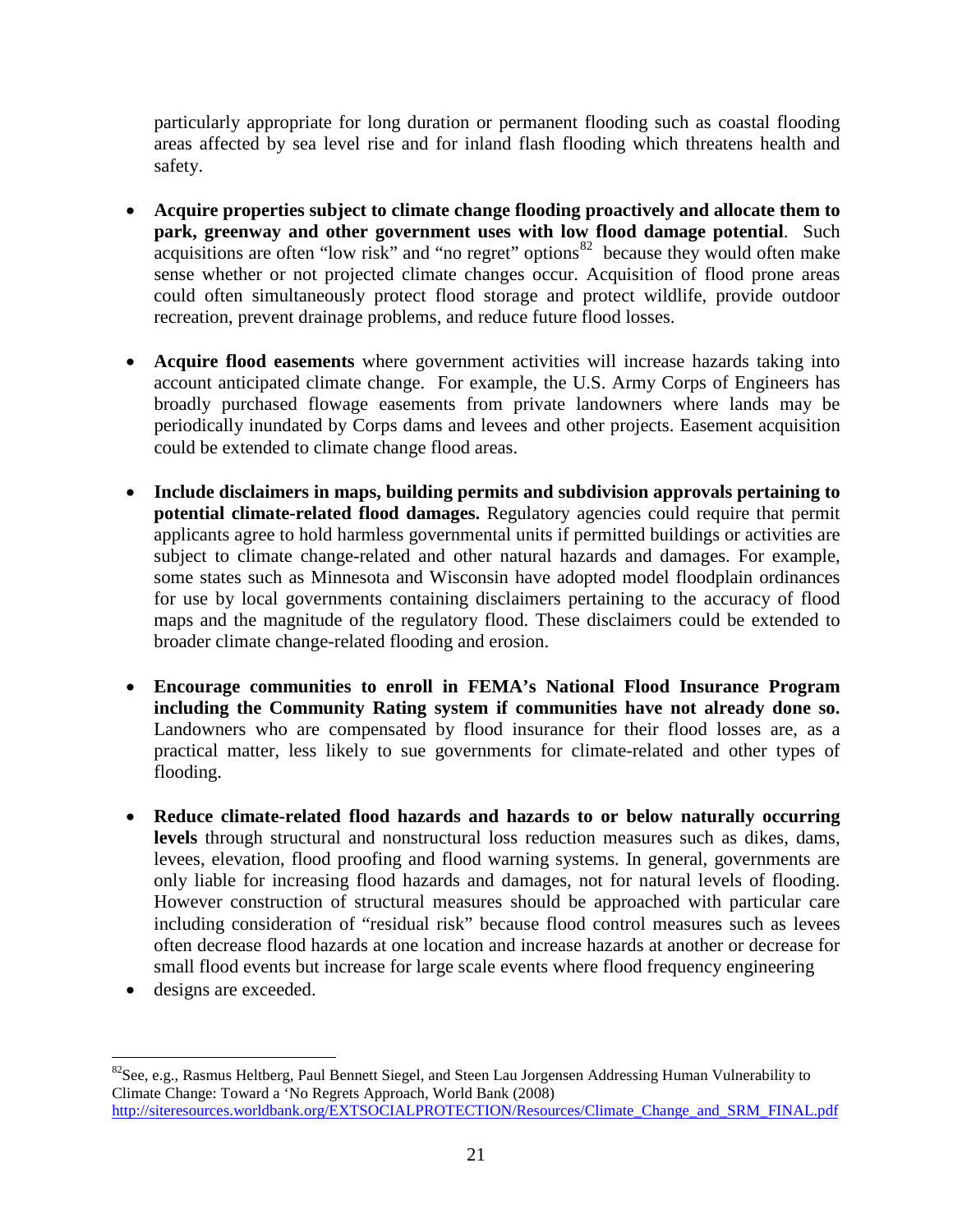#### <span id="page-26-0"></span>**Reduce the Potential for Successful "Taking" Challenges to Restrictive Floodplain Regulations**

Governments can also take a variety of measures to reduce the potential for successful taking challenges to regulations:

- **To reduce the potential for successful "taking" challenges to restrictive floodplain regulations governments can adopt a "performance standard" approaches.** Courts have broadly upheld tight performance standard floodplain regulations in more traditional contexts over the last several decades and are likely to continue to do so for climate change caused or exacerbated flooding. However, governments should approach regulation of private lands with particular care where the regulations may deny landowners all economic use of entire parcels of private land and the uses proposed by landowners lack public trust, nuisance, or public safety considerations. Such performance standards include prohibition of activities which threaten the health and safety of floodplain occupants and prohibition of activities which will increase flood heights or velocities on adjacent lands.
- **If governments attach conditions to development permits such as flood proofing requirements or preservation of floodway areas related to climate change, governments should make sure that conditions are reasonable and reasonably related to the impacts of the development on floodplain resources.** They should be particularly careful if dedications of land are required with the goal of providing public use of areas.
- **Governments should map high velocity, erosion, flash flooding and other high risk areas posing particular threats to health and safety or increasing flood hazards on other lands (e.g., floodways) to provide the basis for restrictive regulations.**
- **Governments should identify areas where protection of the areas from development may serve not only to reduce climate change-related flood losses and potential liability but protect wetlands and other sensitive areas**, protect and enhance water quality, provide recreation, and serve other objectives. Acquisition and maintenance of such areas as parks, greenways, and bike paths will often be "no regret" options because they can be justified not only to reduce climate change-related flood losses and potential liability but to serve a variety of other objectives.
- **Governments could adopt and implement a "no adverse impact" standard** reflecting climate change<sup>[83](#page-26-1)</sup> as well as more traditional types of flooding. Application of a nondiscriminatory overall no adverse impact standard in regulations and even-handed

<span id="page-26-1"></span><sup>&</sup>lt;sup>83</sup>Governments can implement this goal through regulatory and nonregulatory approaches. Adoption of a "no adverse flooding impact" standard reflecting reasonably anticipated climate change will provide an even-handed overall standard for private and public activities in floodplains. This will increase the chances courts will uphold regulations since courts are particularly sensitive to "fairness" and "evenhandedness" in addressing taking claims. For discussion of the no adverse impact standard see Larson, L & D. Plasencia, No Adverse Impact: A New Direction in Floodplain Management Policy, Natural Hazards Review (2001); No Adverse Impact, Association of State Floodplain Managers web site. http://www.floods.org/NoAdverseImpact/whitepaper.asp; Kusler, J. & E. Thomas, No Adverse Impact Floodplain Management and the Courts, Association of State Floodplain Managers (2003) [http://www.floods.org/PDF/ASFPM\\_NAI\\_Legal\\_Paper\\_1107.pdf](http://www.floods.org/PDF/ASFPM_NAI_Legal_Paper_1107.pdf)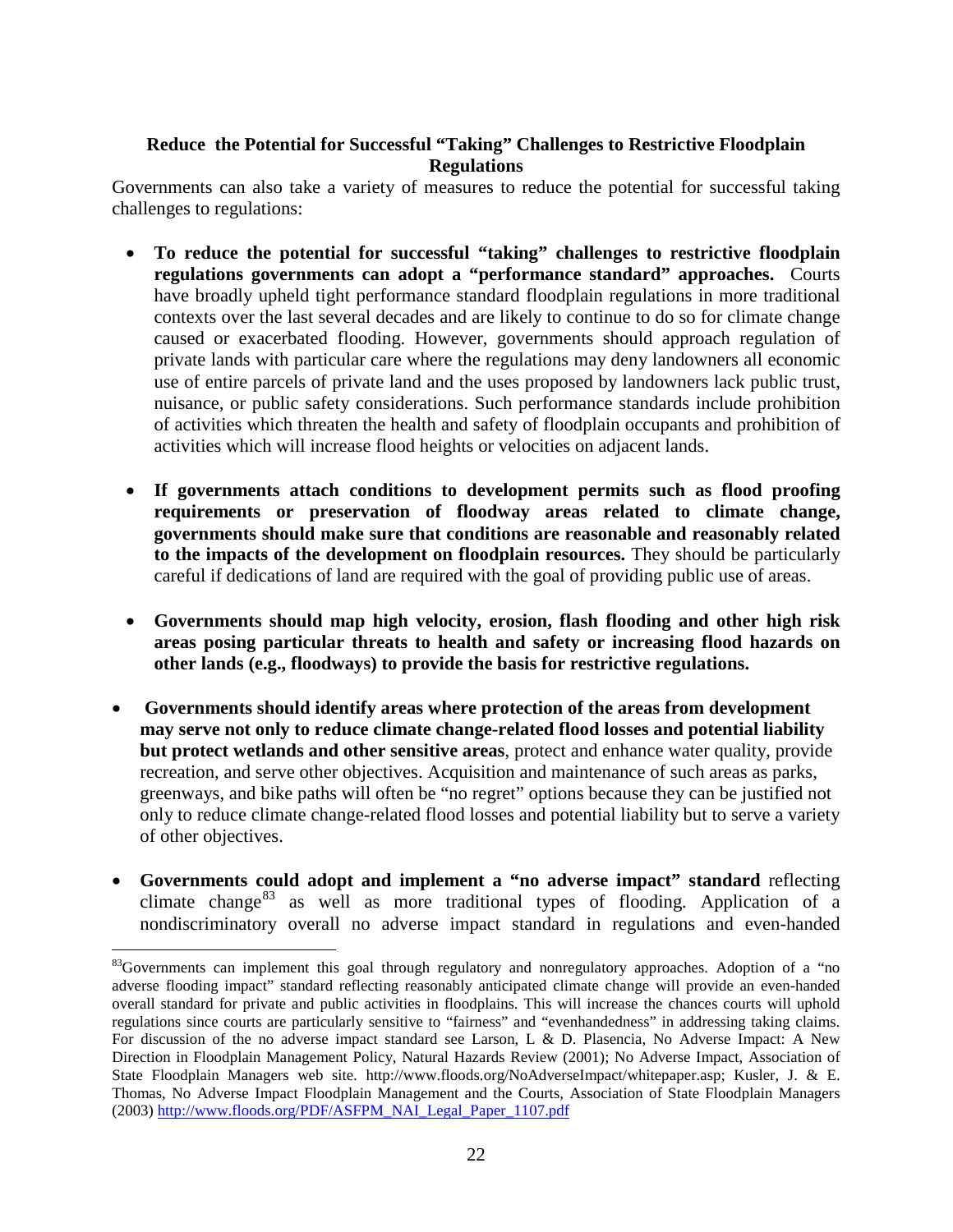administration and enforcement of such a standard can reduce the possibility of successful due process or "taking" legal challenges of floodplain regulations.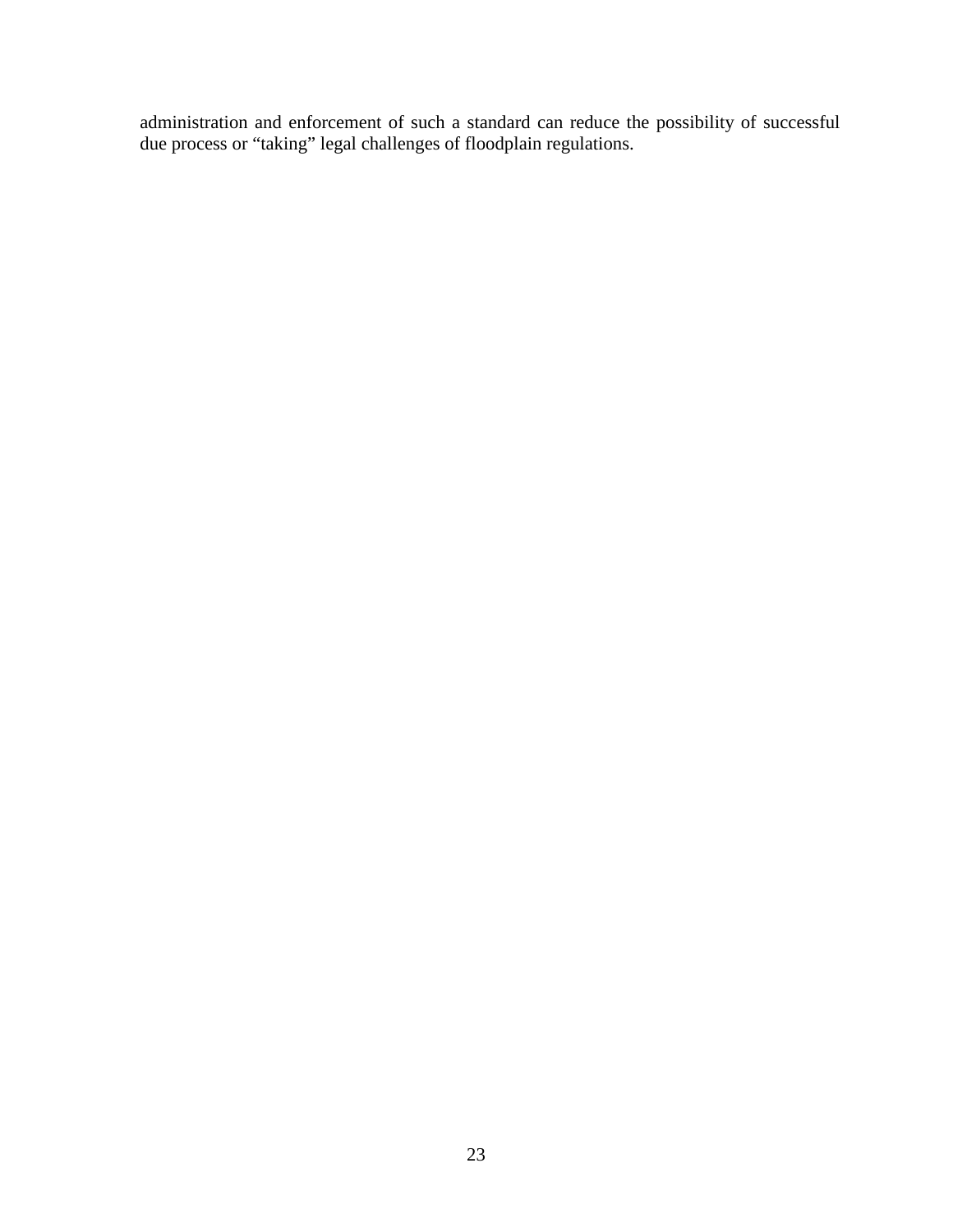#### **Box 1 Some Suggested Steps for Governments in Addressing Climate Change**

Scientists broadly agree that climate changes due to human activities are occurring. There is less agreement concerning the amounts of change, where the changes will occur, the impacts of change on flooding and erosion, and what policies should be applied to particular activities at specific locations in light of these changes.

What steps might governments take in formulating and implementing flood loss reduction efforts reflecting climate change? Some suggestions include:

**1. Take a careful look at potential climate change flood-related impacts.** A first step already taken by some units of government but needed by many others would be to take a careful look at the impact of climate change on their government policies and programs and how these affect "what happens on the ground". For example, an agency designing and building flood control structures for a coastal area could calculate and map the impacts of sea level rise on public and private development. Such analyses may, then, provide the basis for developing and selecting among management alternatives such as elevation of structures versus adoption of setbacks. Taking a "hard look" is consistent with NEPA and "baby NEPA" environmental impact requirements at the federal, state, and local levels. It is consistent with requirements that governments act "reasonably" to avoid common law claims of negligence.

Many governments are taking a "wait and see" position and are making no or little effort to factor climate change into their programs including design of levees, dams, groins, sea walls, channels, stormwater systems and other flood reduction -measures, flood plain regulations, evacuation plans, etc. This position may be justified where preliminary estimates of climate change suggest there will be no or little increase or decrease in precipitation, sea level, or other climate change impacts. But (arguably) this position is not justified and may be considered "unreasonable" from a negligence perspective where there will be large projected climate-related flooding with severe damages such as permanent flooding of an area from sea level rise or overtopping of a levee with loss of life. No action may be unreasonable where the costs of measures to anticipate and reduce the flood-related impacts of climate change are relatively low such as adding multiobjective freeboard in flood protection elevations. Such freeboard may also, in many instances, be based in part upon residual risks from more traditional causes of flooding and erosion (possible levee collapse), watershed urbanization, wave run-up and other factors.

**2. Undertake more detailed assessments of flood and flood damage potential as needed.** A second step, building upon the first step, would be for governments to take a more detailed look at climate change and climate change damages at sites where a hard look (above) suggests there may be serious problems. This approach may involve more detailed, computer analysis of projected changes in flood elevations and velocities combined with scenario analysis to evaluate the potential impact of specific climate changes on specific activities at particular sites such as the flood damage potential of areas and activities subject to sea level rise.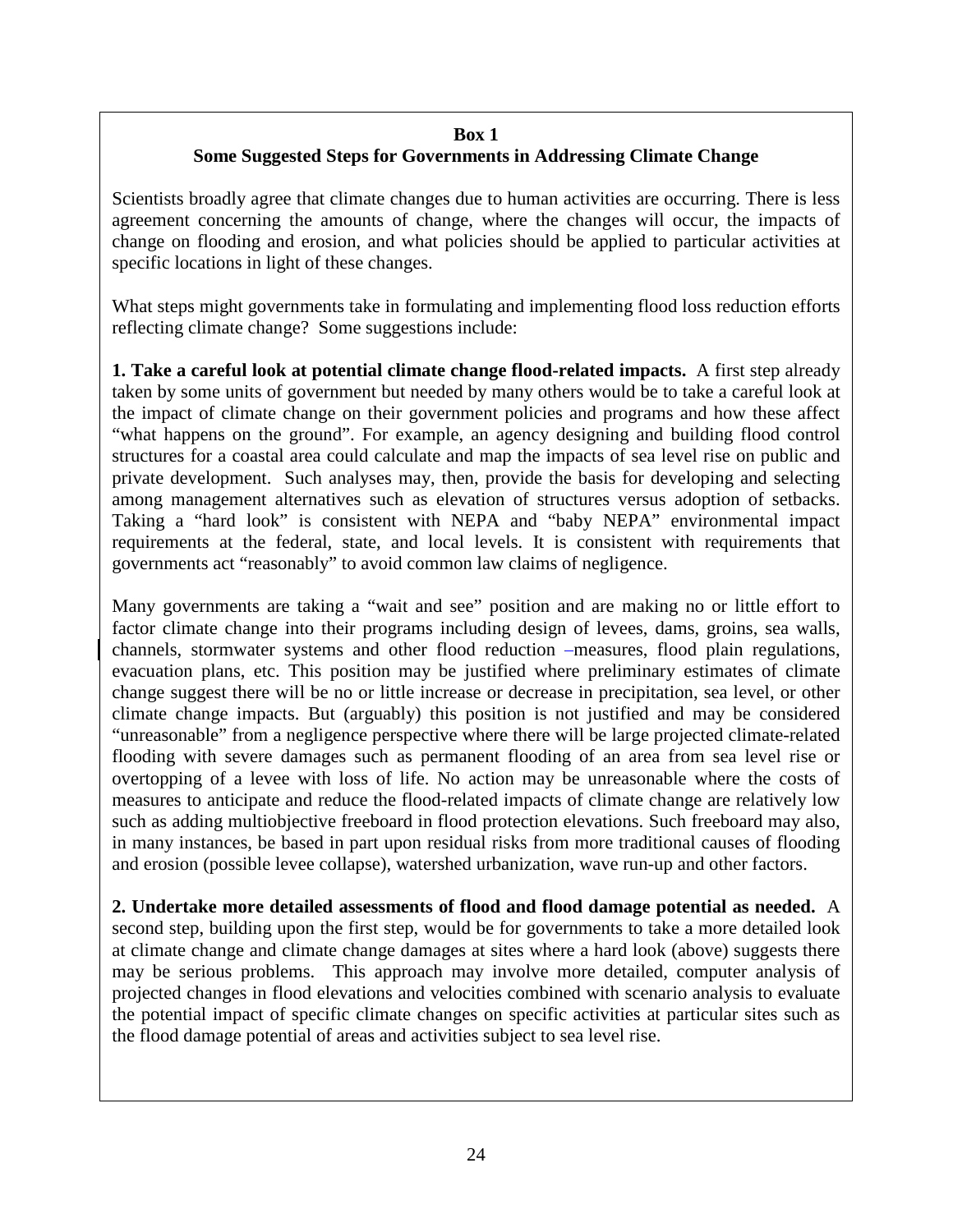**3. Identify management options including "low risk" and "no regret" scenarios (where applicable).** Having evaluated potential impacts and damages and taking into account other relevant factors, a government body is then in a position to decide what would be reasonable sea level rise and flooding options for particular activities in particular areas such as added flood freeboard and added set back lines on a barrier island. These will often include "low risk and "no regret" multiobjective policies such as establishment of building setbacks and greenways and establishment of green infrastructure such as multiobjective stormwater management measures. A wide variety of "low risk" and "no regret" management options may make sense (depending upon the context), where the magnitude of climate change, and resulting flooding and erosion impacts are quite certain. Policies need to reflect not only the severity of hazard but the vulnerability of activities to flood and erosion damage. For example, critical facilities such as nuclear power plants should be prohibited where there is any danger from flooding or erosion. The melt-downs of three nuclear reactors in Fukushima, Japan caused by a massive tsunami in 2011 are clear examples of the risk associated with siting sensitive and/or hazardous infrastructure and facilities in areas with projected climate change flooding.

**4. Implement management options including policies for both public and private lands.** A fourth step would be to integrate this assessment information into broader, multiobjective land and water management, watershed management, and floodplain management efforts including local comprehensive planning. For example, the acquisition of riverine greenways may simultaneously reduce nonclimate change induced flooding from watershed development, climate changed induced flooding from increased precipitation, potential law suits based upon flood damages from both nonclimate change induced and climate change induced flooding. It may also reduce water pollution, protect fish and wildlife, and provide public recreational opportunities. Multiobjective floodplain acquisition programs are often both "low risk" and "no regret" because they may be economically and ecologically justified whether or not climate change occurs. Another example of "low risk" and "no regret" measure is adding freeboard to flood protection elevations for levees, houses, and subdivisions to reduce flood damage from watershed development as well as to address climate change.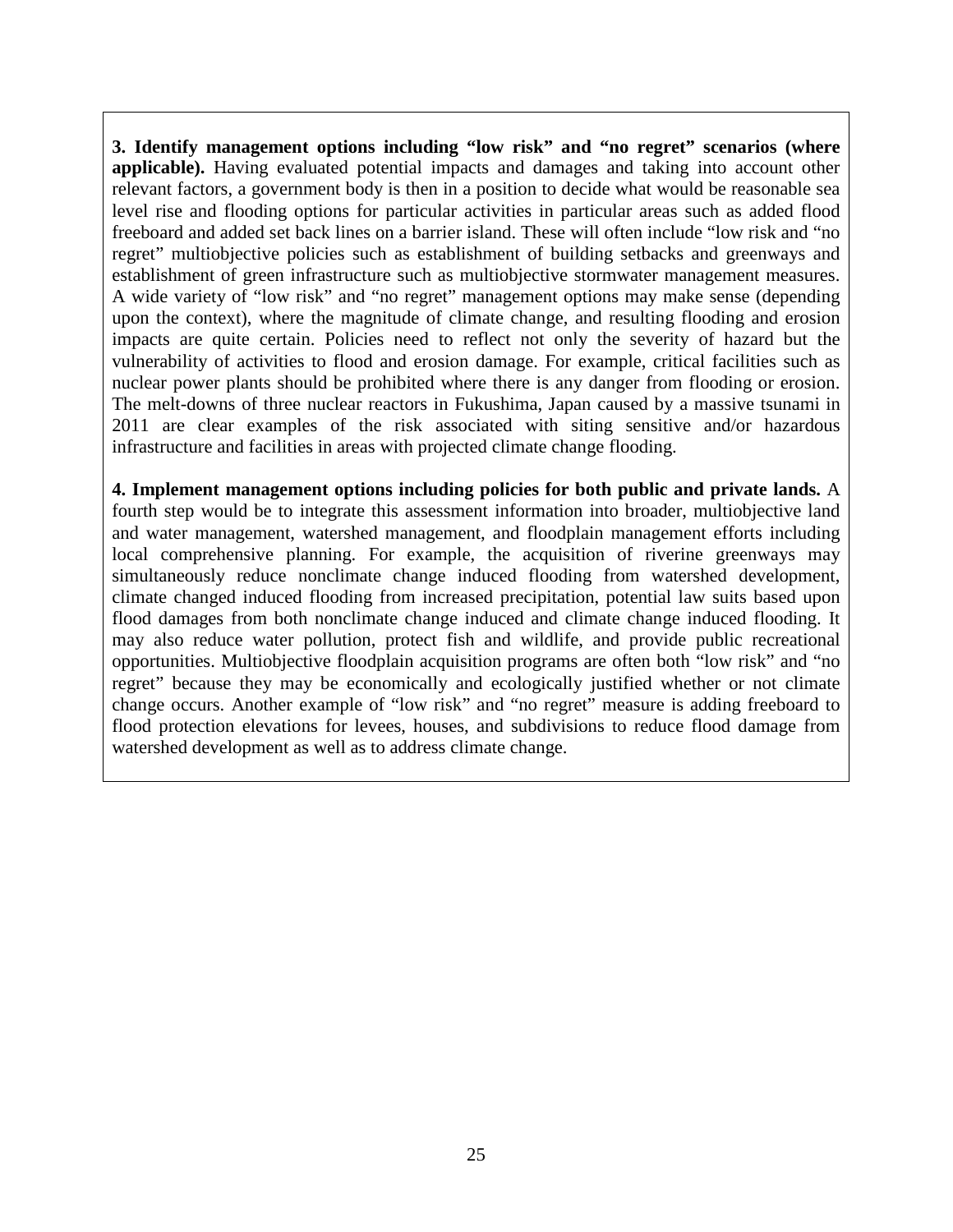# **APPENDIX A. BIBLIOGRAPHY AND SELECTED WEB SITES**

<span id="page-30-0"></span>David M. Ackerman, "Global Climate Change: Selected Legal Questions About the Kyoto Protocol, CRS Report for Congress. Order Code 98-349 A, Updated March 29, 2001 <http://www.au.af.mil/au/awc/awcgate/crs/98-349.pdf>

Multiple Authors, The Legal Impact of Climate Change, 2010 ed. See <http://www.tradebit.com/filedetail.php/108316661-the-legal-impact-of-climate-change-2010>

Christina Ross, Evan Mills, and Sean Hecht, Limiting Liability in the Greenhouse: Insurance Risk-Management Strategies in the Context of Global Climate Change. From Symposium: Climate Change Risk, Stanford Environmental Law Journal and Standford Journal of International Law. Vol. 26A/43A:251 See [http://evanmills.lbl.gov/pubs/pdf/liability-in-the](http://evanmills.lbl.gov/pubs/pdf/liability-in-the-greenhouse.pdf)[greenhouse.pdf](http://evanmills.lbl.gov/pubs/pdf/liability-in-the-greenhouse.pdf)

Richard Faulk and John Gray, Stormy Weather Ahead? The Legal Environment of Global Climate Change (2007) [http://works.bepress.com/richard\\_faulk/2/](http://works.bepress.com/richard_faulk/2/)

Emily Barbour, International Agreements on Climate Change: Selected Legal Questions, Congressional Research Service (2010). <http://ncseonline.org/NLE/crsreports/10May/R41175.pdf>

Richard Hildreth, David Hodas, Nicholas Robinson & James Speth, A Review of Climate Change Law: Mitigation and Adaptation Post-Copenhagen, Volume 27, Issue 2, Spring 2010. [http://www.google.com/search?sourceid=navclient&aq=t&ie=UTF-](http://www.google.com/search?sourceid=navclient&aq=t&ie=UTF-8&rlz=1T4DKUS_enUS272&q=google#sclient=psy&hl=en&rlz=1T4DKUS_enUS272&q=A+Review+of+Climate+Change+Law%3A+Mitigation+and+Adaptation+Post-Copenhagen&aq=f&aqi=&aql=&oq=&pbx=1&bav=on.1,or.&fp=a05c4a82e009bf74)[8&rlz=1T4DKUS\\_enUS272&q=google#sclient=psy&hl=en&rlz=1T4DKUS\\_enUS272&q=A+R](http://www.google.com/search?sourceid=navclient&aq=t&ie=UTF-8&rlz=1T4DKUS_enUS272&q=google#sclient=psy&hl=en&rlz=1T4DKUS_enUS272&q=A+Review+of+Climate+Change+Law%3A+Mitigation+and+Adaptation+Post-Copenhagen&aq=f&aqi=&aql=&oq=&pbx=1&bav=on.1,or.&fp=a05c4a82e009bf74) [eview+of+Climate+Change+Law%3A+Mitigation+and+Adaptation+Post-](http://www.google.com/search?sourceid=navclient&aq=t&ie=UTF-8&rlz=1T4DKUS_enUS272&q=google#sclient=psy&hl=en&rlz=1T4DKUS_enUS272&q=A+Review+of+Climate+Change+Law%3A+Mitigation+and+Adaptation+Post-Copenhagen&aq=f&aqi=&aql=&oq=&pbx=1&bav=on.1,or.&fp=a05c4a82e009bf74)[Copenhagen&aq=f&aqi=&aql=&oq=&pbx=1&bav=on.1,or.&fp=a05c4a82e009bf74](http://www.google.com/search?sourceid=navclient&aq=t&ie=UTF-8&rlz=1T4DKUS_enUS272&q=google#sclient=psy&hl=en&rlz=1T4DKUS_enUS272&q=A+Review+of+Climate+Change+Law%3A+Mitigation+and+Adaptation+Post-Copenhagen&aq=f&aqi=&aql=&oq=&pbx=1&bav=on.1,or.&fp=a05c4a82e009bf74)

Justin Pidot, "Global Warming in the Courts: An Overview of Current Litigation and Common Legal Issues" Georgetown Environmental Law and Policy Institute, Georgetown University Law Center (2006)

[http://www.law.georgetown.edu/gelpi/current\\_research/documents/GlobalWarmingLit\\_CourtsRe](http://www.law.georgetown.edu/gelpi/current_research/documents/GlobalWarmingLit_CourtsReport.pdf) [port.pdf](http://www.law.georgetown.edu/gelpi/current_research/documents/GlobalWarmingLit_CourtsReport.pdf)

Municipal Research and Services Center of Washington, "Climate Change" (2011). <http://www.mrsc.org/subjects/environment/climatechange.aspx>

Climate change litigation in the U.S. (2011) [www.climatecasechart.com](http://www.climatecasechart.com/)

King County Washington, King County Executive Order on the Evaluation of Climate Change Impacts through the State Environmental Policy Act, effective October 2007, <http://www.ecy.wa.gov/climatechange/2009EO.htm>

Intergovernmental Panel on Climate Change (IPCC),<http://www.ipcc.ch/>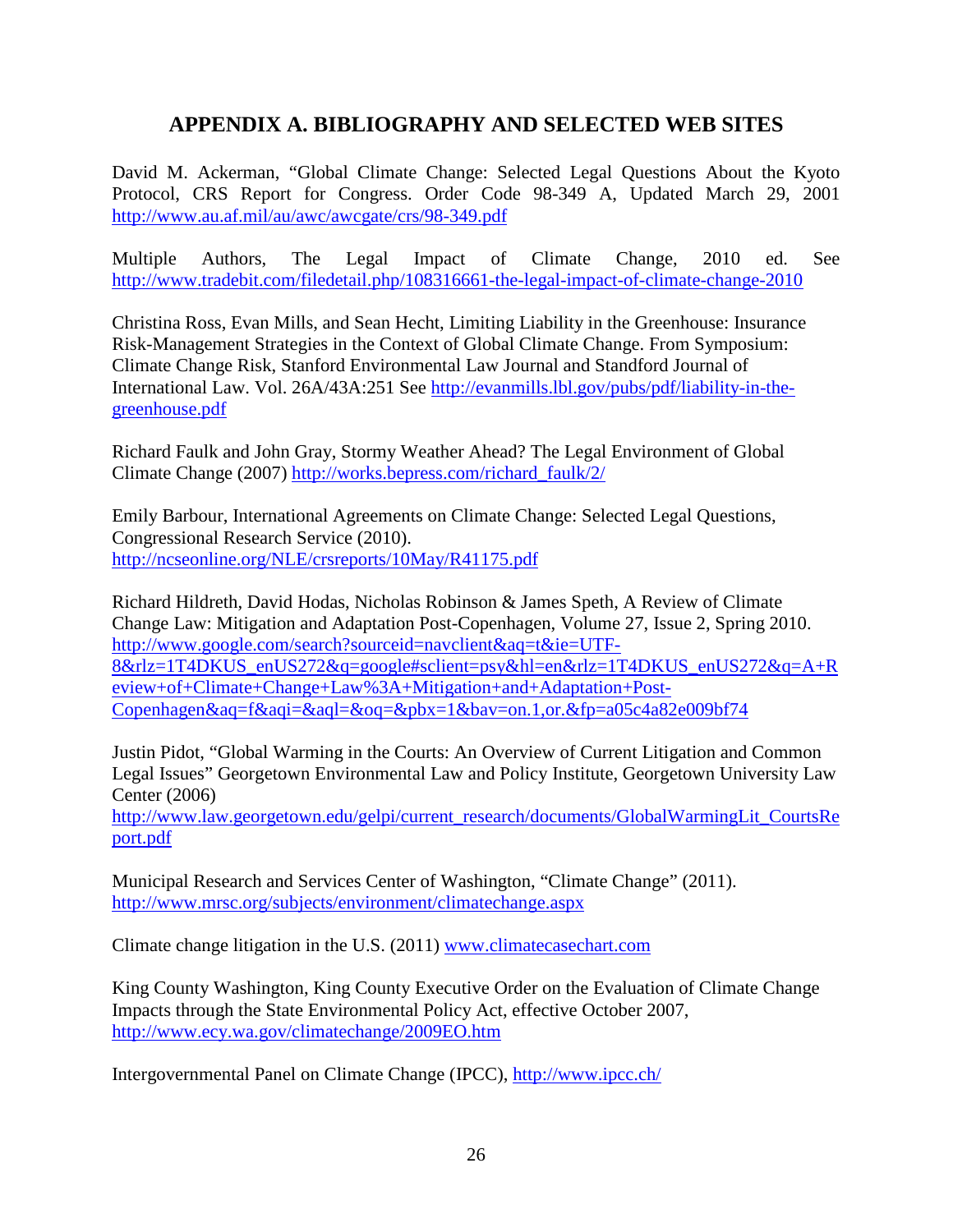#### IPCC Fourth Assessment Report, Synthesis Report, November 2007,

[http://www.ipcc.ch/publications\\_and\\_data/publications\\_ipcc\\_fourth\\_assessment\\_report\\_synthesi](http://www.ipcc.ch/publications_and_data/publications_ipcc_fourth_assessment_report_synthesis_report.htm) [s\\_report.htm](http://www.ipcc.ch/publications_and_data/publications_ipcc_fourth_assessment_report_synthesis_report.htm)

Global warming policies litigation, legislation (web-site of the Pew Center on Global Climate Change) [www.pewclimate.org](http://www.pewclimate.org/)

International litigation involving global warming (website of Climate Justice) [www.climatelaw.org/media](http://www.climatelaw.org/media)

Reports discussing global warming including Congressional and Presidential efforts and *Massachusetts v. EPA* (web-site of the Natural Resources Defense Council) [www.nrdc.org/globalWarming/depth.asp](http://www.nrdc.org/globalWarming/depth.asp)

Information about efforts in California and the Northeast to address global warming and the potential impacts on those regions (sponsored by the Union of Concerned Scientists) [www.climatechoices.org](http://www.climatechoices.org/)

Climate-Related Publications by the National Academies of Science (website of the National Academies Press) [www.nap.edu](http://www.nap.edu/)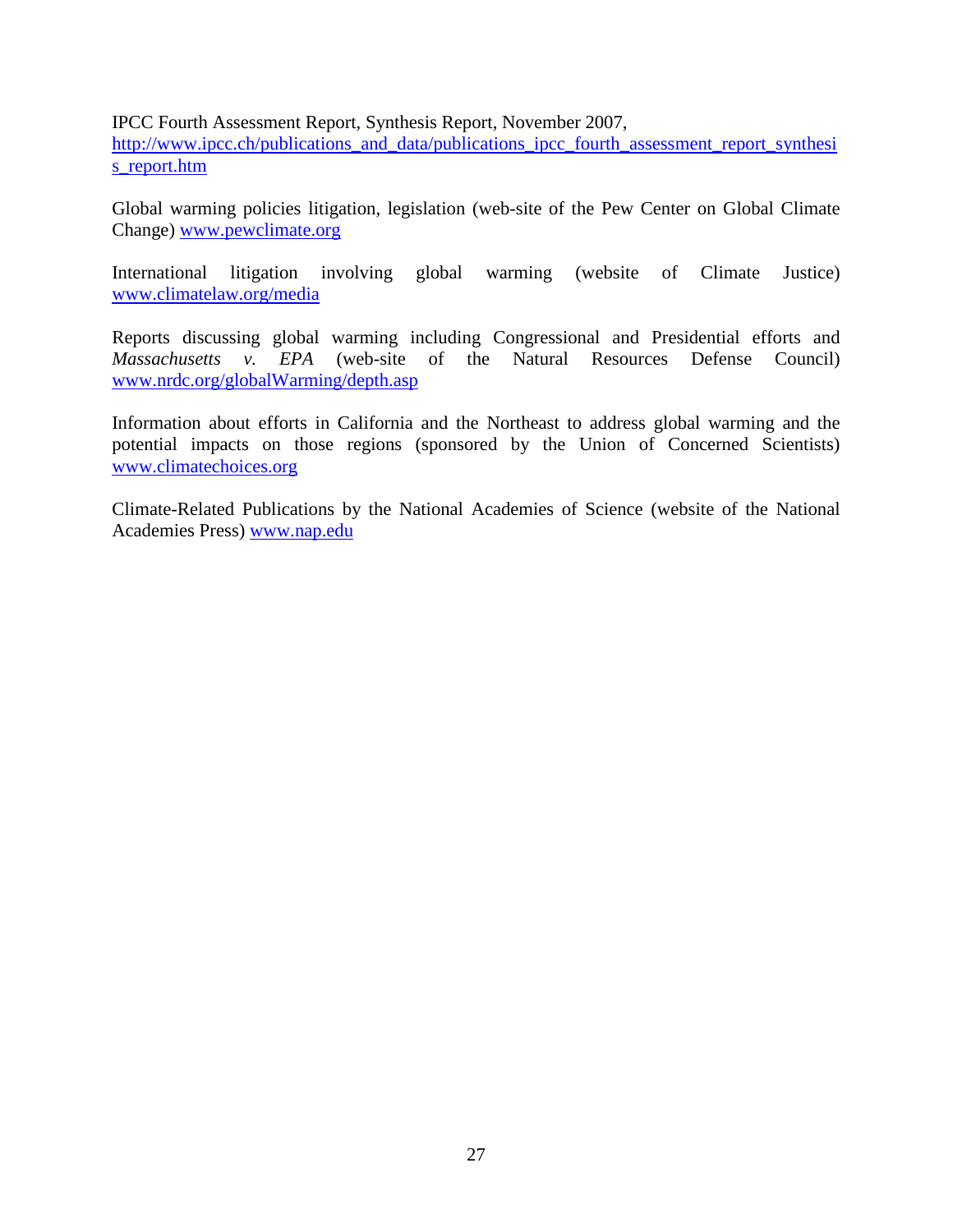### **APPENDIX B: LEGAL CHALLENGES**

<span id="page-32-0"></span>As discussed above, governments may be sued for failing to consider climate change in their government activities based upon a variety of legal theories already discussed. The remedy sought by most plaintiffs is damages. Governments may also be sued pursuant to a number of other legal theories such as those below which, if successful, could compel governments to consider climate change in their decision-making but would not necessarily involve award of monetary damages.

#### **National Environmental Policy Act (NEPA) Litigation**

<span id="page-32-1"></span>Plaintiffs in several cases have successfully argued that federal agencies or states have failed to take a sufficiently careful look at the environmental impacts of their contributions to climate change pursuant to the requirements of the National Environmental Policy Act (NEPA) and state "baby" NEPA's. See, for example, the Center for Biological Diversity v. Nat'l Highway Traffic Safety Admin.<sup>[84](#page-32-3)</sup> in which the court held that the agency's environmental impact statement was inadequate and ordered the agency to revise their impact statement.:

Thus, the fact that "climate change is largely a global phenomenon that includes actions that are outside of [the agency's] control . . . does not release the agency from the duty of assessing the effects of *its* actions on global warming within the context of other actions that also affect global warming." States' Gray Br. at 15 (emphasis added). The cumulative impacts regulation specifically provides that the agency must assess the "impact of the action when added to other past, present, and reasonably foreseeable future actions *regardless of what agency (Federal or non-Federal) or person undertakes such other actions."* 40 C.F.R. § 1508.7; *see also* Res. Ltd., Inc. v. Robertson, 35 F.3d 1300, 1306 (9th Cir. 1994)

<span id="page-32-2"></span>These suits have not, however, been for damages.

#### **Endangered Species Litigation**

This category of litigation involves claims by environmental organizations and government agencies that the Department of Interior and/or other agencies are failing to adequately protect endangered species or potentially endangered species from climate change. Courts in some cases have held that federal agencies have inadequately evaluated the impacts of climate change on specific species.<sup>85</sup> For example, in Natural Resources Council v. Kempthorne,  $86$  a federal district court held that a 2005 biological opinion "no jeopardy finding" for Delta Smelt pursuant to the Endangered Species Act was arbitrary, capricious, and contrary to law because the agencies failed to take into account climate change. See also South Yuba River Citizens League v. NMFS.<sup>[87](#page-32-6)</sup> (Biological Opinion inadequate pertaining to the endangered Chinook salmon, the

<span id="page-32-4"></span><span id="page-32-3"></span> $^{84}$ 538 F.3d 1172, 1217 (9<sup>th</sup> Cir. 2008).<br><sup>85</sup>See, e.g., Natural Resources Council v. Kempthorne, 506 F. Sup.2d 322 (E.D.Cal. 2007).

<span id="page-32-5"></span><sup>86506</sup> F. Sup.2d <sup>322</sup> (D.Cal. 2007). 87723 F. Supp.2d 1247 (D.Cal.. 2010).

<span id="page-32-6"></span>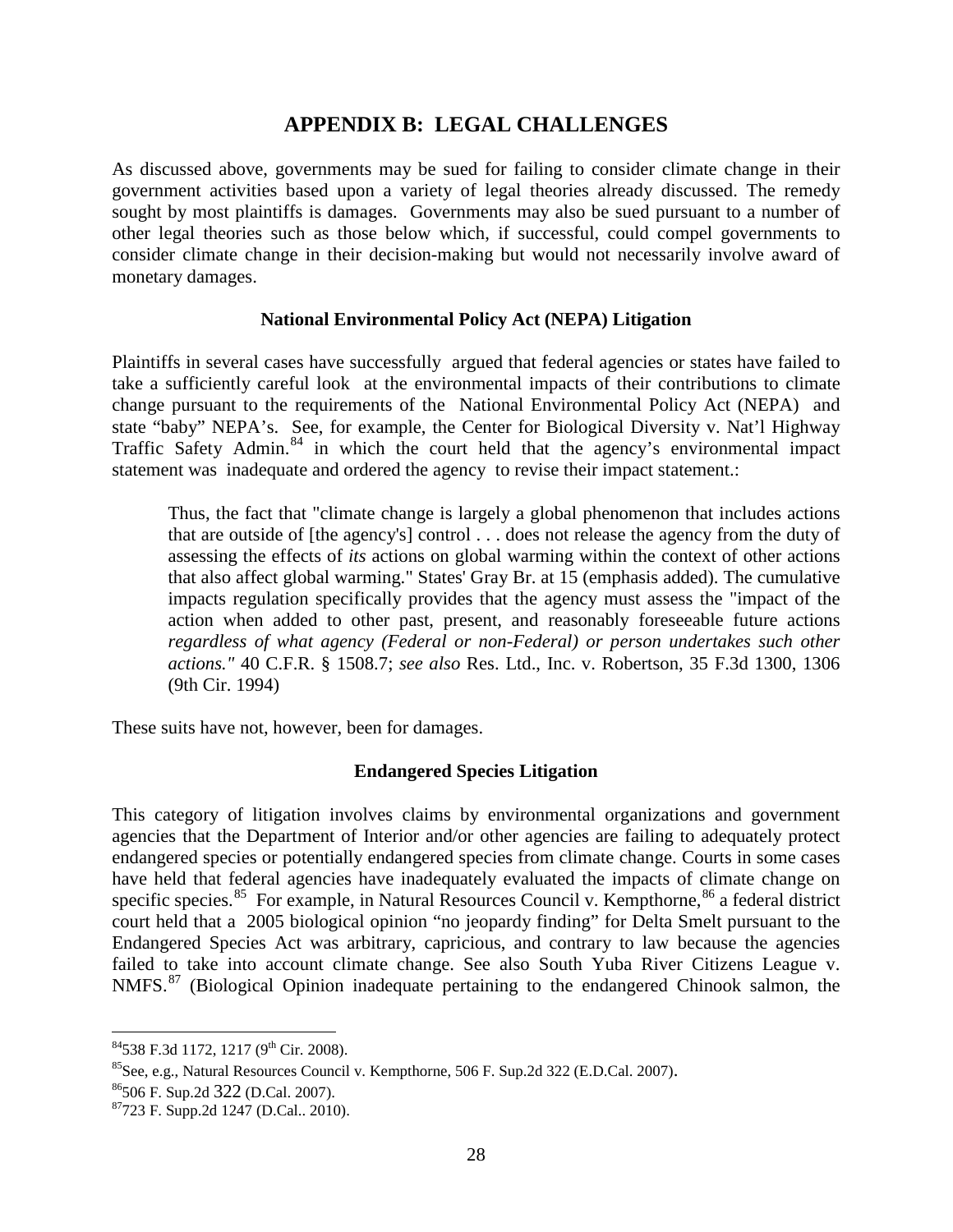distinct population segment of Central Valley steelhead ("steelhead"), and the southern distinct population segment of North American green sturgeon.)

#### <span id="page-33-0"></span>**Claims that Governments Are Failing to Protect the Public Trust By Inadequately Regulating Omissions of Greenhouse Gases**

Our Children's Trust in cooperation with other organizations has filed suits in a number of states claiming that polluters causing climate change have failed to protect the public trust. None of these suits have gone to trial but a Texas suit has survived preliminary legal challenges. The suit sought judicial declaration that states have a duty to future generations with regard to an "atmospheric trust". [88](#page-33-2)

#### **Clean Air Litigation**

<span id="page-33-1"></span>In these cases, governments, environmental not for profits and others have sued industries claiming that they have released atmospheric gases which, in turn, have increased global temperatures and increased various types of flood and erosion damages.<sup>[89](#page-33-3)</sup> Plaintiffs have claimed that polluters should be held liable under the Clean Air Act for damages caused by climate change. Plaintiffs have also argued that EPA must adopt regulations regulating the emissions of carbon. Although none of these suits for damages have succeeded, the Supreme Court in Massachusetts v. EPA (S. Ct., 2007)<sup>[90](#page-33-4)</sup> held that the Clean Air Act authorizes federal regulation of emissions of carbon dioxide and other greenhouse gases, and that the Environmental Protection Agency (EPA) had misread that Act when it denied a rulemaking petition seeking controls on greenhouse gas emissions from new motor vehicles. EPA is now drafting such regulations.

<span id="page-33-3"></span> $\frac{1}{89}$ Rulemaking is the principal remedy although plaintiffs have also sought damages.

<span id="page-33-2"></span> <sup>88</sup>See Klass, A., Federalism at Work: A Recent Developments in Public Trust Law Suits to Limit Greenhouse Gas Emissions, CPR Blog, (July 13, 2012); Klass,A., Renewable Energy and the Public Trust Doctrine, (March 17, 2011). 45 U.C. Davis L. Rev. 1021 (2012); Klass,A., Modern Public Trust Principles: Recognizing Rights and Integrating Standards, Notre Dame L. Rev. Vol 82 p 699 (2006); Bannerman, H., Atmospheric Litigation: The Public Trust Approach to Climate Change, see<br>http://studentorgs.law.unc.edu/documents/elp/2012/bannerman final.pdf

<span id="page-33-4"></span><sup>90549</sup> U. S. 497 (S. Ct., 2007).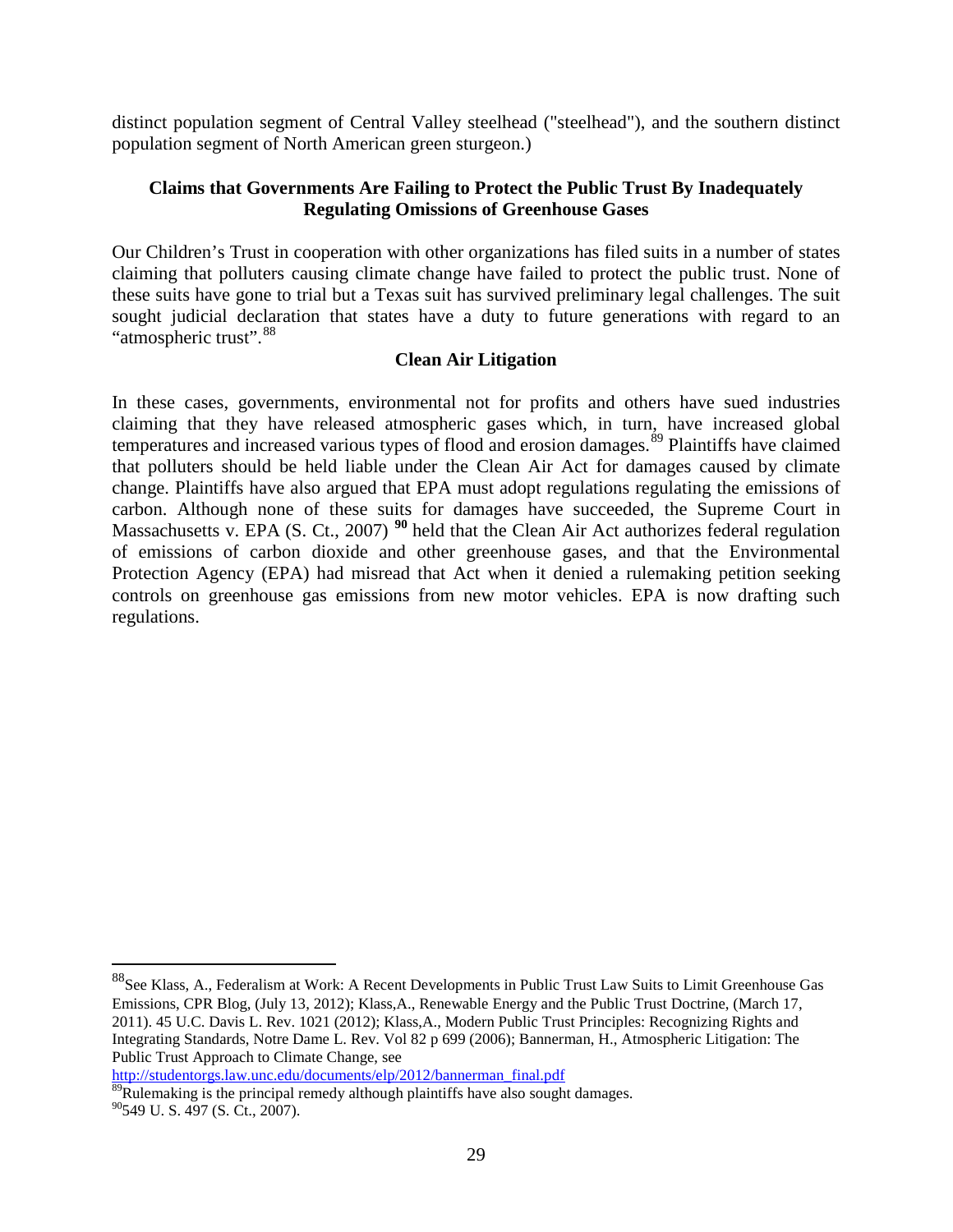# <span id="page-34-0"></span>**APPENDIX C: DEFENSES TO CLIMATE-RELATED HAZARD LITIGATION**

Agencies have a number defenses to hazard-related litigation where landowners argue that governments have failed to consider climate change in their policies or activities and damage has resulted. Some of the major defenses include the following:

--**The plaintiff does not have "standing" to bring suit.** [91](#page-34-1) This has been a commonly pleaded defense in climate change-related litigation to date. Defendants have successfully argued in some cases that climate change is a global issue and does not support "standing."<sup>[92](#page-34-2)</sup> However, landowners damaged by increased flooding and erosion caused by failing to take into account climate change will (arguably) be able to show the sorts of particularized damages necessary for establishing standing. See, example, the U.S. Supreme Court in Massachusetts v.  $EPA^{93}$  $EPA^{93}$  $EPA^{93}$ in which the Court concluded that Massachusetts had standing to challenge EPA's failure to regulate greenhouse gases pursuant to the Clean Air Act based, in part, upon the state's ownership of land which would be damaged by rising sea levels.

A landowner damaged by failure to take into account climate change would not need to show that a defendant's actions where the sole cause of injury but rather one which "contributes to" the kinds of injuries alleged by plaintiff."

--**Global warming is a "political question".** Another defense raised in climate-related cases to date is that global warming is a "political" question and government climate changerelated policies should be decided by Congress or federal agencies (e.g., EPA) rather than the courts. See, for example, Native Village of Kivalina v. Exxon Mobil Corporation<sup>94</sup>. The court in this case observed that "…the political question doctrine is a species of the separation of powers doctrine and provides that certain questions are political as opposed to legal, and thus, must be resolved by the political branches rather than by the judiciary."

Some global warming issues are clearly political in nature such as Congressional appropriation of funds for beach nourishment to address sea level rise and loss of dunes. However a suit based upon nuisance, negligence, or other state common law cause of action or a suit based upon inverse condemnation would be based upon well established landowner property law rights and duties rather than a broad political question. The U.S. Court of Appeals,  $5<sup>th</sup>$  Circuit in a climate change-related case, Comer v. Murphy Oil,<sup>[95](#page-34-5)</sup> summarized court decisions applying to the "political question" in the following useful manner (Id. at 873, 874, case citations omitted):

<span id="page-34-1"></span><sup>&</sup>lt;sup>91</sup>See generally, Bennett v. Spear, 520 U.S. 154 (S.Ct. 1997); Harper, Benjamin, Climate Change, Insurance, NEPA, and Article III: Does a Policy Holder Have Standing to Sue a Federal Agency for Failing to Address Climate Change Under NEPA?, 74 UMKC L. Rev. 435 (2005).

<span id="page-34-3"></span><span id="page-34-2"></span><sup>&</sup>lt;sup>92</sup>See, e.g., Native Village of Kivalina v. Exxonmobil Corporation, 663 F. Supp.2d 863 (D.Cal.. 2009).<br><sup>93</sup>549 U.S. 497 (S.Ct. 2007)

<span id="page-34-4"></span><sup>94663</sup> F. Supp.2d 863, 871 (D.Cal. 2009)

<span id="page-34-5"></span> $^{95}$ Comer v. Murphy Oil, 585 F.3d 855 (5th Cr. 2009).

It is to be noted however that this decision was withdrawn due to lack of a judicial quorum and has, therefore, no legal precedent value although it does provide a useful summary of case law.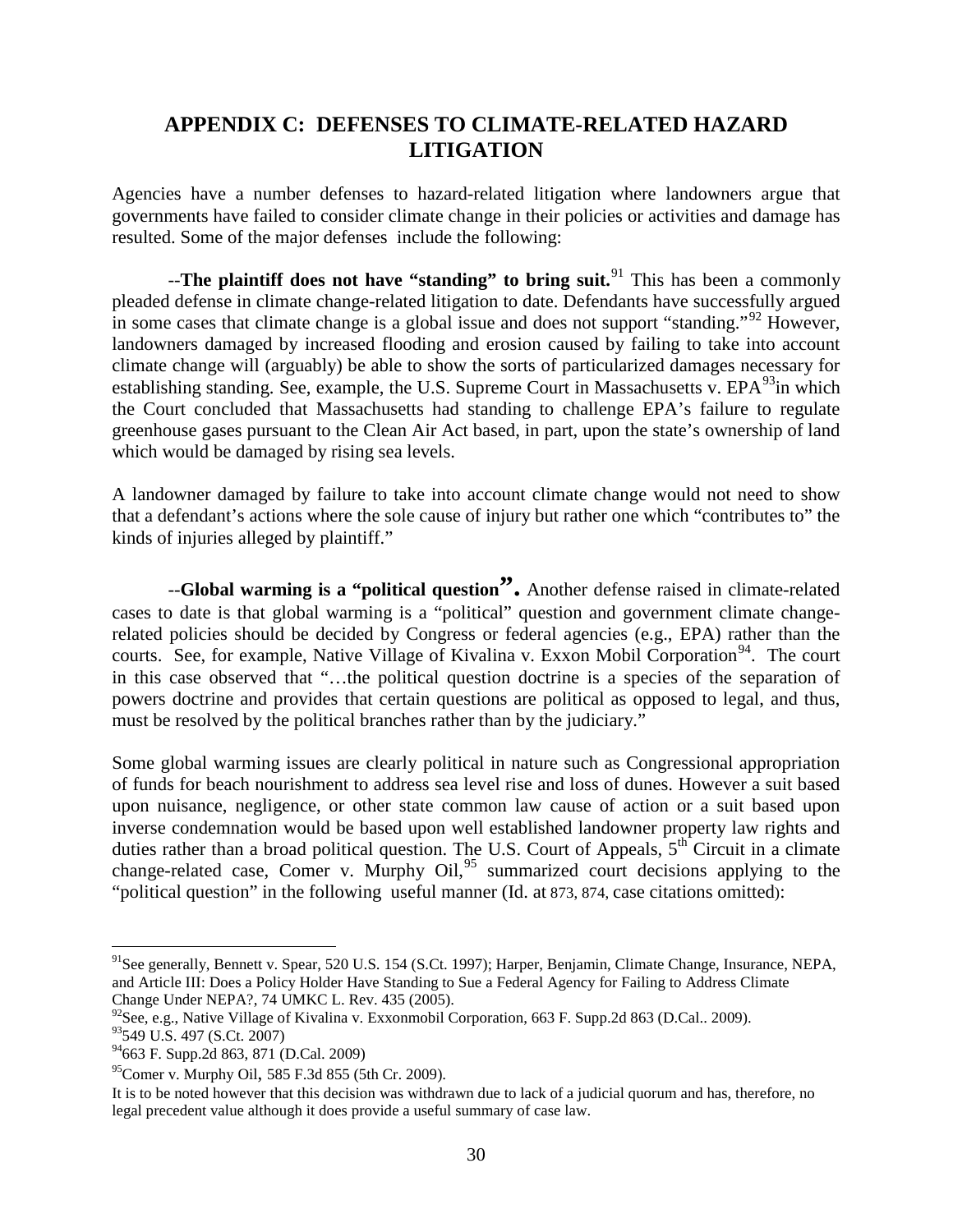Common-law tort claims are rarely thought to present nonjusticiable political questions. Three Circuits have stated, in the political question context, that "the common law of tort provides clear and well-settled rules on which the district court can easily rely….

The Fifth Circuit has similarly observed that, "when faced with an 'ordinary tort suit,' the textual commitment factor actually weighs in favor of resolution by the judiciary." And the Tenth Circuit, in a case governed by state negligence law, stated that "the political question theory . . . do[es] not ordinarily prevent individual tort recoveries." …Claims for damages are also considerably less likely to present nonjusticiable political questions, compared with claims for injunctive relief. Indeed, the Fifth Circuit …categorically stated that "monetary damages . . . do not . . . constitute a form of relief that is not judicially manageable…."

 --**Governments have no affirmative duty to remedy naturally occurring hazards**. Courts have, in traditional flood contexts, held that, absent a statutory or other duty, landowners and governments have no affirmative duty to remedy **naturally occurring** hazards on private or public lands as long as they **do not increase** such hazards<sup>[96](#page-35-0)</sup>. This includes no duty to adopt regulations or to construct hazard reduction structures such as dams. Courts have also held that landowners and governments ordinarily have no duty to warn visitors, invitees, trespassers, or members of the general public for naturally occurring hazards on public lands not exacerbated or created by governments. However, there are exceptions to this general rule of no affirmative duty and a gradual trend in the courts to broaden the exceptions.<sup>[97](#page-35-1)</sup> For example, some governmental units may be directly or indirectly required by specific statutes or regulations to consider climate change in their actions and failure to do so may, at the minimum, be evidence of negligence. For example, the Security Exchange Commission (SEC)<sup>[98](#page-35-2)</sup> has issued guidelines requiring companies to evaluate climate change impacts. This might be interpreted as creating a duty to do so. In addition it can be argued that climate change-related flooding is not "naturally occurring" and increases natural levels of flood and erosion hazard.

But, courts have also held that once a governmental unit elects to undertake government activities, even where no affirmative duty exists for such action, it must exercise reasonable care. See, e.g., Indian Towing v. United States.<sup>[99](#page-35-3)</sup> This is often referred to as the "Good Samaritan" rule. Although a public entity or private individual ordinarily has no duty to provide aid to an

<span id="page-35-0"></span> <sup>96</sup>See, e.g., Allain-Lebreton, Co. v. Dept. of Army, etc., 670 F.2d 43 (5th Cir., 1982) (Decision by Army Corps of Engineers not to locate hurricane protection levee on property owner's land and thereby to reduce naturally occurring flood damage was not a unconstitutional taking of property.); Tri-Chem Inc. v. Los Angeles County Flood Control District, 132 Cal. Rptr. 142 (Calif., 1976) (County has no duty to construct flood control system adequate to handle infrequent floods for area that acts as natural sump.); Goldstein v. County of Monroe, 432 N.Y.S.2d 966 ( N.Y., 1980) (Municipal corporation is not liable for failing to restrain waters between banks of creek or keep channel free from obstruction it did not cause.); Vanguard Tours, Inc. v. Town of Yorktown, 83 A.D.2d 866 (N.Y., 1981) (Municipality is not liable for its failure to install a drainage system which adequately disposes of surface

<span id="page-35-1"></span>waters.). 97See Bowman & Bailey, "Negligence in the Realms of Public Law--A Positive Obligation to Rescue", 1984 Pub. L. 277, Summer '84; McNiece & Thornton, "Affirmative Duties in Tort Following Tarasof, 58 Yale L.J. 1272 (1948- 1949).

<span id="page-35-3"></span><span id="page-35-2"></span><sup>&</sup>lt;sup>98</sup>The Security Exchange Commission on January 27, 2000 issued guidance requiring that companies consider the effects of global warming and efforts to curb climate change when disclosing business risks to investors.. <sup>99</sup>350 U.S. 61 (S.Ct., 1955).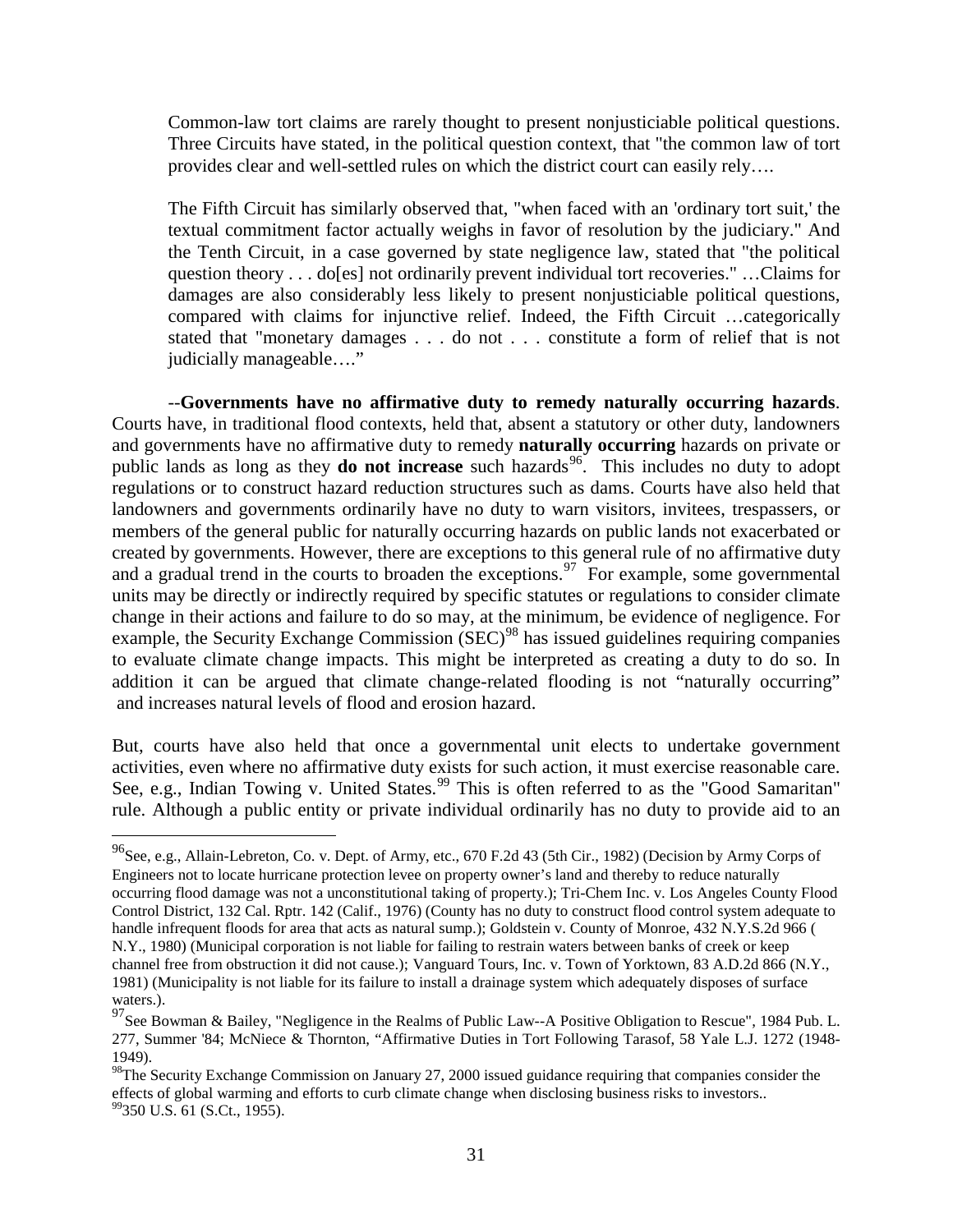individual in distress not caused by the public entity or private individual, once a governmental unit (or a private individual) provides aid, it must do so with ordinary care.

--**Preemption.** A preemption defense involves a claim that federal authority bars (preempts) state regulation such as state regulation of gases which cause climate change. See Connecticut v. American Electric Power Company, Inc. above. For cases holding that the Clean Air Act preempts state nuisance claims see, e.g., U.S. v. Eme Homer City Generation;<sup>[100](#page-36-0)</sup> North Carolina, ex rel. Cooper v. Tennessee Valley Authority.[101](#page-36-1)

--**There has been inadequate proof of causation.** Governments may be able to defend themselves in some climate- related flood cases by arguing that landowners have not provided adequate proof or causation between the government acts and increased flood problems. The plaintiff has the burden of proving that government acts were the cause of the alleged damages. Proof of causation is a factual issue and one not easily met when there are many possible causes for increasing flood damages. See, e.g., Village of Kivalina v. Exxonmobil Corporation<sup>[102](#page-36-2)</sup>. However, the U.S. Supreme Court concluded in Massachusetts v. EPA<sup>[103](#page-36-3)</sup> that the impacts of climate change, while "widely shared", did not minimize the state of Massachusetts's interest in the outcome of the litigation and the state had standing to challenge the failure of EPA to adopt regulations for greenhouse gases. The Supreme Court in this case recognized the causal relationship between global warming and damages. Recognition by the Supreme Court of this causal relationship should help plaintiffs in future suits establish the relationship between global warming and a variety of damages in more specific contexts. As a California court observed in a landslide case, a public entity may be liable for natural-hazard related injuries "even if its project was only one of several 'substantial' concurring causes of damage."<sup>[104](#page-36-4)</sup>

In some instances, particularly where an ultrahazardous activity such as a dam has caused the damage, the plaintiff may be aided by the doctrine of *res ipsa loquitor* (the event speaks for itself). See Annot., Res Ipsa Loquitor as Applicable in Actions for Damage to Property by the Overflow or Escape of Water, 61 A.L.R.3d 186 (1975) also 11 A.L.R.2d 1179 (1950). Short of strict liability, a North Carolina court in Bowling v. City of Oxford<sup>[105](#page-36-5)</sup> held that evidence that the city knew of a leak in a water supply dam created a prima facie case of negligence. This, however, did not relieve the injured party from the burden of proving negligence. The court held that res ipsa merely makes a "prima facie case of injury by negligence so as to place upon the defendant the burden of going forward with evidence to explain the occurrence.<sup>"[106](#page-36-6)</sup> However, some courts have refused to apply the res ipsa loquitor presumption to flooding because the landowner did not have "exclusive control" over the instrumentalities (the flooding) that caused an injury. $107$ 

<span id="page-36-2"></span>

<span id="page-36-1"></span><span id="page-36-0"></span><sup>&</sup>lt;sup>100</sup>823 F. Supp.2d 274 (2011).<br><sup>101</sup>615 F.3d 291 (4<sup>th</sup> Cir. 2010).<br><sup>102</sup>663 F. Supp.2d 863 (N.D.Cal. 2009)<br><sup>103</sup>Mass. v. EPA, 549 U.S. 497 (S.Ct. 2007). It is to be noted that the Court faced intertwined causation and s issues.

<span id="page-36-5"></span><span id="page-36-4"></span><span id="page-36-3"></span><sup>104&</sup>lt;br><sup>104</sup>See Souza v. Silver Development Co., 164 Cal. App. 3<sup>rd</sup> 165, 171 (Cal. 1985), 210 Cal. Rptr. 146 (Calif., 1985).  $^{105}$ 148 S.E.2d 624 (N.C., 1966).<br> $^{106}$ Id. at 629.

<span id="page-36-6"></span>

<span id="page-36-7"></span> $107$ See, e.g., Oak Leaf Country Club, Inc. v. Wilson, 257 N.W.2d 739 (Ia., 1977).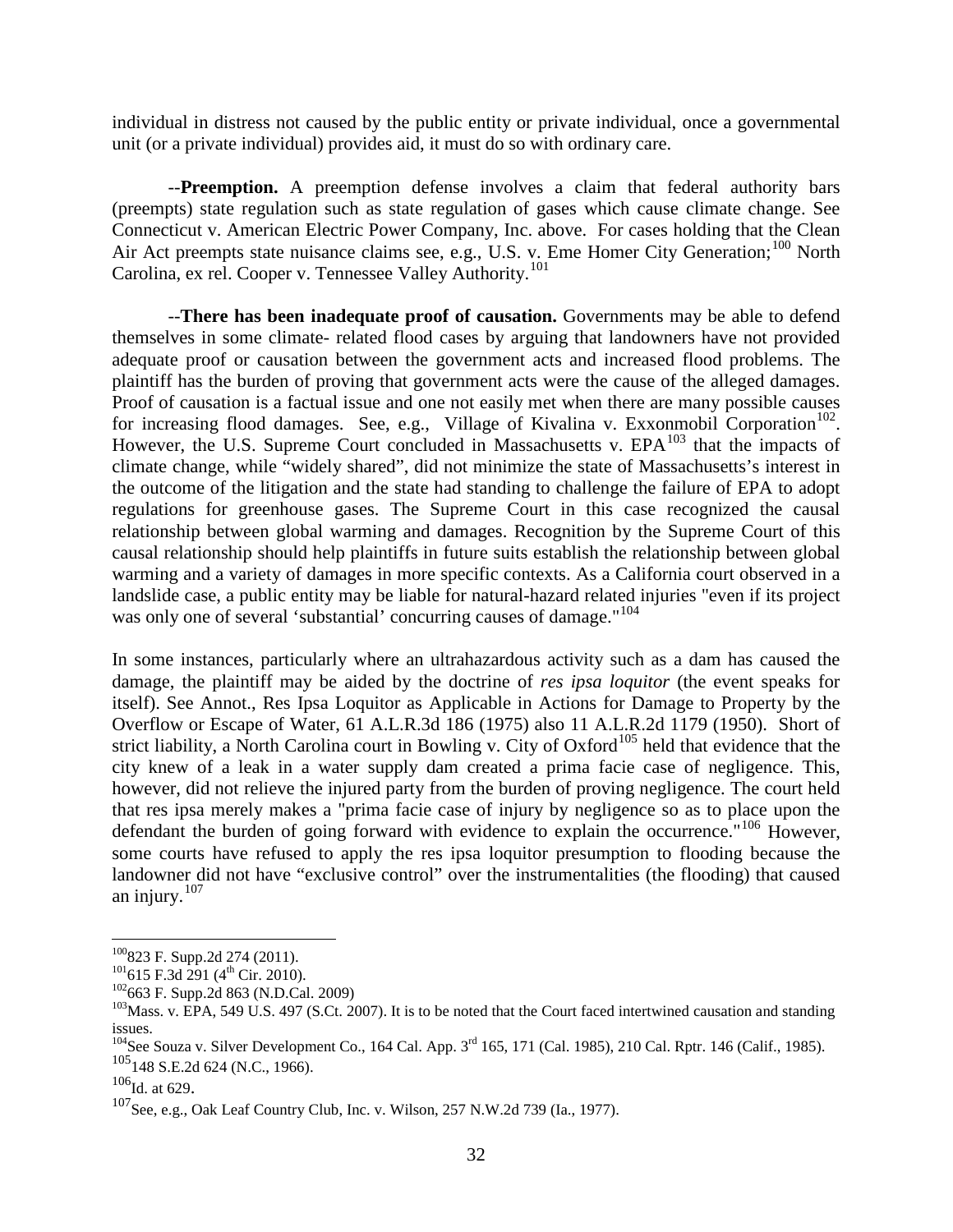--**Government actions are "reasonable".** To defend themselves from an allegation of negligence ("unreasonable action") governments can argue that their actions or inactions are, in fact, reasonable taking into account the standard of conduct in the community, severity of the harm posed, foreseeability of harm and other factors. As discussed above, the standard of conduct is that of a "reasonable man" in the circumstances.

--**The decision to address or not to address climate change in flood calculations is (arguably) "discretionary" and, therefore, not subject to a negligence claim** because **such a decision involves a variety of assumptions and policy issues.** The Federal Tort Claims Act allows private individuals to sue federal agencies for "negligence" or "wrongful" acts<sup>[108](#page-37-0)</sup>. However, the Act contains a number of exceptions including "any claim…based upon the exercise or performance or the failure to exercise or perform a discretionary function or duty on the part of a federal agency or an employee of the government whether or not the discretion involved be abused...."<sup>[109](#page-37-1)</sup> A discretionary act defense is also often available to local governments and state governments under state common law or state tort claim acts in many states.

Unfortunately, the Federal Tort Claims Act does not define "discretionary" function or duty and this has resulted in a good deal of litigation. As a practical matter, almost all government decisions involve some measure of discretion. Large scale policy decisions are clearly discretionary such as a legislative decision whether or not to construct a major interstate highway. But nitty-gritty decisions also involve discretion such as a decision to repair a road on one particular day rather than another, the repair materials to be used, and who will carry out the task.

In Indian Towing Co. v. United States,  $110$  the Supreme Court took the opportunity to clarify (somewhat) the discretionary versus operational distinction. The Court allowed to go forward a law suit for damage to a barge and its cargo when a tug pulling the barge ran aground due to the Coast Guard's negligence in failing to properly operate a lighthouse. The Court held that the decision to operate a lighthouse at that location was a discretionary function but that actual operation was subject to a negligence suit. The Court observed that "one who undertakes to warn the public of danger and thereby induces reliance must perform his 'Good Samaritan' task in a careful manner." Id. at 64. In the lower federal courts, the 5th Circuit court in Greer v. United States, $111$  similarly held that the Coast Guard had discretion with regard to whether it provided a navigational buoy but failure to correct the dislocation of a buoy despite warnings that it had moved from its charted position was negligence since the Coast Guard had charted the location of the buoy and boaters relied on the charted location.

The U.S. Supreme Court and lower federal courts have been asked a number of times to decide if weather forecasts are the exercise of a discretionary function. The courts have consistently held

<span id="page-37-0"></span><sup>&</sup>lt;sup>108</sup>The Federal Tort Claims Act, 28 U.S.C. 2346(b) provides, in part, that federal sovereign immunity is waived for "injury or loss of property, or person injury of death caused by the negligent or wrongful act or omission of any employee of the government while acting within the scope of his office or employment...."<br><sup>109</sup>28 U.S.C. 2680(a).

<span id="page-37-1"></span>

<span id="page-37-3"></span><span id="page-37-2"></span> $^{110}$ 350 U.S. 61 (S.Ct., 1955).<br> $^{111}$ 505 F.2d 90 (5th Cir., 1974).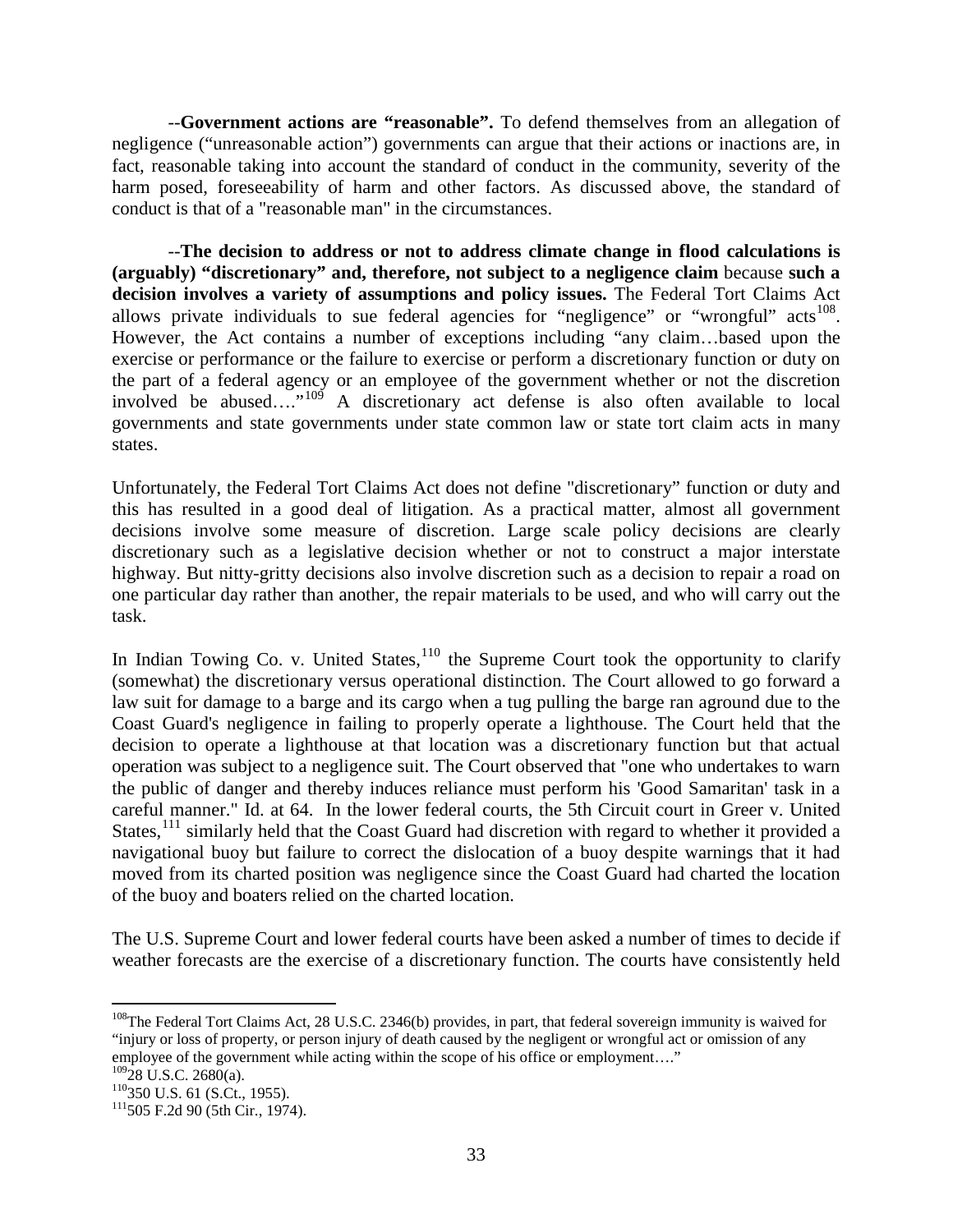that forecasts are, in themselves, discretionary. See, e.g., National Manufacturing Co. v. United States, $112$  (National Weather Bureau could not be sued for disseminating erroneous flood and weather information due, in part, to discretionary nature of forecasts.); Brown v. United States,  $^{113}$  $^{113}$  $^{113}$  (N.O.A.A. could not be sued for failure to predict a hurricane due in part to inoperable weather buoy. However, in Pierce v. United States,  $1<sup>14</sup>$  the 6th Circuit held that "(s)ince the FAA has undertaken to advise requesting pilots of weather conditions, thus engendering reliance...it is under a duty to see that information which it furnishes is accurate and complete."

For flood-related cases applying the discretionary function exception see, e.g., Vaizburd v. United States,<sup>[115](#page-38-3)</sup> (Court held that Corps had used discretion in design, planning and implementation of a flood control project to reduce storm damage and protect a shoreline and was therefore not liable for negligence.); United States v. Ure,  $116$  (Court held that flooding of property due to burst of irrigation canal caused by the use of weaker materials was discretionary.); Valley Cattle Co. v. United States,  $117$  (Court held that federal government was not negligent and liable for flood damage caused by flood preparations for a "two year storm" because this planning was discretionary.)

--**Flooding and flood damages are subject to the flood exemption contained in the Flood Control Act of 1936.** Federal agencies may be able to defend themselves in the construction and operation of flood control facilities affected by climate change by pleading not only the "discretionary" section of the federal Tort Claims Act but section 702c of the Federal Flood Control Act of 1936 (33 U.S.C. 702c (1986)). This important statutory exception to liability may be held to apply to some types of climate change-related flood damages caused by federal agencies. It provides, more specifically that "(n)o liability of any kind shall attach to or rest upon the United States for any damage from or by floods or flood waters at any place." Id. See Central Green Co. v. United States.<sup>[118](#page-38-6)</sup>

Federal courts have, in some instances, gone so far as to characterize federal flood forecasts and even federal floodplain mapping as "flood control" and therefore not subject to tort actions for negligence. See, e.g., Britt v. United States<sup>[119](#page-38-7)</sup> (Court held that property owners had no claim of negligence against the U.S. for preparing and disseminating inaccurate flood maps due to "flood control" exemption in Federal Tort Claims Act.); Fortner v. Tennessee Valley Authority<sup>[120](#page-38-8)</sup> (Flood warnings related to operation of dams for flood control subject to immunity.).

The outer limits of the flood control exemption are being tested in the many suits filed by individuals damaged by Hurricane Katrina. See e.g., Re Katrina Canal Breaches Consolidated Litigation<sup>[121](#page-38-9)</sup> in which the Court of Appeals held citing Central Green, supra, that  $702c$ 

<span id="page-38-1"></span><span id="page-38-0"></span><sup>&</sup>lt;sup>112</sup>210 F.2d 263 (8th Cir., 1954) cert. denied, 347 U.S. 921 (S.Ct., 1954).<br><sup>113</sup>790 F.2d 199 (1st Cir., 1986).<br><sup>114</sup>679 F.2d 617, 621 (6th Cir., 1982).<br><sup>115</sup>90 F.Supp. 2d 210 (E.D.N.Y. 2000).<br><sup>116</sup>225 F.2d 709 (9th Cir.

<span id="page-38-2"></span>

<span id="page-38-3"></span>

<span id="page-38-4"></span>

<span id="page-38-5"></span>

<span id="page-38-6"></span>

<span id="page-38-7"></span>

<span id="page-38-8"></span><sup>&</sup>lt;sup>120</sup>No. 3:04-CV-363 (D., Tenn., 2005) <sup>121</sup>673 F.3d 381 (5<sup>th</sup> Cir., 2012).

<span id="page-38-9"></span>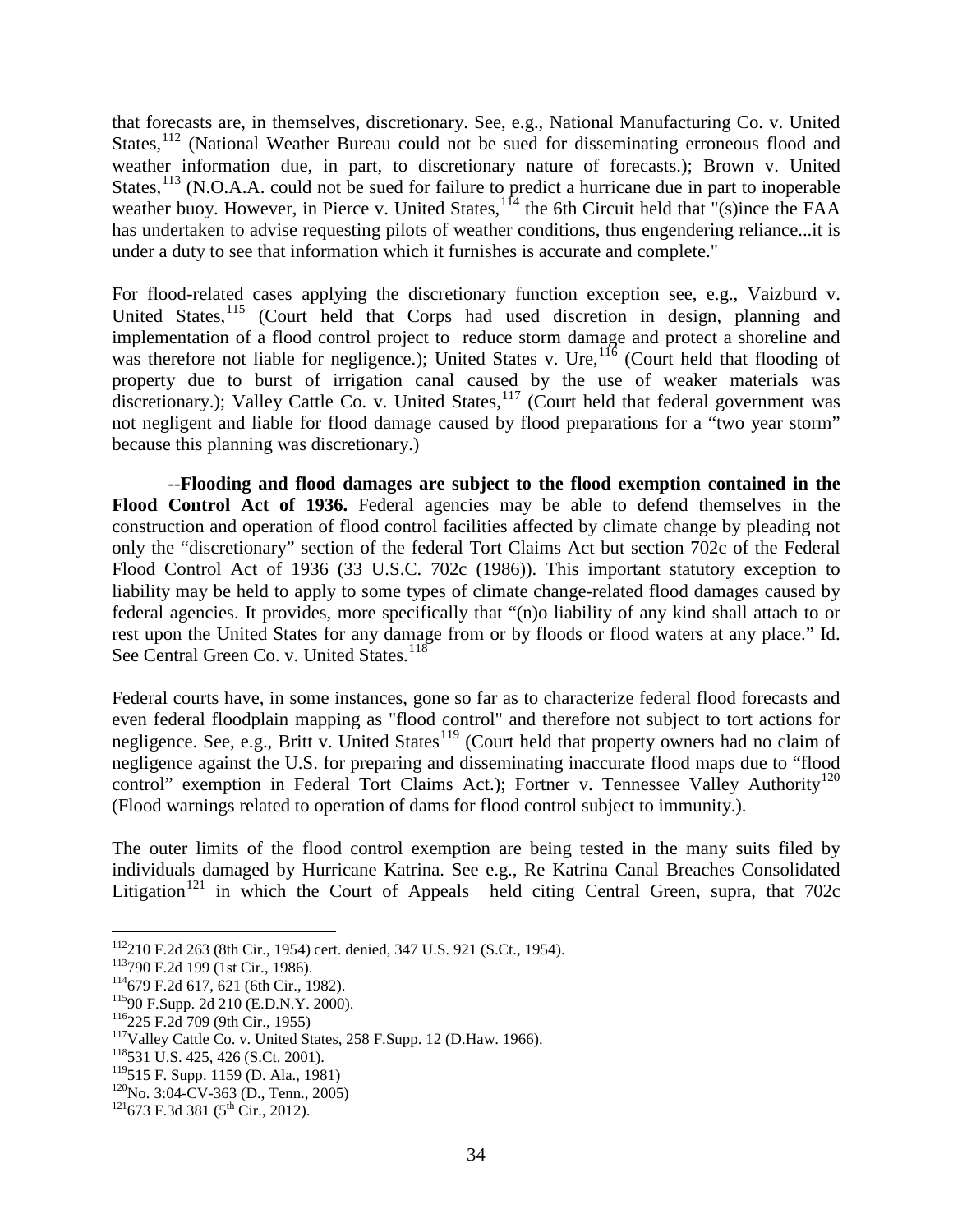exemption did not apply to levees around the London Avenue Canal. But, see In re Katrina Canal Breaches<sup>[122](#page-39-0)</sup> in which the court of appeals reversed this decision or rehearing and held that the exemption did apply.

--**Flooding was an "Act of God".** Governments in more traditional flooding cases have often attempted to defend themselves by arguing that a specific flood event was an "act of God" although it is increasingly difficult to establish the elements of an act of God defense for reasons discussed below. Since the 16th century, "Act of God" has been recognized by courts as a common law defense to negligence, nuisance, and trespass. It has also be recognized as a defense in some contract cases (depending upon the language and terms of the contract) and as a defense in some physical "takings" cases. In addition, it is a defense in some statutory liability contexts such as liability for oil spills.

The "Act of God" defense is based upon the belief that one should not be held responsible for what cannot be reasonably anticipated or guarded against. It is a defense that must be affirmatively pleaded and proven by the defendant. It is a defense which was at one time much more broadly allowed by the courts. Today the defense is, most often, narrowly construed. See, e.g., Sabine Towing and Transp. Co. Inc., v. U.S.<sup>[123](#page-39-1)</sup> in which the court held that spring runoff was not "act of God" which would excuse an oil spill.

The cases dealing with "Act of God" defense focus on two important hazard issues common to hazard-related cases in general and often litigated: the foreseeability of various hazard events, and the magnitude of the events.

To prove "Act of God", the defendant must establish to the satisfaction of the jury or court (issues of fact) that 1) the event falls within the legal definition of "Act of God" and that 2) the "Act of God" and not the defendant's negligence was the proximate cause of the damage.

To prove that an event falls within the legal definition of "Act of God", courts have held that the defendant must more specifically prove that:

--the event is an act of nature (hurricanes, storms, earthquakes, floods), not man,

--the event is unprecedented or at least very large scale,

--the event and resulting damage could not reasonably have been "anticipated" or prevented, and

--the event was the proximate cause of the damage or injury.

Compliance with these requirements which may be stated as questions is proving increasingly difficult:

--**Was the event an act of nature?** An "Act of God" is "due directly and exclusively to natural causes without human intervention...." See Northwestern Bell Tel. Co. v. Henry Carlson  $Co.,<sup>124</sup>$  $Co.,<sup>124</sup>$  $Co.,<sup>124</sup>$  It "excludes the idea of a human agency and where the cause considered is found to be in

<span id="page-39-2"></span><span id="page-39-1"></span>

<span id="page-39-0"></span><sup>&</sup>lt;sup>122</sup>696 F.3d 436 (5<sup>th</sup> Cir. 2012).<br><sup>123</sup>666 F.2d 561 (Ct. Cl., 1981).<br><sup>124</sup>165 N.W.2d 346, 349, 350 (S.D., 1969).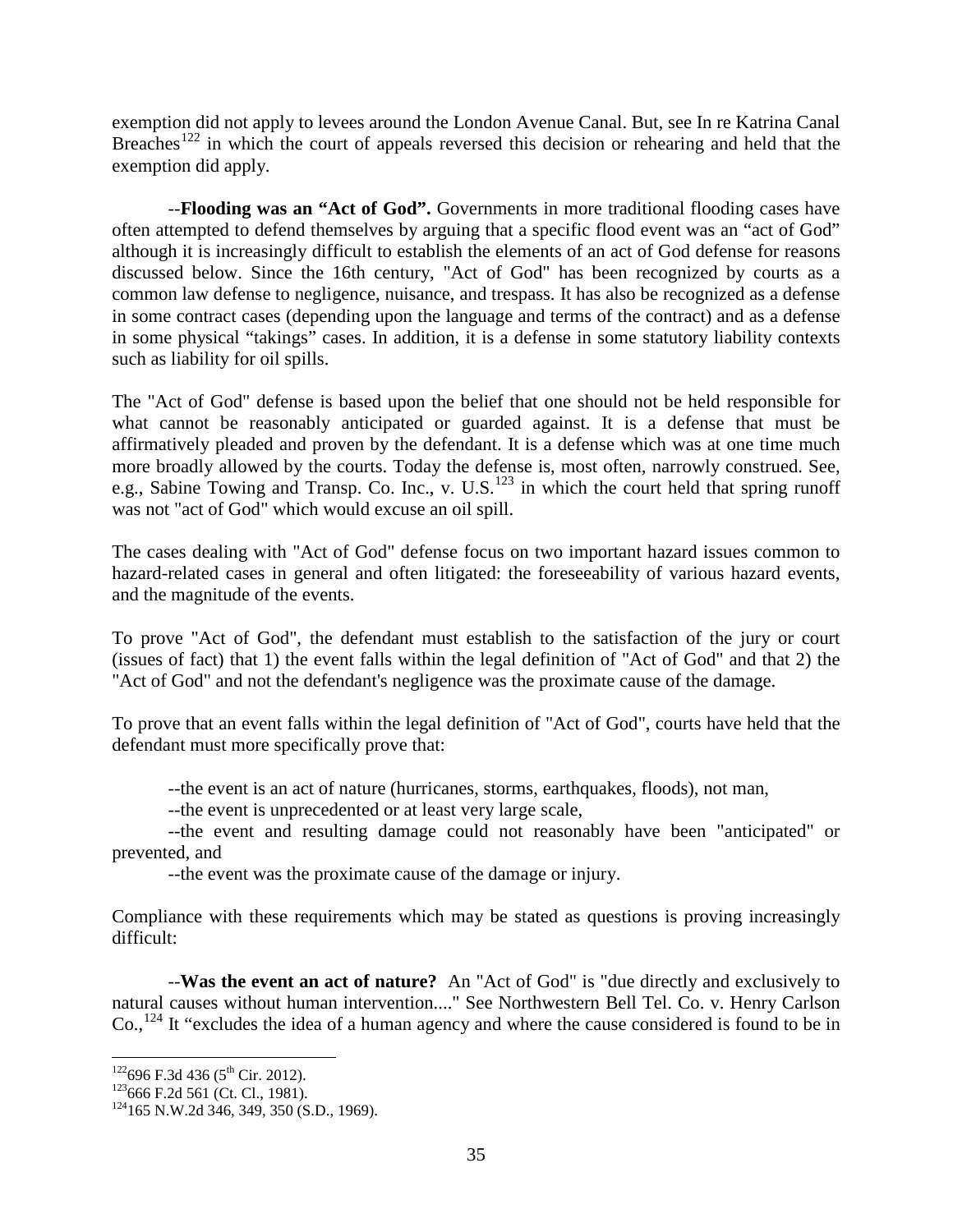part the result of the participation of man.…(T)he whole occurrence is thereby humanized,…and removed from the operation of the rules applicable to the acts of God." See Dempsey v. City of Souris<sup>[125](#page-40-0)</sup> (Discharge of untreated sewage from city sewage lagoon due in part to excessive rainfall was not an "Act of God.")

Although meteorological events (hurricanes, storms, tornadoes, lightning) continue to occur as they have throughout history, the actual cause of damage is no longer totally natural as in the case of climate change. A court could disallow an "Act of God" defense for climate changeexacerbated flood hazards because of the element of human intervention.

--**Was the event "unprecedented" or at least very large in magnitude?** Some courts have required that a flood event be "unprecedented" to qualify for an Act of God defense. A climate change-related flood event may or may not be unprecedented depending upon the specific facts. However, there would often be some warning based upon climate-related and broader precipitation models and this would undermine the Act of God defense. For example, the Alabama Supreme Court in Bradford v. Stanley [126](#page-40-1) observed that: "In its legal sense an "Act of God" applies only to events in nature so extraordinary that the history of climatic variations and other conditions in the particular locality affords no reasonable warning of them."

--**Was the event unforeseeable?** The foreseeability of natural hazard events has been dramatically increased in the last two decades not only by documentation of past events but through various prediction and modeling techniques. Courts do not require that events be specifically predictable (e.g., date, place) to be "foreseeable". It is enough that the event could have been anticipated in a more general sense. Mounting empirical and modeling evidence makes climate change increasingly "foreseeable".

--**Was the event the proximate cause of the damage or injury?** Proving that climate change is the proximate cause of flood or erosion damage may be difficult, particularly where flooding is due to some combination of traditional flooding and that which is caused by climate change. The general rule is that when the natural event combines with the acts of the defendant to produce the injury, the defendant is liable if the natural hazard event would not have independently produced the damage without the defendant's acts. See e.g., Fairbrother v. Wiley's, Inc.<sup>[127](#page-40-2)</sup> (Gusty winds were not an "Act of God" and did not relieve defendant of fault for negligence.) In Mark Downs, Inc. v. McCormick Properties, Inc., $^{128}$  $^{128}$  $^{128}$  the court noted that "An "Act of God" will excuse mortal man from responsibility only if God is the sole cause....Where God and man collaborate in causing flood damage, man must pay at least for his share of the blame." Where the acts of man and the Acts of God combine to cause damage, courts have generally held man responsible for the total damage. See e.g., National Weeklies, Inc. v. Jensen<sup>[129](#page-40-4)</sup> in which the court stated:

<span id="page-40-0"></span><sup>&</sup>lt;sup>125</sup>Id. See also 279 N.W.2d 418 (N.D., 1979).<br><sup>126</sup>355 So. 2d 328, 330 (Ala., 1978).<br><sup>127</sup>331 P.2d 330 (Kan., 1958). <sup>128</sup>441 A.2d 1119, 1128-29 (Md., 1982).

<span id="page-40-1"></span>

<span id="page-40-2"></span>

<span id="page-40-4"></span><span id="page-40-3"></span>